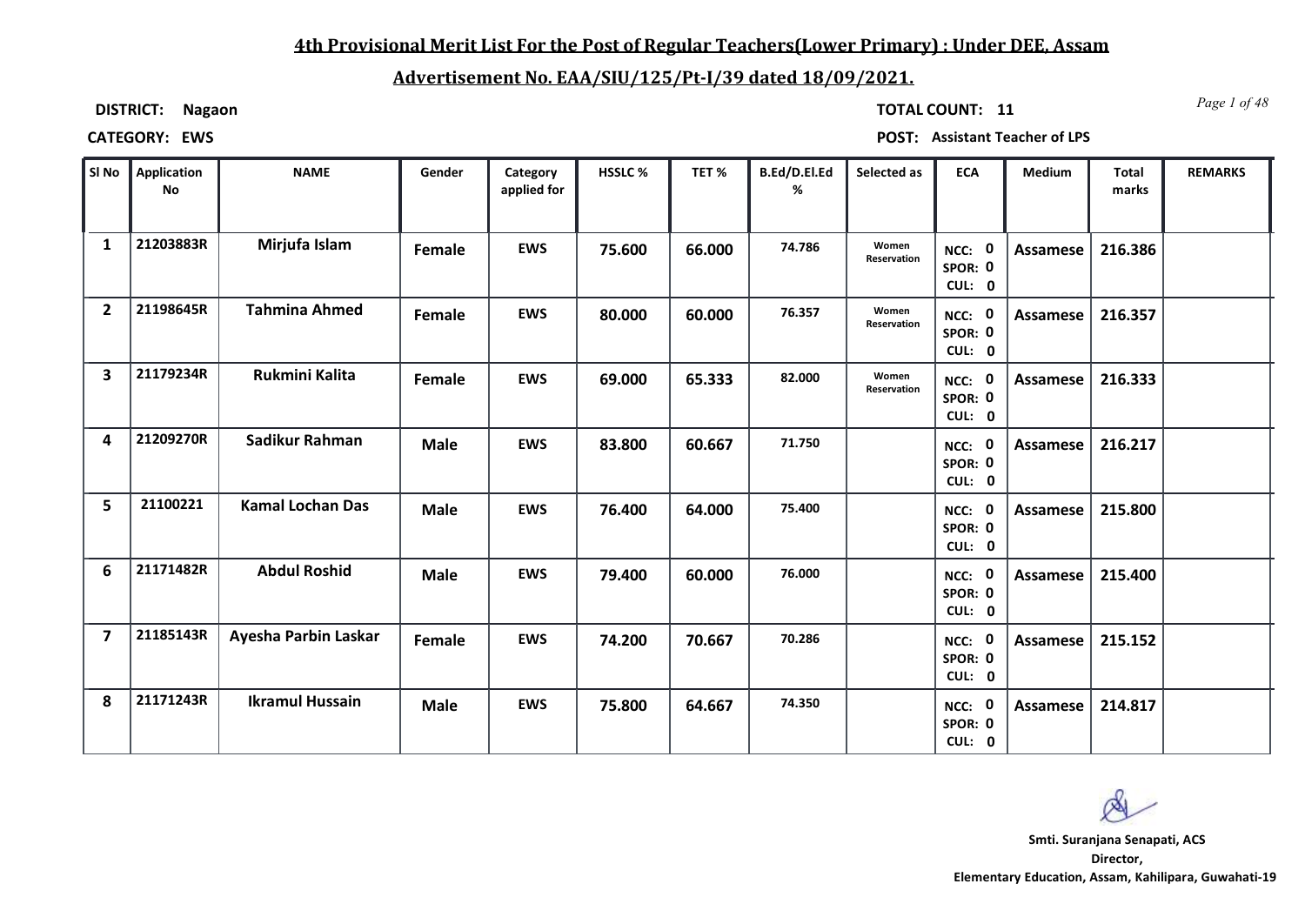*Page 2 of 48* **TOTAL COUNT: 11**

**CATEGORY: EWS POST: Assistant Teacher of LPS**

| SI No | <b>Application</b><br>No | <b>NAME</b>           | Gender      | Category<br>applied for | <b>HSSLC %</b> | TET %  | B.Ed/D.El.Ed<br>% | Selected as | <b>ECA</b>                        | <b>Medium</b> | <b>Total</b><br>marks | <b>REMARKS</b> |
|-------|--------------------------|-----------------------|-------------|-------------------------|----------------|--------|-------------------|-------------|-----------------------------------|---------------|-----------------------|----------------|
| 9     | 21173460R                | <b>Shirin Akhter</b>  | Female      | <b>EWS</b>              | 78.800         | 62.000 | 74.000            |             | 0<br>NCC:<br>SPOR: 0<br>CUL: 0    | Assamese      | 214.800               |                |
| 10    | 21204592R                | <b>Taslima Nasrin</b> | Female      | <b>EWS</b>              | 79.800         | 60.000 | 75.000            |             | 0<br>NCC:<br>SPOR: 0<br>CUL: 0    | Assamese      | 214.800               |                |
| 11    | 21170721R                | <b>Ashraful Alam</b>  | <b>Male</b> | <b>EWS</b>              | 62.800         | 63.333 | 88.600            |             | 0<br>$NCC$ :<br>SPOR: 0<br>CUL: 0 | Assamese      | 214.733               | Withheld       |

 $\infty$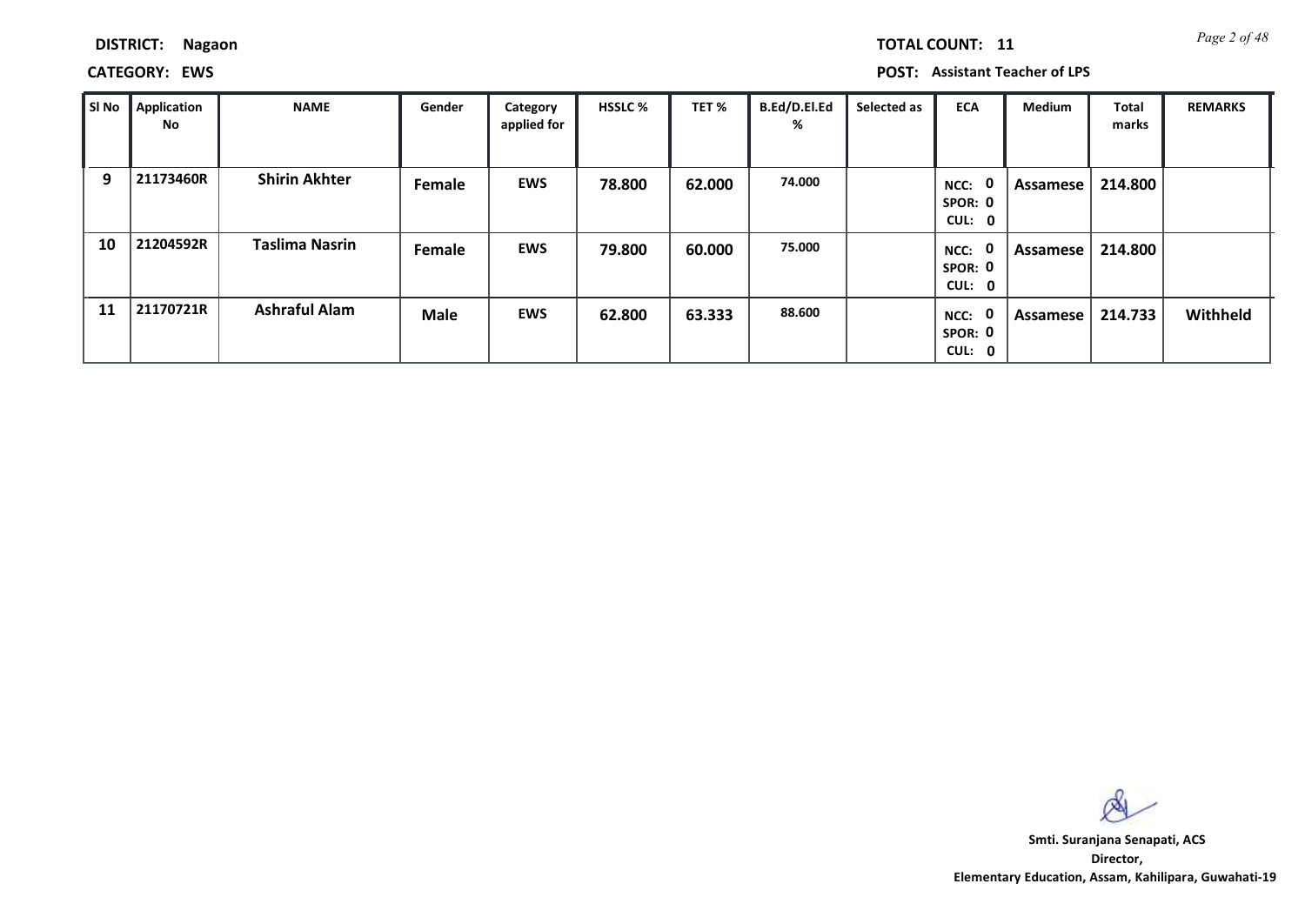|                | No        |                          |               | applied for |        |        | %      |                      |                                     |                 | marks   |  |
|----------------|-----------|--------------------------|---------------|-------------|--------|--------|--------|----------------------|-------------------------------------|-----------------|---------|--|
| $\mathbf{1}$   | 21191206R | Prantika Bora            | Female        | OBC/MOBC    | 83.600 | 56.000 | 78.214 | Women<br>Reservation | NCC: 0<br>SPOR: 0<br><b>CUL: 10</b> | <b>Assamese</b> | 227.814 |  |
| $\overline{2}$ | 21170513R | Kankana Hazarika         | Female        | OBC/MOBC    | 86.600 | 55.333 | 70.929 | Women<br>Reservation | NCC: 0<br>SPOR: 0<br><b>CUL: 10</b> | <b>Assamese</b> | 222.862 |  |
| 3              | 21108888  | Smritirekha Baruah       | Female        | OBC/MOBC    | 87.800 | 55.333 | 77.450 | Women<br>Reservation | NCC: 0<br>SPOR: 0<br>CUL: 0         | <b>Assamese</b> | 220.583 |  |
| 4              | 21170053R | <b>Madhusmita Saikia</b> | Female        | OBC/MOBC    | 86.000 | 56.000 | 77.350 | Women<br>Reservation | NCC: 0<br>SPOR: 0<br>CUL: 0         | Assamese        | 219.350 |  |
| 5              | 21108537  | Dimpi Bora               | Female        | OBC/MOBC    | 82.000 | 58.000 | 78.050 | Women<br>Reservation | NCC: 0<br>SPOR: 0<br>CUL: 0         | <b>Assamese</b> | 218.050 |  |
| 6              | 21168493R | Anamika Baruah           | <b>Female</b> | OBC/MOBC    | 80.000 | 56.667 | 80.350 | Women<br>Reservation | NCC: 0<br>SPOR: 0<br>CUL: 0         | <b>Assamese</b> | 217.017 |  |
| 7              | 21206310R | Arifa Sultana            | Female        | OBC/MOBC    | 82.000 | 55.333 | 79.143 | Women<br>Reservation | NCC: 0<br>SPOR: 0<br>CUL: 0         | <b>Assamese</b> | 216.476 |  |
| 8              | 21164849R | Kalpa Jyoti Bora         | <b>Male</b>   | OBC/MOBC    | 83.200 | 64.667 | 68.357 |                      | NCC: 0<br>SPOR: 0<br>CUL: 0         | Assamese        | 216.224 |  |
| 9              | 21181989R | Niharika Bora            | Female        | OBC/MOBC    | 81.400 | 56.667 | 78.150 | Women<br>Reservation | NCC: 0<br>SPOR: 0<br>CUL: 0         | <b>Assamese</b> | 216.217 |  |

**Application Sl No HSSLC % TET % ECA Total REMARKS**

**NAME Gender Category HSSLC**% **TET**<sup>%</sup> B.Ed/D.El.Ed

**Category** 

**DISTRICT: Nagaon**

### **CATEGORY: OBC/MOBC POST: Assistant Teacher of LPS**

*Page 3 of 48* **TOTAL COUNT: 148**

**Selected as** 

**Medium**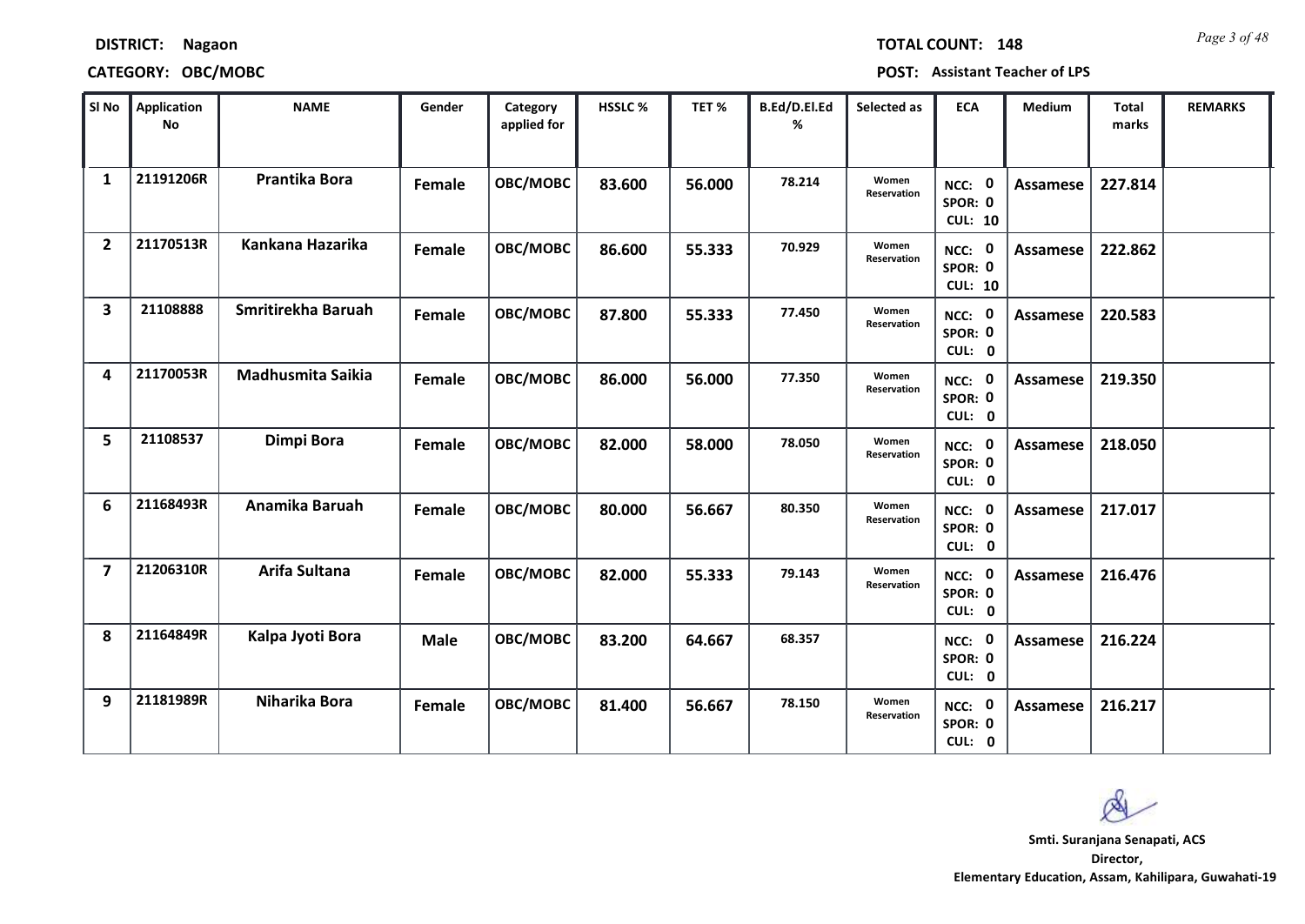| SI No     | Application<br><b>No</b> | <b>NAME</b>                | Gender      | Category<br>applied for | HSSLC% | TET %  | B.Ed/D.El.Ed<br>% | Selected as                 | <b>ECA</b>                         | Medium          | <b>Total</b><br>marks | <b>REMARKS</b> |
|-----------|--------------------------|----------------------------|-------------|-------------------------|--------|--------|-------------------|-----------------------------|------------------------------------|-----------------|-----------------------|----------------|
| 10        | 21120007                 | <b>Ganesh Shil</b>         | <b>Male</b> | OBC/MOBC                | 72.000 | 66.000 | 78.214            |                             | NCC: 0<br>SPOR: 0<br>CUL: 0        | <b>Assamese</b> | 216.214               |                |
| 11        | 21176795R                | <b>Begum Nasima Akhtar</b> | Female      | OBC/MOBC                | 70.600 | 64.000 | 81.357            | Women<br>Reservation        | NCC: 0<br>SPOR: 0<br>CUL: 0        | <b>Assamese</b> | 215.957               |                |
| 12        | 21109635                 | Ampi Deka                  | Female      | OBC/MOBC                | 70.600 | 63.333 | 82.000            | Women<br><b>Reservation</b> | <b>NCC: 0</b><br>SPOR: 0<br>CUL: 0 | <b>Assamese</b> | 215.933               |                |
| 13        | 21110264                 | Queen Bithika Devi         | Female      | OBC/MOBC                | 78.800 | 58.667 | 78.250            | Women<br>Reservation        | NCC: 0<br>SPOR: 0<br>CUL: 0        | <b>Assamese</b> | 215.717               |                |
| 14        | 21194709R                | <b>Bebi Bora</b>           | Female      | OBC/MOBC                | 78.400 | 61.333 | 75.900            | Women<br>Reservation        | NCC: 0<br>SPOR: 0<br>CUL: 0        | Assamese        | 215.633               |                |
| 15        | 21174562R                | Nikita Borah               | Female      | OBC/MOBC                | 85.800 | 58.000 | 71.786            | Women<br>Reservation        | NCC: 0<br>SPOR: 0<br>CUL: 0        | Assamese        | 215.586               |                |
| <b>16</b> | 21170915R                | <b>Anishur Rahman</b>      | <b>Male</b> | OBC/MOBC                | 60.800 | 62.667 | 92.000            |                             | NCC: 0<br>SPOR: 0<br>CUL: 0        | <b>Assamese</b> | 215.467               | Withheld       |
| 17        | 21119664                 | Himanshu Kausik Bora       | <b>Male</b> | OBC/MOBC                | 75.000 | 64.000 | 76.400            |                             | NCC: 0<br>SPOR: 0<br>CUL: 0        | <b>Assamese</b> | 215.400               |                |
| 18        | 21169358R                | Jhumur Kundu               | Female      | OBC/MOBC                | 78.400 | 62.667 | 74.250            | Women<br>Reservation        | NCC: 0<br>SPOR: 0<br>CUL: 0        | <b>Assamese</b> | 215.317               |                |

### **CATEGORY: OBC/MOBC POST: Assistant Teacher of LPS**

*Page 4 of 48* **TOTAL COUNT: 148**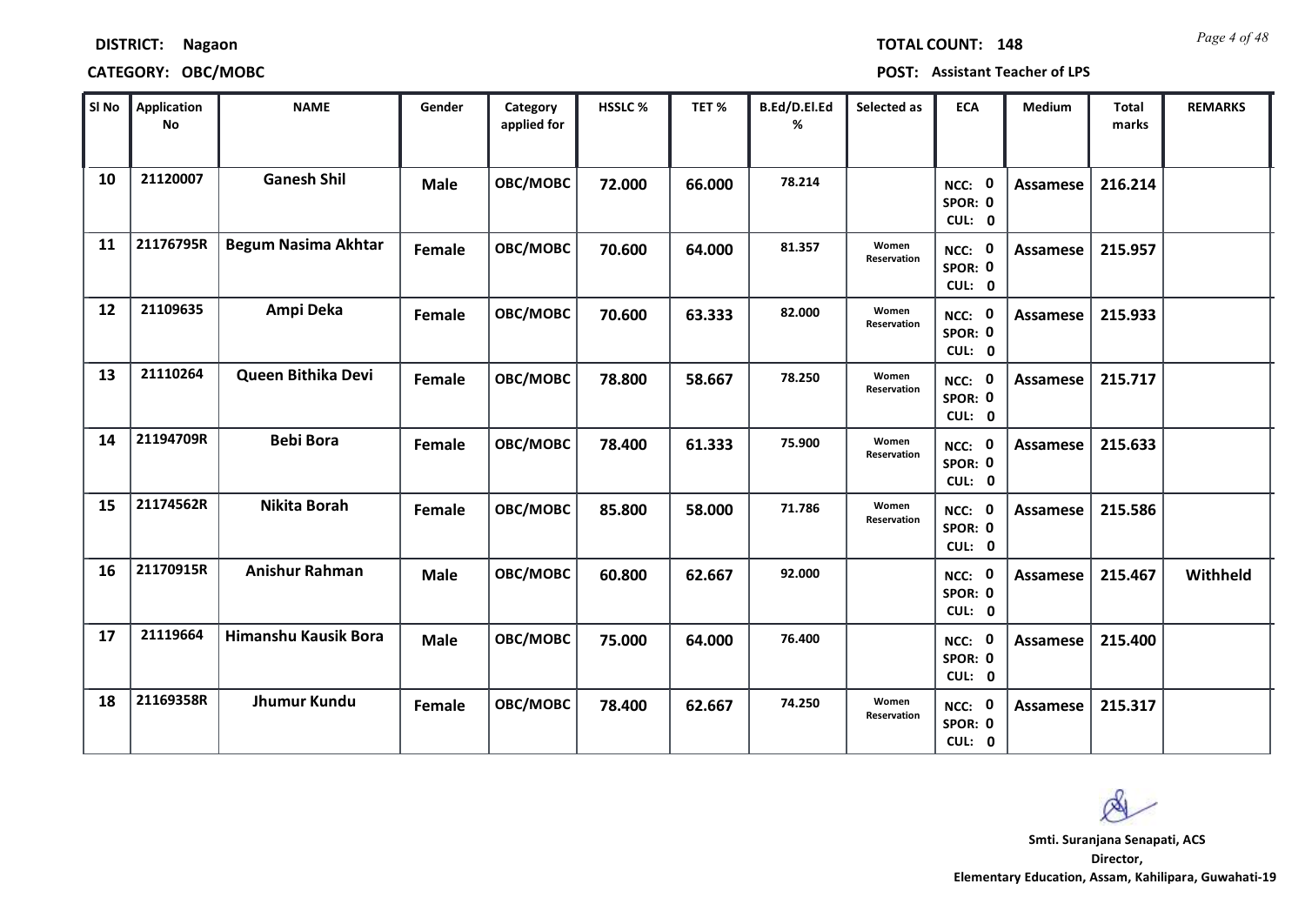| SI No | Application<br><b>No</b> | <b>NAME</b>           | Gender      | Category<br>applied for | HSSLC% | TET%   | B.Ed/D.El.Ed<br>% | Selected as          | <b>ECA</b>                  | Medium          | <b>Total</b><br>marks | <b>REMARKS</b> |
|-------|--------------------------|-----------------------|-------------|-------------------------|--------|--------|-------------------|----------------------|-----------------------------|-----------------|-----------------------|----------------|
| 19    | 21200507R                | Dip Jyoti Hazarika    | <b>Male</b> | OBC/MOBC                | 78.000 | 62.667 | 74.500            |                      | NCC: 0<br>SPOR: 0<br>CUL: 0 | <b>Assamese</b> | 215.167               |                |
| 20    | 21200768R                | Sivangee Hazarika     | Female      | OBC/MOBC                | 69.600 | 68.667 | 76.786            | Women<br>Reservation | NCC: 0<br>SPOR: 0<br>CUL: 0 | Assamese        | 215.052               |                |
| 21    | 21199027R                | Priyanka Saikia       | Female      | OBC/MOBC                | 74.200 | 60.667 | 80.143            | Women<br>Reservation | NCC: 0<br>SPOR: 0<br>CUL: 0 | <b>Assamese</b> | 215.010               |                |
| 22    | 21192854R                | <b>Sur Hoque Ali</b>  | <b>Male</b> | OBC/MOBC                | 74.600 | 64.000 | 76.400            |                      | NCC: 0<br>SPOR: 0<br>CUL: 0 | Assamese        | 215.000               |                |
| 23    | 21167926R                | <b>Emon Dutta</b>     | Female      | OBC/MOBC                | 82.000 | 56.000 | 77.000            | Women<br>Reservation | NCC: 0<br>SPOR: 0<br>CUL: 0 | Assamese        | 215.000               |                |
| 24    | 21104478                 | <b>Rupa Nath</b>      | Female      | OBC/MOBC                | 78.400 | 56.667 | 79.850            | Women<br>Reservation | NCC: 0<br>SPOR: 0<br>CUL: 0 | Assamese        | 214.917               |                |
| 25    | 21176796R                | Prerona Borah         | Female      | OBC/MOBC                | 78.400 | 59.333 | 77.071            | Women<br>Reservation | NCC: 0<br>SPOR: 0<br>CUL: 0 | Assamese        | 214.805               |                |
| 26    | 21123996                 | <b>Chinmoyee Devi</b> | Female      | OBC/MOBC                | 80.600 | 59.333 | 74.857            | Women<br>Reservation | NCC: 0<br>SPOR: 0<br>CUL: 0 | <b>Assamese</b> | 214.790               |                |
| 27    | 21205918R                | Queen Hazarika        | Female      | OBC/MOBC                | 74.000 | 60.667 | 80.100            | Women<br>Reservation | NCC: 0<br>SPOR: 0<br>CUL: 0 | Assamese        | 214.767               |                |

**Director, Elementary Education, Assam, Kahilipara, Guwahati-19 Smti. Suranjana Senapati, ACS**

*Page 5 of 48* **TOTAL COUNT: 148**

**DISTRICT: Nagaon**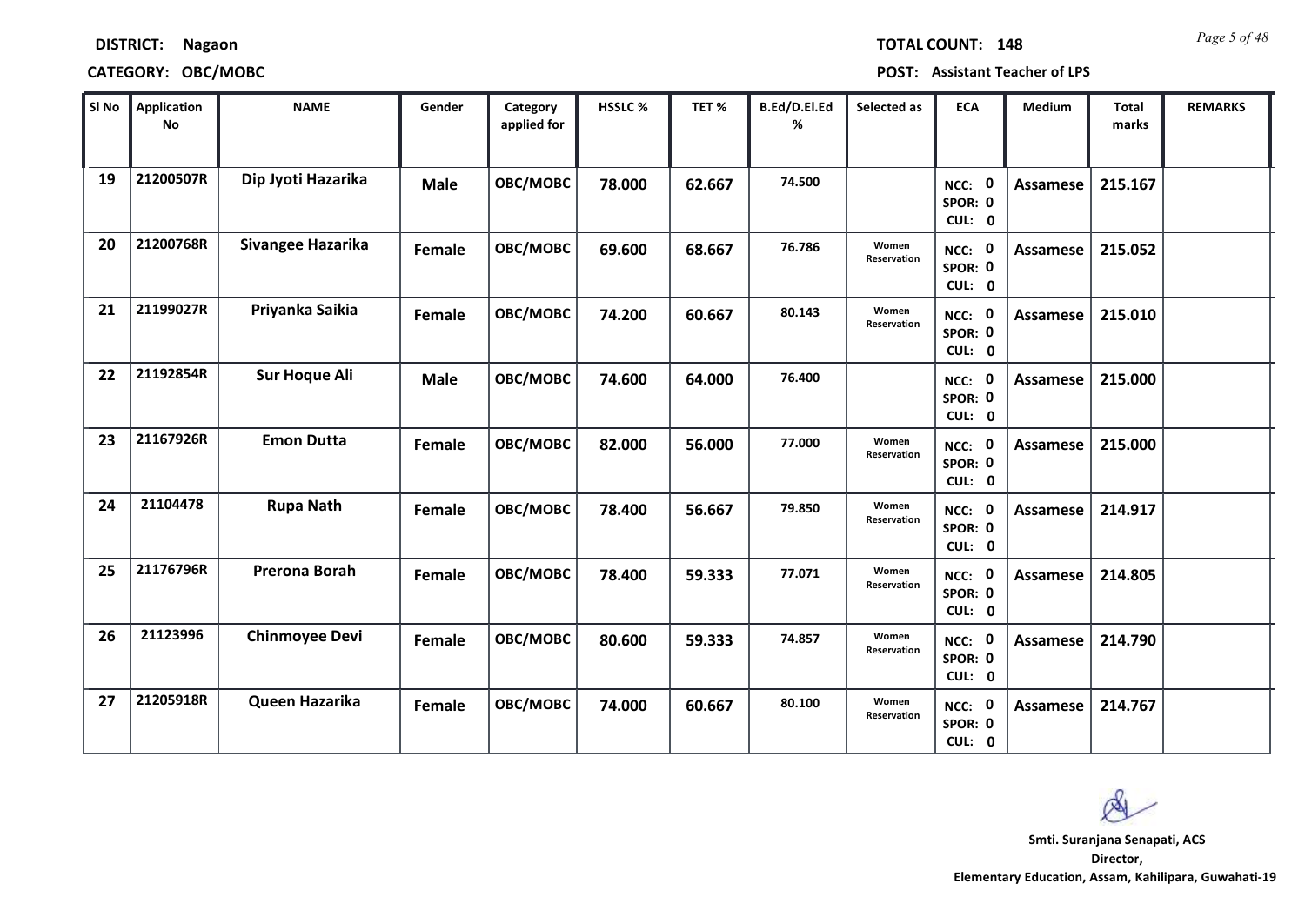| SI No | Application<br><b>No</b> | <b>NAME</b>                 | Gender      | Category<br>applied for | HSSLC% | TET%   | B.Ed/D.El.Ed<br>% | Selected as          | <b>ECA</b>                         | Medium          | Total<br>marks | <b>REMARKS</b> |
|-------|--------------------------|-----------------------------|-------------|-------------------------|--------|--------|-------------------|----------------------|------------------------------------|-----------------|----------------|----------------|
| 28    | 21117256                 | <b>Rupam Saha</b>           | <b>Male</b> | OBC/MOBC                | 73.600 | 60.000 | 81.111            |                      | NCC: 0<br>SPOR: 0<br>CUL: 0        | <b>Assamese</b> | 214.711        |                |
| 29    | 21186434R                | Rekhamoni Deka              | Female      | OBC/MOBC                | 77.400 | 61.333 | 75.950            | Women<br>Reservation | NCC: 0<br>SPOR: 0<br>CUL: 0        | Assamese        | 214.683        |                |
| 30    | 21171869R                | Lekhika Bora                | Female      | OBC/MOBC                | 76.600 | 62.000 | 75.850            | Women<br>Reservation | NCC: 0<br>SPOR: 0<br>CUL: 0        | <b>Assamese</b> | 214.450        |                |
| 31    | 21175934R                | <b>Chinmoy Jyoti Phukan</b> | <b>Male</b> | OBC/MOBC                | 77.000 | 62.000 | 75.450            |                      | NCC: 0<br>SPOR: 0<br>CUL: 0        | Assamese        | 214.450        |                |
| 32    | 21167386R                | Pooja Bora                  | Female      | OBC/MOBC                | 79.600 | 59.333 | 75.500            | Women<br>Reservation | NCC: 0<br>SPOR: 0<br>CUL: 0        | <b>Assamese</b> | 214.433        |                |
| 33    | 21169620R                | Ruma Kumari Gupta           | Female      | OBC/MOBC                | 74.000 | 63.333 | 77.071            | Women<br>Reservation | NCC: 0<br>SPOR: 0<br>CUL: 0        | Assamese        | 214.405        |                |
| 34    | 21190451R                | Dimpi Hazarika              | Female      | OBC/MOBC                | 75.000 | 59.333 | 75.000            | Women<br>Reservation | <b>NCC: 5</b><br>SPOR: 0<br>CUL: 0 | Assamese        | 214.333        |                |
| 35    | 21192166R                | Deepshikha Deka             | Female      | OBC/MOBC                | 83.600 | 55.333 | 75.400            | Women<br>Reservation | NCC: 0<br>SPOR: 0<br>CUL: 0        | <b>Assamese</b> | 214.333        |                |
| 36    | 21186463R                | <b>Dimpy Dewgharia</b>      | Female      | OBC/MOBC                | 70.000 | 66.667 | 77.650            | Women<br>Reservation | NCC: 0<br>SPOR: 0<br>CUL: 0        | Assamese        | 214.317        |                |

**DISTRICT: Nagaon**

*Page 6 of 48* **TOTAL COUNT: 148**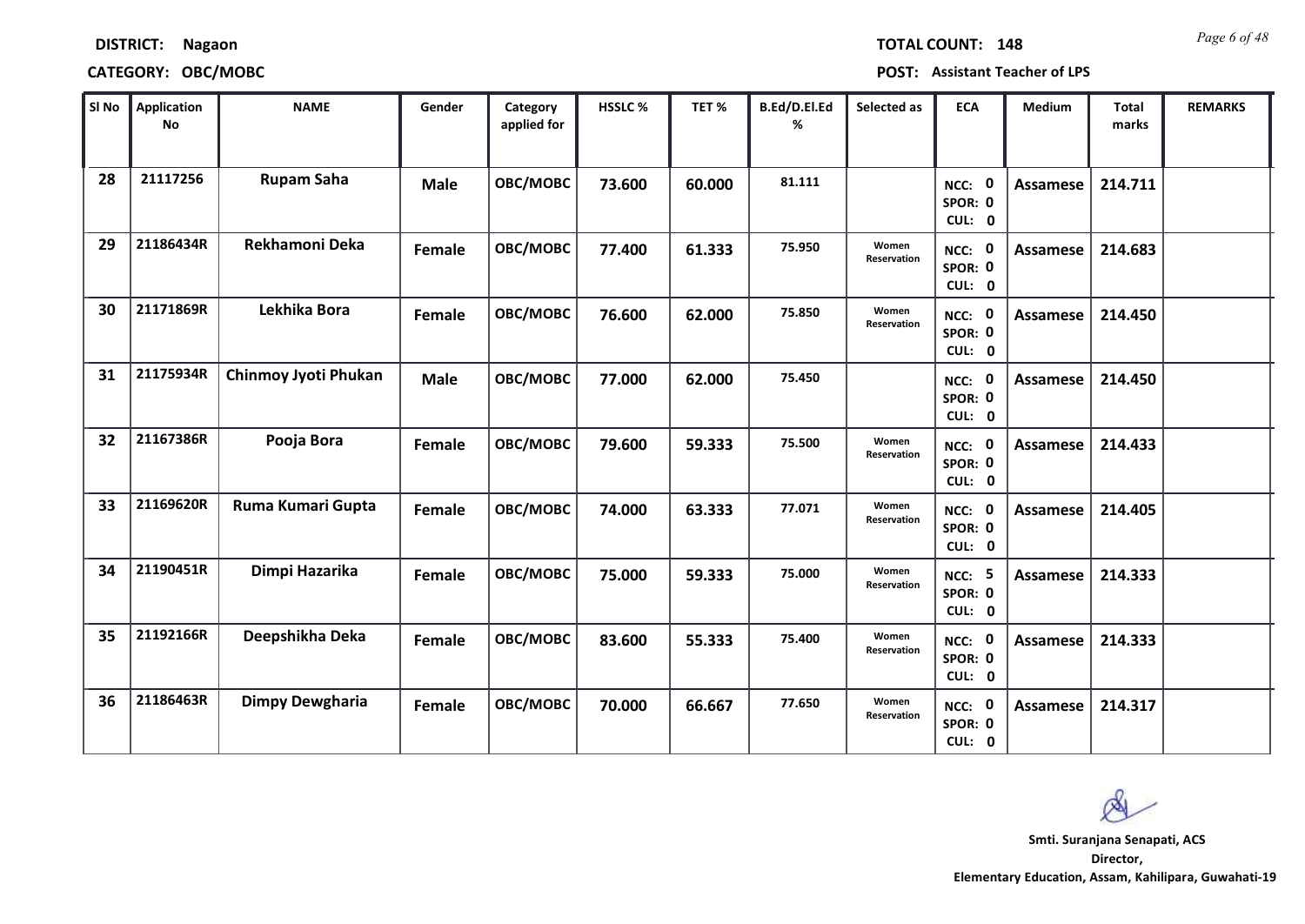| <b>DISTRICT:</b> | <b>Nagaon</b> |
|------------------|---------------|
|------------------|---------------|

*Page 7 of 48* **TOTAL COUNT: 148**

| SI No | Application<br><b>No</b> | <b>NAME</b>           | Gender      | Category<br>applied for | HSSLC% | TET %  | B.Ed/D.El.Ed<br>% | Selected as                 | <b>ECA</b>                  | Medium          | <b>Total</b><br>marks | <b>REMARKS</b> |
|-------|--------------------------|-----------------------|-------------|-------------------------|--------|--------|-------------------|-----------------------------|-----------------------------|-----------------|-----------------------|----------------|
| 37    | 21171783R                | <b>Puja Basnet</b>    | Female      | OBC/MOBC                | 78.800 | 62.667 | 72.700            | Women<br>Reservation        | NCC: 0<br>SPOR: 0<br>CUL: 0 | <b>Assamese</b> | 214.167               |                |
| 38    | 21155983                 | <b>Jayshree Das</b>   | Female      | OBC/MOBC                | 80.000 | 61.333 | 72.643            | Women<br>Reservation        | NCC: 0<br>SPOR: 0<br>CUL: 0 | Assamese        | 213.976               |                |
| 39    | 21175069R                | <b>Tinusri Saikia</b> | Female      | OBC/MOBC                | 75.400 | 65.333 | 73.143            | Women<br>Reservation        | NCC: 0<br>SPOR: 0<br>CUL: 0 | Assamese        | 213.876               |                |
| 40    | 21186782R                | <b>Rupam Talukdar</b> | <b>Male</b> | OBC/MOBC                | 78.800 | 62.000 | 73.071            |                             | NCC: 0<br>SPOR: 0<br>CUL: 0 | Assamese        | 213.871               |                |
| 41    | 21178066R                | Chayanika Devi        | Female      | OBC/MOBC                | 74.400 | 60.667 | 78.800            | Women<br><b>Reservation</b> | NCC: 0<br>SPOR: 0<br>CUL: 0 | Assamese        | 213.867               |                |
| 42    | 21180651R                | Simi Chitrakor        | Female      | OBC/MOBC                | 79.600 | 56.667 | 77.600            | Women<br>Reservation        | NCC: 0<br>SPOR: 0<br>CUL: 0 | <b>Assamese</b> | 213.867               |                |
| 43    | 21184467R                | Smriti Bhuyan         | Female      | OBC/MOBC                | 78.000 | 64.000 | 71.700            | Women<br>Reservation        | NCC: 0<br>SPOR: 0<br>CUL: 0 | <b>Assamese</b> | 213.700               |                |
| 44    | 21110460                 | Dimpi Devi            | Female      | OBC/MOBC                | 68.800 | 66.000 | 78.900            | Women<br>Reservation        | NCC: 0<br>SPOR: 0<br>CUL: 0 | <b>Assamese</b> | 213.700               |                |
| 45    | 21190829R                | Jahnabi Chetia        | Female      | OBC/MOBC                | 72.800 | 57.333 | 83.500            | Women<br>Reservation        | NCC: 0<br>SPOR: 0<br>CUL: 0 | Assamese        | 213.633               |                |

 $\infty$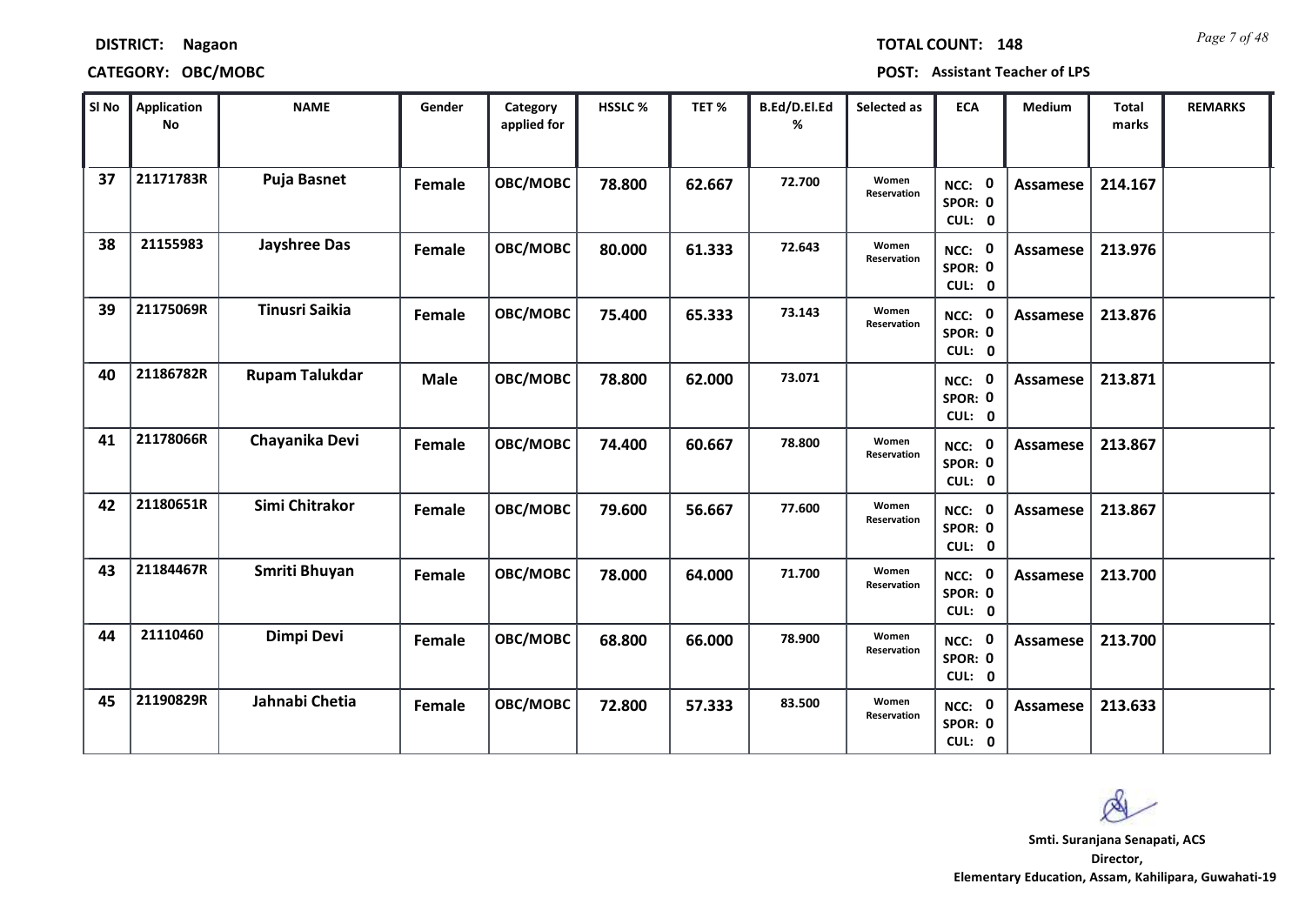| <b>DISTRICT:</b> | <b>Nagaon</b> |
|------------------|---------------|
|------------------|---------------|

*Page 8 of 48* **TOTAL COUNT: 148**

**CATEGORY: OBC/MOBC POST: Assistant Teacher of LPS**

| SI No | <b>Application</b><br><b>No</b> | <b>NAME</b>              | Gender      | Category<br>applied for | HSSLC % | TET%   | B.Ed/D.El.Ed<br>% | Selected as          | <b>ECA</b>                  | <b>Medium</b>   | <b>Total</b><br>marks | <b>REMARKS</b> |
|-------|---------------------------------|--------------------------|-------------|-------------------------|---------|--------|-------------------|----------------------|-----------------------------|-----------------|-----------------------|----------------|
| 46    | 21174877R                       | <b>Ushmita Borah</b>     | Female      | OBC/MOBC                | 71.400  | 66.667 | 75.500            | Women<br>Reservation | NCC: 0<br>SPOR: 0<br>CUL: 0 | Assamese        | 213.567               |                |
| 47    | 21149732                        | <b>Bhuban Chetry</b>     | <b>Male</b> | OBC/MOBC                | 70.400  | 68.000 | 75.143            |                      | NCC: 0<br>SPOR: 0<br>CUL: 0 | Assamese        | 213.543               |                |
| 48    | 21182910R                       | Papari Devi              | Female      | OBC/MOBC                | 81.000  | 55.333 | 77.150            | Women<br>Reservation | NCC: 0<br>SPOR: 0<br>CUL: 0 | <b>Assamese</b> | 213.483               |                |
| 49    | 21174368R                       | Prarthana Laskar         | Female      | OBC/MOBC                | 76.600  | 63.333 | 73.350            | Women<br>Reservation | NCC: 0<br>SPOR: 0<br>CUL: 0 | Assamese        | 213.283               |                |
| 50    | 21183548R                       | <b>Hirak Deka</b>        | <b>Male</b> | OBC/MOBC                | 81.000  | 56.000 | 76.214            |                      | NCC: 0<br>SPOR: 0<br>CUL: 0 | Assamese        | 213.214               |                |
| 51    | 21185401R                       | Debajyoti Bhuyan         | <b>Male</b> | OBC/MOBC                | 79.200  | 61.333 | 72.650            |                      | NCC: 0<br>SPOR: 0<br>CUL: 0 | <b>Assamese</b> | 213.183               |                |
| 52    | 21187030R                       | Pankaj Kumar<br>Hazarika | <b>Male</b> | OBC/MOBC                | 70.800  | 60.667 | 81.600            |                      | NCC: 0<br>SPOR: 0<br>CUL: 0 | Assamese        | 213.067               |                |
| 53    | 21190835R                       | <b>Manjit Borah</b>      | <b>Male</b> | OBC/MOBC                | 71.600  | 65.333 | 76.071            |                      | NCC: 0<br>SPOR: 0<br>CUL: 0 | <b>Assamese</b> | 213.005               |                |
| 54    | 21170452R                       | Lakshimoni Barik         | Female      | OBC/MOBC                | 79.000  | 56.000 | 77.950            | Women<br>Reservation | NCC: 0<br>SPOR: 0<br>CUL: 0 | Assamese        | 212.950               |                |

 $\infty$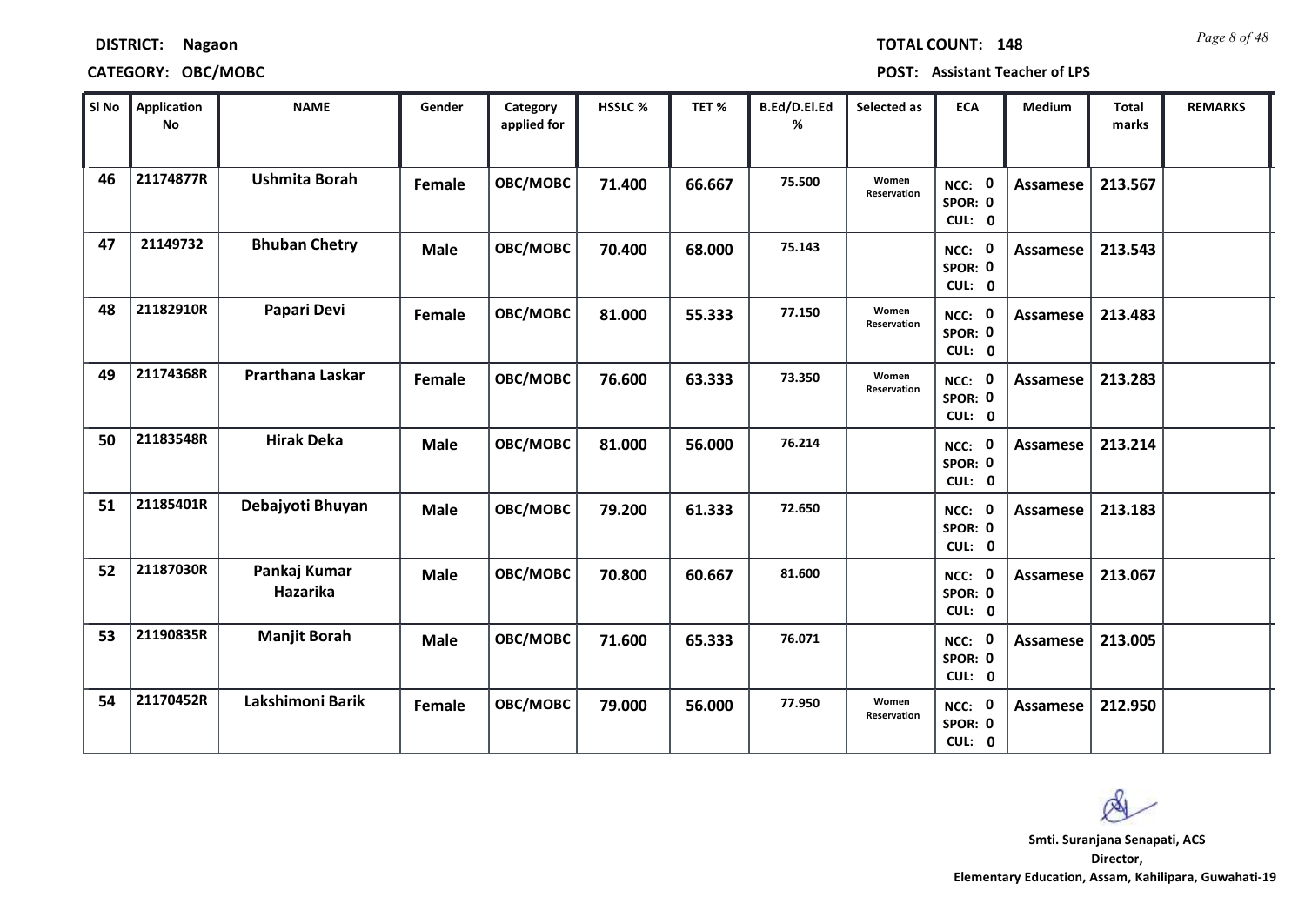| <b>TOTAL COU</b> |  |  |
|------------------|--|--|
|                  |  |  |
|                  |  |  |

### **CATEGORY: OBC/MOBC POST: Assistant Teacher of LPS**

| SI No | <b>Application</b><br>No | <b>NAME</b>           | Gender      | Category<br>applied for | <b>HSSLC%</b> | TET %  | <b>B.Ed/D.El.Ed</b><br>% | Selected as          | <b>ECA</b>                  | <b>Medium</b>   | Total<br>marks | <b>REMARKS</b> |
|-------|--------------------------|-----------------------|-------------|-------------------------|---------------|--------|--------------------------|----------------------|-----------------------------|-----------------|----------------|----------------|
| 55    | 21190017R                | Trishna Moni Bordoloi | Female      | OBC/MOBC                | 71.000        | 63.333 | 78.600                   | Women<br>Reservation | NCC: 0<br>SPOR: 0<br>CUL: 0 | Assamese        | 212.933        |                |
| 56    | 21197642R                | Apu Gogoi             | <b>Male</b> | OBC/MOBC                | 78.400        | 58.000 | 76.500                   |                      | NCC: 0<br>SPOR: 0<br>CUL: 0 | <b>Assamese</b> | 212.900        |                |
| 57    | 21189742R                | Puja Hatimuria        | Female      | OBC/MOBC                | 78.000        | 57.333 | 77.500                   | Women<br>Reservation | NCC: 0<br>SPOR: 0<br>CUL: 0 | Assamese        | 212.833        |                |
| 58    | 21108464                 | <b>Bandana Bora</b>   | Female      | OBC/MOBC                | 79.000        | 57.333 | 76.450                   | Women<br>Reservation | NCC: 0<br>SPOR: 0<br>CUL: 0 | Assamese        | 212.783        |                |
| 59    | 21193554R                | Jigyasha Bora         | Female      | OBC/MOBC                | 83.000        | 56.000 | 73.700                   | Women<br>Reservation | NCC: 0<br>SPOR: 0<br>CUL: 0 | <b>Assamese</b> | 212.700        |                |
| 60    | 21204385R                | Pratiksha Saikia      | Female      | OBC/MOBC                | 72.600        | 64.000 | 75.900                   |                      | NCC: 0<br>SPOR: 0<br>CUL: 0 | Assamese        | 212.500        |                |
| 61    | 21178061R                | <b>Ritupon Borah</b>  | <b>Male</b> | OBC/MOBC                | 70.800        | 66.000 | 75.600                   |                      | NCC: 0<br>SPOR: 0<br>CUL: 0 | Assamese        | 212.400        |                |
| 62    | 21184972R                | <b>Puja Bora</b>      | Female      | OBC/MOBC                | 69.400        | 64.667 | 78.286                   |                      | NCC: 0<br>SPOR: 0<br>CUL: 0 | <b>Assamese</b> | 212.352        |                |
| 63    | 21108462                 | Dhruba Jyoti Bora     | <b>Male</b> | OBC/MOBC                | 75.200        | 64.000 | 73.150                   |                      | NCC: 0<br>SPOR: 0<br>CUL: 0 | Assamese        | 212.350        |                |

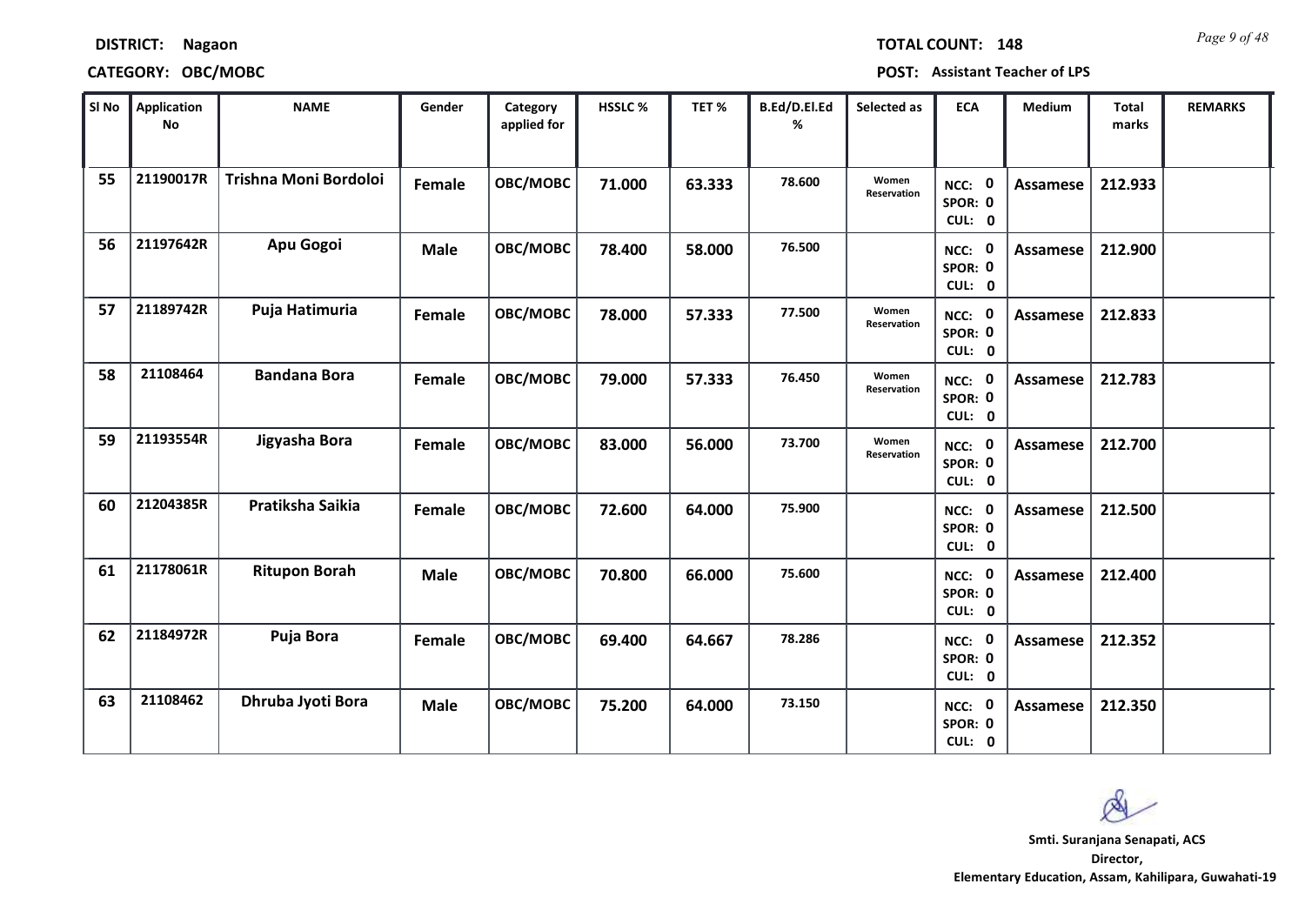| <b>TOTAL COUNT:</b> |  |
|---------------------|--|

### **CATEGORY: OBC/MOBC POST: Assistant Teacher of LPS**

| SI No | <b>Application</b><br>No | <b>NAME</b>               | Gender        | Category<br>applied for | HSSLC % | TET %  | B.Ed/D.El.Ed<br>% | Selected as | <b>ECA</b>                               | <b>Medium</b>   | <b>Total</b><br>marks | <b>REMARKS</b> |
|-------|--------------------------|---------------------------|---------------|-------------------------|---------|--------|-------------------|-------------|------------------------------------------|-----------------|-----------------------|----------------|
| 64    | 21191811R                | Smriti Kashyap Saikia     | Female        | OBC/MOBC                | 82.600  | 58.000 | 71.700            |             | $\mathbf 0$<br>NCC:<br>SPOR: 0<br>CUL: 0 | Assamese        | 212.300               |                |
| 65    | 21189378R                | <b>Pari Devi</b>          | <b>Female</b> | OBC/MOBC                | 78.400  | 59.333 | 74.550            |             | NCC: 0<br>SPOR: 0<br>CUL: 0              | <b>Assamese</b> | 212.283               |                |
| 66    | 21183661R                | <b>Manti Ghosh</b>        | Female        | OBC/MOBC                | 74.600  | 62.000 | 75.643            |             | NCC: 0<br>SPOR: 0<br>CUL: 0              | Assamese        | 212.243               |                |
| 67    | 21169306R                | Puja Devi                 | Female        | OBC/MOBC                | 80.800  | 55.333 | 76.100            |             | $\mathbf 0$<br>NCC:<br>SPOR: 0<br>CUL: 0 | Assamese        | 212.233               |                |
| 68    | 21176834R                | Himakshi Borah            | Female        | OBC/MOBC                | 79.200  | 58.667 | 74.350            |             | NCC: 0<br>SPOR: 0<br>CUL: 0              | Assamese        | 212.217               |                |
| 69    | 21169270R                | Samima Parbin             | <b>Female</b> | OBC/MOBC                | 84.000  | 58.667 | 69.550            |             | NCC: 0<br>SPOR: 0<br>CUL: 0              | <b>Assamese</b> | 212.217               |                |
| 70    | 21167853R                | <b>Abdul Hasib Laskar</b> | <b>Male</b>   | OBC/MOBC                | 75.400  | 55.333 | 81.364            |             | NCC: 0<br>SPOR: 0<br>CUL: 0              | <b>Assamese</b> | 212.097               |                |
| 71    | 21126255                 | <b>Maitrayee Pandit</b>   | Female        | OBC/MOBC                | 78.400  | 57.333 | 76.350            |             | NCC: 0<br>SPOR: 0<br>CUL: 0              | Assamese        | 212.083               |                |
| 72    | 21192461R                | Pankaj Hazarika           | <b>Male</b>   | OBC/MOBC                | 71.800  | 58.667 | 81.550            |             | NCC: 0<br>SPOR: 0<br>CUL: 0              | Assamese        | 212.017               |                |

 $\infty$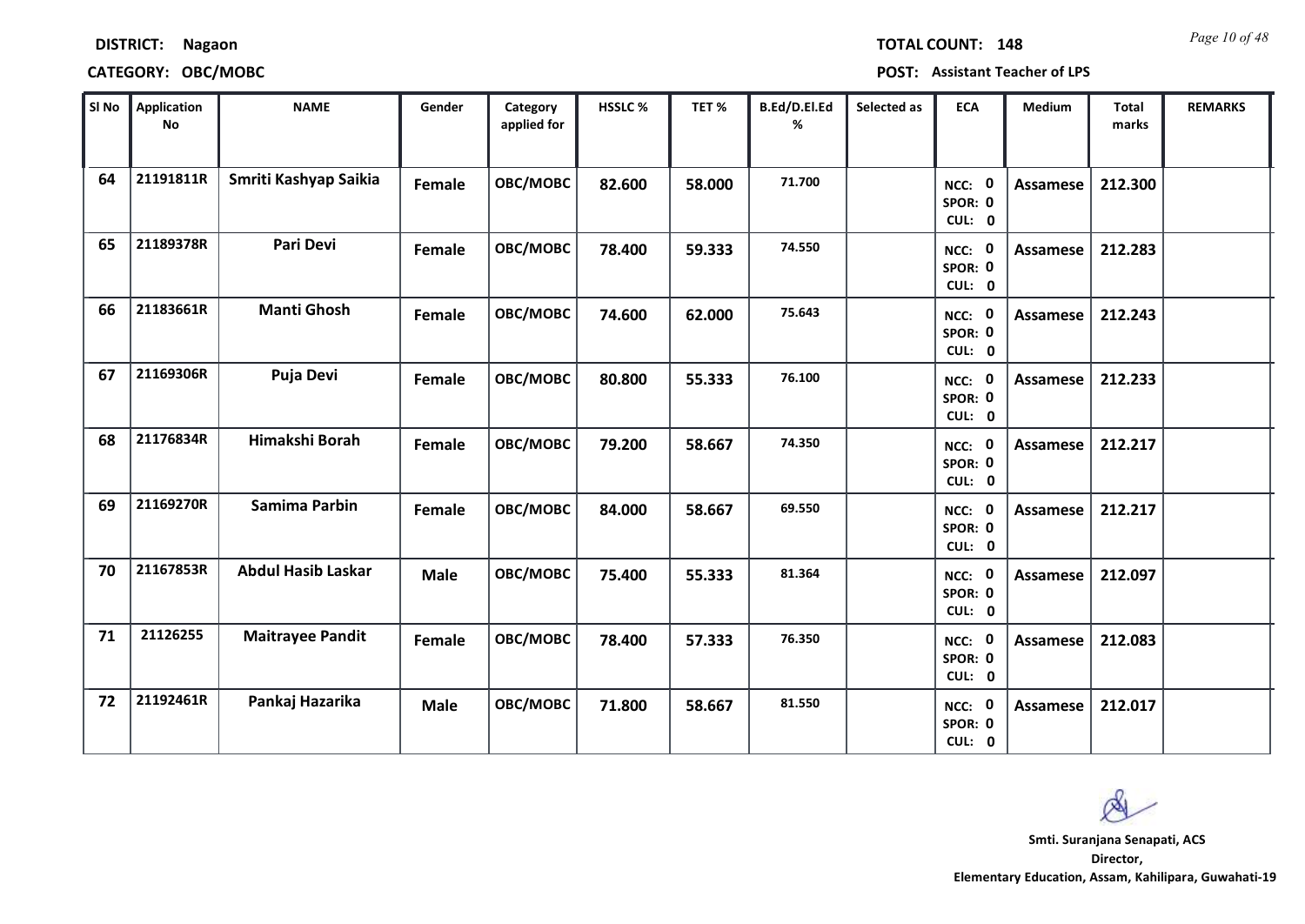| SI No | Application<br><b>No</b> | <b>NAME</b>                      | Gender      | Category<br>applied for | HSSLC % | TET%   | B.Ed/D.El.Ed<br>% | Selected as | <b>ECA</b>                  | Medium          | Total<br>marks | <b>REMARKS</b> |
|-------|--------------------------|----------------------------------|-------------|-------------------------|---------|--------|-------------------|-------------|-----------------------------|-----------------|----------------|----------------|
| 73    | 21195297R                | <b>Kangkan Borah</b>             | <b>Male</b> | OBC/MOBC                | 76.800  | 60.000 | 75.214            |             | NCC: 0<br>SPOR: 0<br>CUL: 0 | Assamese        | 212.014        |                |
| 74    | 21166620R                | <b>Podmeswar Bora</b>            | <b>Male</b> | OBC/MOBC                | 81.000  | 60.000 | 71.000            |             | NCC: 0<br>SPOR: 0<br>CUL: 0 | <b>Assamese</b> | 212.000        |                |
| 75    | 21178522R                | Yasmin Ara Hussain               | Female      | OBC/MOBC                | 75.800  | 63.333 | 72.786            |             | NCC: 0<br>SPOR: 0<br>CUL: 0 | Assamese        | 211.919        |                |
| 76    | 21185666R                | Krishna Bhuyan                   | <b>Male</b> | OBC/MOBC                | 71.400  | 60.000 | 80.500            |             | NCC: 0<br>SPOR: 0<br>CUL: 0 | <b>Assamese</b> | 211.900        |                |
| 77    | 21201781R                | Suman Kumari Verma               | Female      | OBC/MOBC                | 76.400  | 59.333 | 76.150            |             | NCC: 0<br>SPOR: 0<br>CUL: 0 | Assamese        | 211.883        |                |
| 78    | 21205510R                | <b>Udipta Deka</b>               | Female      | OBC/MOBC                | 76.000  | 64.000 | 71.786            |             | NCC: 0<br>SPOR: 0<br>CUL: 0 | Assamese        | 211.786        |                |
| 79    | 21168559R                | Kanaklata Dekaraja               | Female      | OBC/MOBC                | 75.000  | 58.667 | 78.050            |             | NCC: 0<br>SPOR: 0<br>CUL: 0 | Assamese        | 211.717        |                |
| 80    | 21188359R                | Nibedita Deka                    | Female      | OBC/MOBC                | 74.800  | 62.667 | 74.214            |             | NCC: 0<br>SPOR: 0<br>CUL: 0 | <b>Assamese</b> | 211.681        |                |
| 81    | 21174323R                | Smriti Rekha<br><b>Bhagawati</b> | Female      | OBC/MOBC                | 72.600  | 65.333 | 73.650            |             | NCC: 0<br>SPOR: 0<br>CUL: 0 | Assamese        | 211.583        |                |

### **CATEGORY: OBC/MOBC POST: Assistant Teacher of LPS**

*Page 11 of 48* **TOTAL COUNT: 148**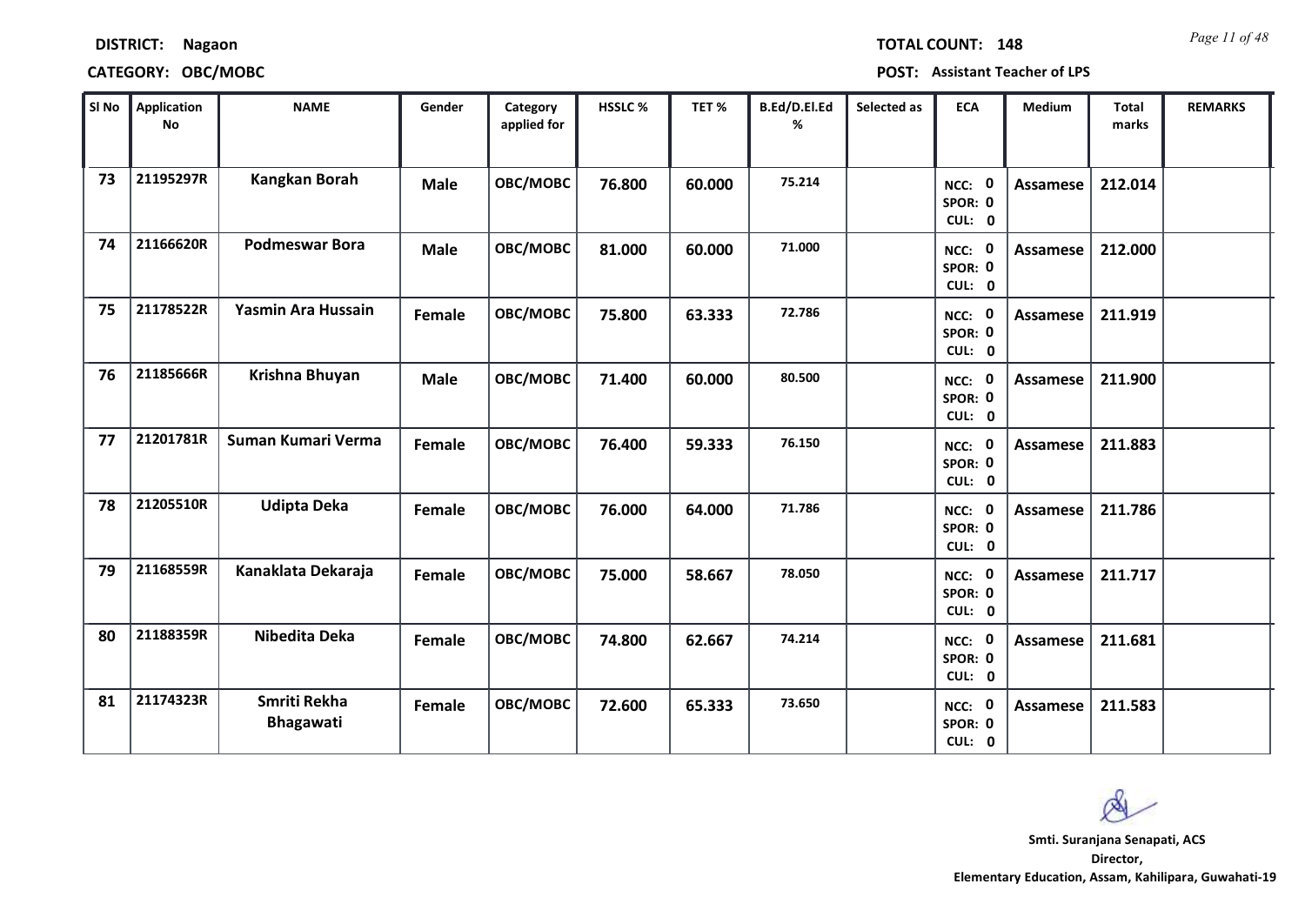| SI No | Application<br><b>No</b> | <b>NAME</b>             | Gender | Category<br>applied for | HSSLC% | TET%   | B.Ed/D.El.Ed<br>% | Selected as | <b>ECA</b>                  | Medium          | Total<br>marks | <b>REMARKS</b> |
|-------|--------------------------|-------------------------|--------|-------------------------|--------|--------|-------------------|-------------|-----------------------------|-----------------|----------------|----------------|
| 82    | 21171028R                | <b>Dhanti Nath</b>      | Female | <b>OBC/MOBC</b>         | 73.200 | 62.667 | 75.700            |             | NCC: 0<br>SPOR: 0<br>CUL: 0 | <b>Assamese</b> | 211.567        |                |
| 83    | 21173210R                | Giti Saikia             | Female | OBC/MOBC                | 83.600 | 56.000 | 71.950            |             | NCC: 0<br>SPOR: 0<br>CUL: 0 | Assamese        | 211.550        |                |
| 84    | 21186598R                | Sangita Chetia          | Female | <b>OBC/MOBC</b>         | 73.800 | 59.333 | 78.400            |             | NCC: 0<br>SPOR: 0<br>CUL: 0 | Assamese        | 211.533        |                |
| 85    | 21110966                 | Rajashree Bora          | Female | OBC/MOBC                | 75.800 | 60.667 | 75.050            |             | NCC: 0<br>SPOR: 0<br>CUL: 0 | Assamese        | 211.517        |                |
| 86    | 21182134R                | Gita Saha               | Female | OBC/MOBC                | 75.400 | 58.667 | 77.400            |             | NCC: 0<br>SPOR: 0<br>CUL: 0 | Assamese        | 211.467        |                |
| 87    | 21168883R                | Puja Saikia             | Female | OBC/MOBC                | 74.400 | 64.667 | 72.286            |             | NCC: 0<br>SPOR: 0<br>CUL: 0 | Assamese        | 211.352        |                |
| 88    | 21109767                 | Manashi Arandhara       | Female | OBC/MOBC                | 76.400 | 58.667 | 76.200            |             | NCC: 0<br>SPOR: 0<br>CUL: 0 | Assamese        | 211.267        |                |
| 89    | 21175813R                | <b>Manalisha Baruah</b> | Female | OBC/MOBC                | 70.800 | 65.333 | 75.100            |             | NCC: 0<br>SPOR: 0<br>CUL: 0 | Assamese        | 211.233        |                |
| 90    | 21176028R                | <b>Prostuti Borah</b>   | Female | OBC/MOBC                | 78.200 | 58.000 | 74.950            |             | NCC: 0<br>SPOR: 0<br>CUL: 0 | Assamese        | 211.150        |                |

## **DISTRICT: Nagaon CATEGORY: OBC/MOBC POST: Assistant Teacher of LPS**

*Page 12 of 48* **TOTAL COUNT: 148**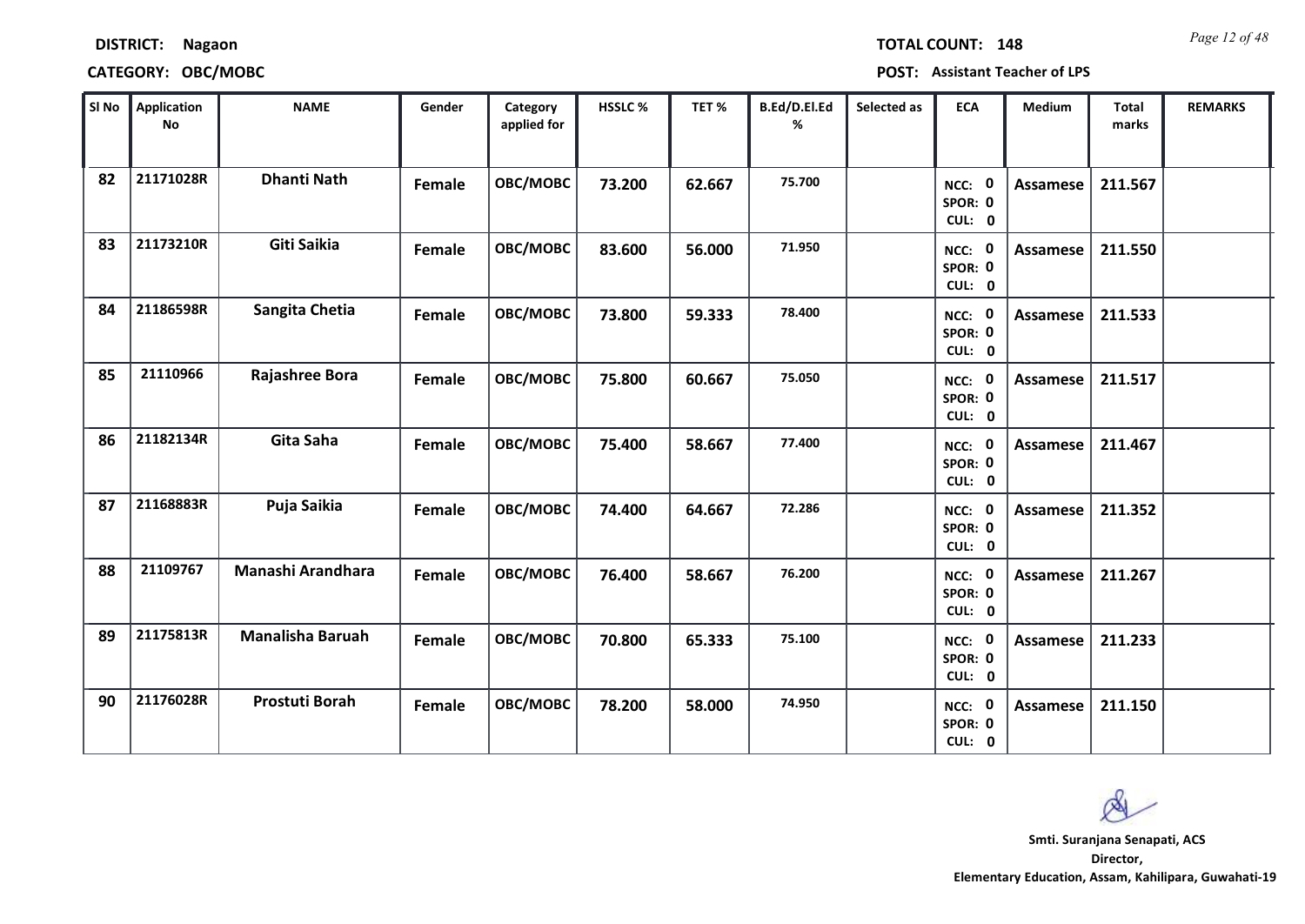| <b>DISTRICT:</b> | <b>Nagaon</b> |
|------------------|---------------|
|------------------|---------------|

*Page 13 of 48* **TOTAL COUNT: 148**

| SI No | <b>Application</b><br>No | <b>NAME</b>             | Gender      | Category<br>applied for | <b>HSSLC %</b> | TET %  | B.Ed/D.El.Ed<br>% | Selected as | <b>ECA</b>                  | <b>Medium</b>   | <b>Total</b><br>marks | <b>REMARKS</b> |
|-------|--------------------------|-------------------------|-------------|-------------------------|----------------|--------|-------------------|-------------|-----------------------------|-----------------|-----------------------|----------------|
| 91    | 21197558R                | Nabajyoti Hazarika      | <b>Male</b> | OBC/MOBC                | 72.600         | 62.000 | 76.500            |             | NCC: 0<br>SPOR: 0<br>CUL: 0 | <b>Assamese</b> | 211.100               |                |
| 92    | 21197215R                | Chayanika Borah         | Female      | OBC/MOBC                | 75.400         | 57.333 | 78.300            |             | NCC: 0<br>SPOR: 0<br>CUL: 0 | Assamese        | 211.033               |                |
| 93    | 21184155R                | Priyanka Laskar         | Female      | OBC/MOBC                | 77.800         | 55.333 | 77.800            |             | NCC: 0<br>SPOR: 0<br>CUL: 0 | <b>Assamese</b> | 210.933               |                |
| 94    | 21196579R                | <b>Mohsin Dewan</b>     | <b>Male</b> | OBC/MOBC                | 80.200         | 58.000 | 72.714            |             | NCC: 0<br>SPOR: 0<br>CUL: 0 | <b>Assamese</b> | 210.914               |                |
| 95    | 21172727R                | <b>Krishna Devi</b>     | Female      | OBC/MOBC                | 74.200         | 58.000 | 78.714            |             | NCC: 0<br>SPOR: 0<br>CUL: 0 | Assamese        | 210.914               |                |
| 96    | 21113481                 | Mousumi Devi            | Female      | OBC/MOBC                | 73.800         | 59.333 | 77.700            |             | NCC: 0<br>SPOR: 0<br>CUL: 0 | <b>Assamese</b> | 210.833               |                |
| 97    | 21200320R                | Neha Sikdar             | Female      | <b>OBC/MOBC</b>         | 67.400         | 55.333 | 88.000            |             | NCC: 0<br>SPOR: 0<br>CUL: 0 | <b>Assamese</b> | 210.733               |                |
| 98    | 21195659R                | <b>Parul Buragohain</b> | Female      | OBC/MOBC                | 73.200         | 56.667 | 80.800            |             | NCC: 0<br>SPOR: 0<br>CUL: 0 | <b>Assamese</b> | 210.667               |                |
| 99    | 21167208R                | Geetashree Konwar       | Female      | OBC/MOBC                | 82.200         | 56.000 | 72.450            |             | NCC: 0<br>SPOR: 0<br>CUL: 0 | <b>Assamese</b> | 210.650               |                |

 $\infty$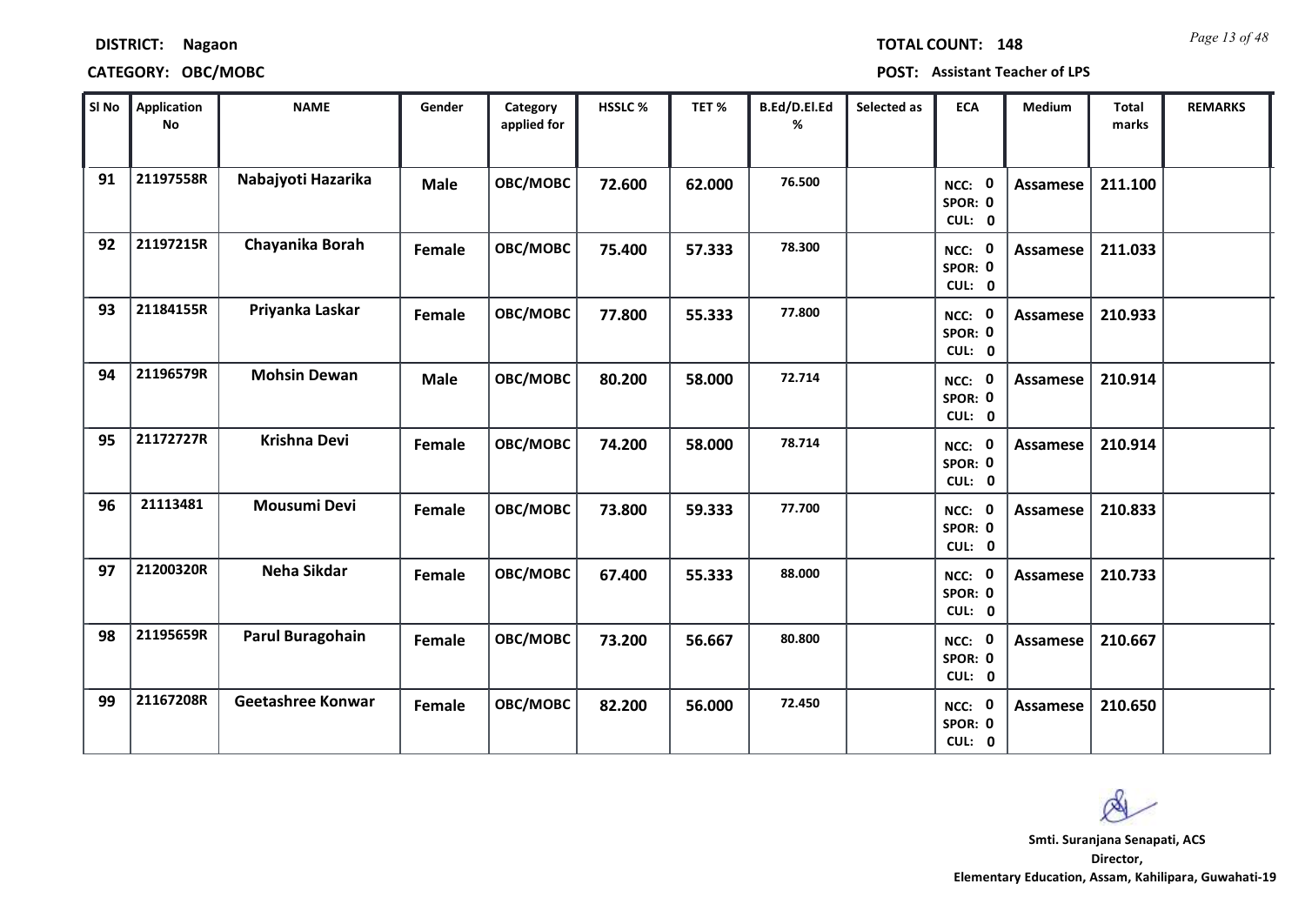| SI No | Application<br>No | <b>NAME</b>               | Gender      | Category<br>applied for | HSSLC% | TET%   | B.Ed/D.El.Ed<br>% | Selected as | <b>ECA</b>                          | Medium          | Total<br>marks | <b>REMARKS</b> |
|-------|-------------------|---------------------------|-------------|-------------------------|--------|--------|-------------------|-------------|-------------------------------------|-----------------|----------------|----------------|
| 100   | 21117514          | Silpika Nath              | Female      | <b>OBC/MOBC</b>         | 69.600 | 61.333 | 79.714            |             | NCC: 0<br>SPOR: 0<br>CUL: 0         | <b>Assamese</b> | 210.648        |                |
| 101   | 21186871R         | Sumi Debnath              | Female      | OBC/MOBC                | 84.000 | 55.333 | 71.300            |             | NCC: 0<br>SPOR: 0<br>CUL: 0         | <b>Assamese</b> | 210.633        |                |
| 102   | 21175309R         | <b>Bhagyashree Phukan</b> | Female      | <b>OBC/MOBC</b>         | 79.600 | 57.333 | 73.650            |             | NCC: 0<br>SPOR: 0<br>CUL: 0         | Assamese        | 210.583        |                |
| 103   | 21191776R         | Parinita Borah            | Female      | OBC/MOBC                | 75.000 | 59.333 | 76.200            |             | NCC: 0<br>SPOR: 0<br>CUL: 0         | <b>Assamese</b> | 210.533        |                |
| 104   | 21177536R         | <b>Himansu Saikia</b>     | <b>Male</b> | OBC/MOBC                | 67.200 | 62.667 | 80.650            |             | NCC: 0<br>SPOR: 0<br>CUL: 0         | Assamese        | 210.517        |                |
| 105   | 21191164R         | Upasana Koch              | Female      | OBC/MOBC                | 75.800 | 62.000 | 72.714            |             | NCC: 0<br>SPOR: 0<br>CUL: 0         | <b>Assamese</b> | 210.514        |                |
| 106   | 21180409R         | <b>Musaraf Hussain</b>    | <b>Male</b> | <b>OBC/MOBC</b>         | 68.400 | 64.000 | 78.100            |             | NCC: 0<br>SPOR: 0<br>CUL: 0         | Assamese        | 210.500        |                |
| 107   | 21112598          | Gitashri Kalita           | Female      | OBC/MOBC                | 68.400 | 57.333 | 74.750            |             | NCC: 0<br>SPOR: 0<br><b>CUL: 10</b> | Assamese        | 210.483        |                |
| 108   | 21174149R         | <b>Bhaswati Duarah</b>    | Female      | OBC/MOBC                | 79.200 | 55.333 | 75.929            |             | NCC: 0<br>SPOR: 0<br>CUL: 0         | Assamese        | 210.462        |                |

**CATEGORY: OBC/MOBC POST: Assistant Teacher of LPS**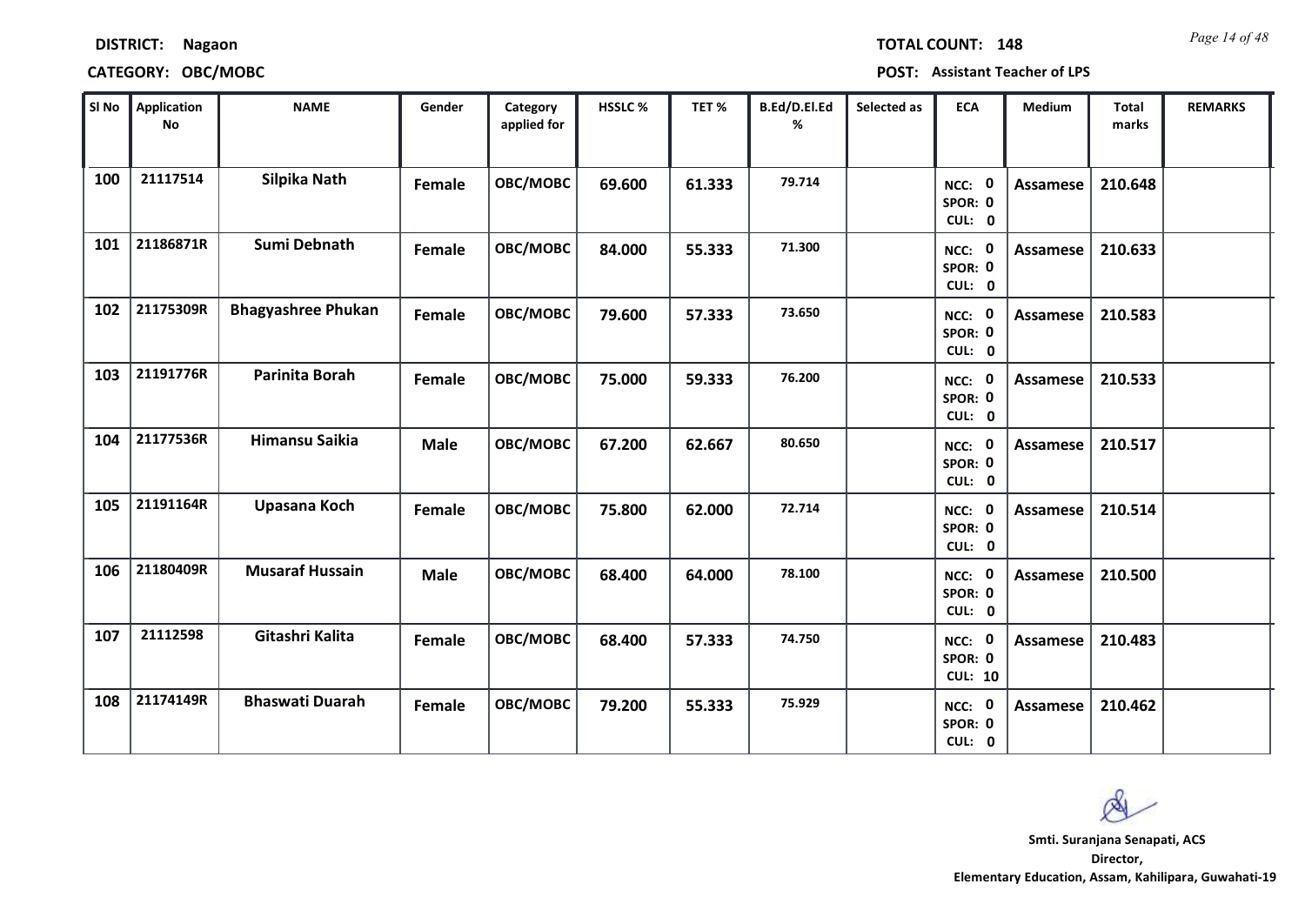| <b>DISTRICT:</b> | <b>Nagaon</b> |
|------------------|---------------|
|------------------|---------------|

*Page 15 of 48* **TOTAL COUNT: 148**

| SI No | <b>Application</b><br>No | <b>NAME</b>                     | Gender | Category<br>applied for | <b>HSSLC %</b> | TET%   | B.Ed/D.El.Ed<br>% | Selected as | <b>ECA</b>                     | <b>Medium</b>   | <b>Total</b><br>marks | <b>REMARKS</b> |
|-------|--------------------------|---------------------------------|--------|-------------------------|----------------|--------|-------------------|-------------|--------------------------------|-----------------|-----------------------|----------------|
| 109   | 21170201R                | Pallabi Bora                    | Female | OBC/MOBC                | 79.400         | 56.667 | 74.350            |             | 0<br>NCC:<br>SPOR: 0<br>CUL: 0 | <b>Assamese</b> | 210.417               |                |
| 110   | 21201006R                | <b>Bornali Das</b>              | Female | OBC/MOBC                | 77.800         | 59.333 | 73.100            |             | NCC: 0<br>SPOR: 0<br>CUL: 0    | Assamese        | 210.233               |                |
| 111   | 21184520R                | Puja Devi                       | Female | OBC/MOBC                | 77.400         | 56.000 | 76.800            |             | NCC: 0<br>SPOR: 0<br>CUL: 0    | <b>Assamese</b> | 210.200               |                |
| 112   | 21171611R                | <b>Gitushree Kalita</b>         | Female | OBC/MOBC                | 79.000         | 56.667 | 74.286            |             | NCC: 0<br>SPOR: 0<br>CUL: 0    | Assamese        | 209.952               |                |
| 113   | 21187679R                | Preeti Medhi                    | Female | OBC/MOBC                | 75.000         | 58.667 | 76.286            |             | NCC: 0<br>SPOR: 0<br>CUL: 0    | <b>Assamese</b> | 209.952               |                |
| 114   | 21143062                 | <b>Firdousy Yesmin</b><br>Ahmed | Female | OBC/MOBC                | 81.800         | 56.000 | 72.143            |             | NCC: 0<br>SPOR: 0<br>CUL: 0    | <b>Assamese</b> | 209.943               |                |
| 115   | 21115565                 | Purabi Burhagohain              | Female | OBC/MOBC                | 81.200         | 56.000 | 72.700            |             | NCC: 0<br>SPOR: 0<br>CUL: 0    | <b>Assamese</b> | 209.900               |                |
| 116   | 21174053R                | <b>Bagmita Senapati</b>         | Female | OBC/MOBC                | 72.800         | 62.667 | 74.400            |             | NCC: 0<br>SPOR: 0<br>CUL: 0    | Assamese        | 209.867               |                |
| 117   | 21192973R                | Arpita Phukan                   | Female | OBC/MOBC                | 76.800         | 56.667 | 76.400            |             | NCC: 0<br>SPOR: 0<br>CUL: 0    | Assamese        | 209.867               |                |

 $\infty$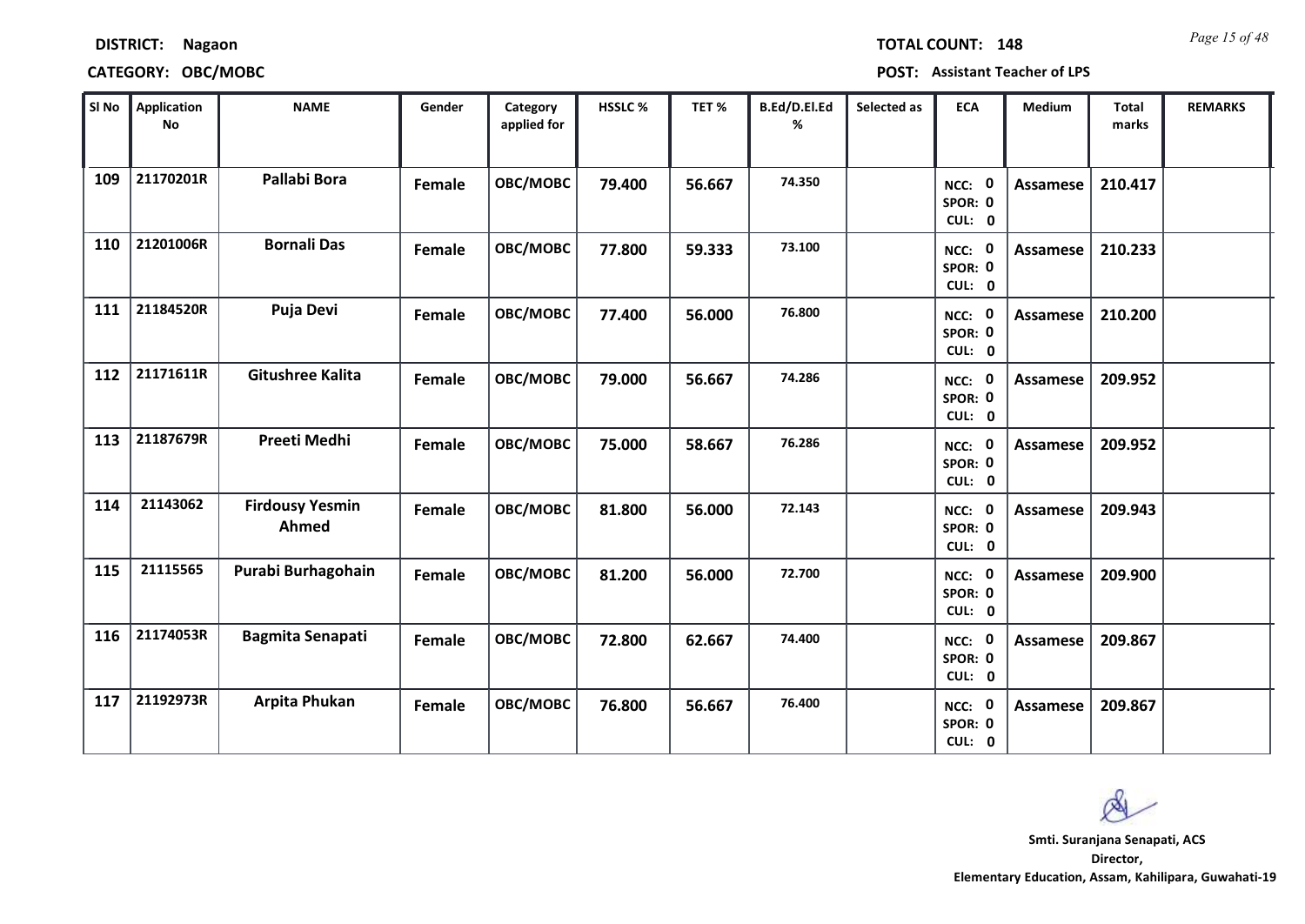| SI No | Application<br>No | <b>NAME</b>                           | Gender | Category<br>applied for | HSSLC% | TET%   | B.Ed/D.El.Ed<br>% | Selected as | <b>ECA</b>                  | Medium          | Total<br>marks | <b>REMARKS</b> |
|-------|-------------------|---------------------------------------|--------|-------------------------|--------|--------|-------------------|-------------|-----------------------------|-----------------|----------------|----------------|
| 118   | 21180206R         | Santana Devi                          | Female | OBC/MOBC                | 72.400 | 60.667 | 76.750            |             | NCC: 0<br>SPOR: 0<br>CUL: 0 | <b>Assamese</b> | 209.817        |                |
| 119   | 21176523R         | Sayanika Khataniya                    | Female | OBC/MOBC                | 72.200 | 58.000 | 79.600            |             | NCC: 0<br>SPOR: 0<br>CUL: 0 | Assamese        | 209.800        |                |
| 120   | 21175706R         | Nishita Saikia                        | Female | OBC/MOBC                | 77.000 | 56.000 | 76.800            |             | NCC: 0<br>SPOR: 0<br>CUL: 0 | <b>Assamese</b> | 209.800        |                |
| 121   | 21187073R         | <b>Manisha Borah</b>                  | Female | OBC/MOBC                | 74.200 | 58.667 | 76.900            |             | NCC: 0<br>SPOR: 0<br>CUL: 0 | Assamese        | 209.767        |                |
| 122   | 21169217R         | <b>Aimee Saikia</b>                   | Female | OBC/MOBC                | 83.200 | 57.333 | 69.222            |             | NCC: 0<br>SPOR: 0<br>CUL: 0 | Assamese        | 209.756        |                |
| 123   | 21189554R         | Rashmi Baruah                         | Female | OBC/MOBC                | 68.800 | 62.000 | 78.800            |             | NCC: 0<br>SPOR: 0<br>CUL: 0 | <b>Assamese</b> | 209.600        |                |
| 124   | 21186005R         | <b>Mridusmita</b><br><b>Bezboruah</b> | Female | OBC/MOBC                | 76.400 | 58.667 | 74.500            |             | NCC: 0<br>SPOR: 0<br>CUL: 0 | Assamese        | 209.567        |                |
| 125   | 21168760R         | Pinki Gogoi                           | Female | OBC/MOBC                | 76.000 | 55.333 | 78.150            |             | NCC: 0<br>SPOR: 0<br>CUL: 0 | Assamese        | 209.483        |                |
| 126   | 21103707          | <b>Dolly Devi</b>                     | Female | OBC/MOBC                | 72.800 | 60.667 | 76.000            |             | NCC: 0<br>SPOR: 0<br>CUL: 0 | Assamese        | 209.467        |                |

### **CATEGORY: OBC/MOBC POST: Assistant Teacher of LPS**

*Page 16 of 48* **TOTAL COUNT: 148**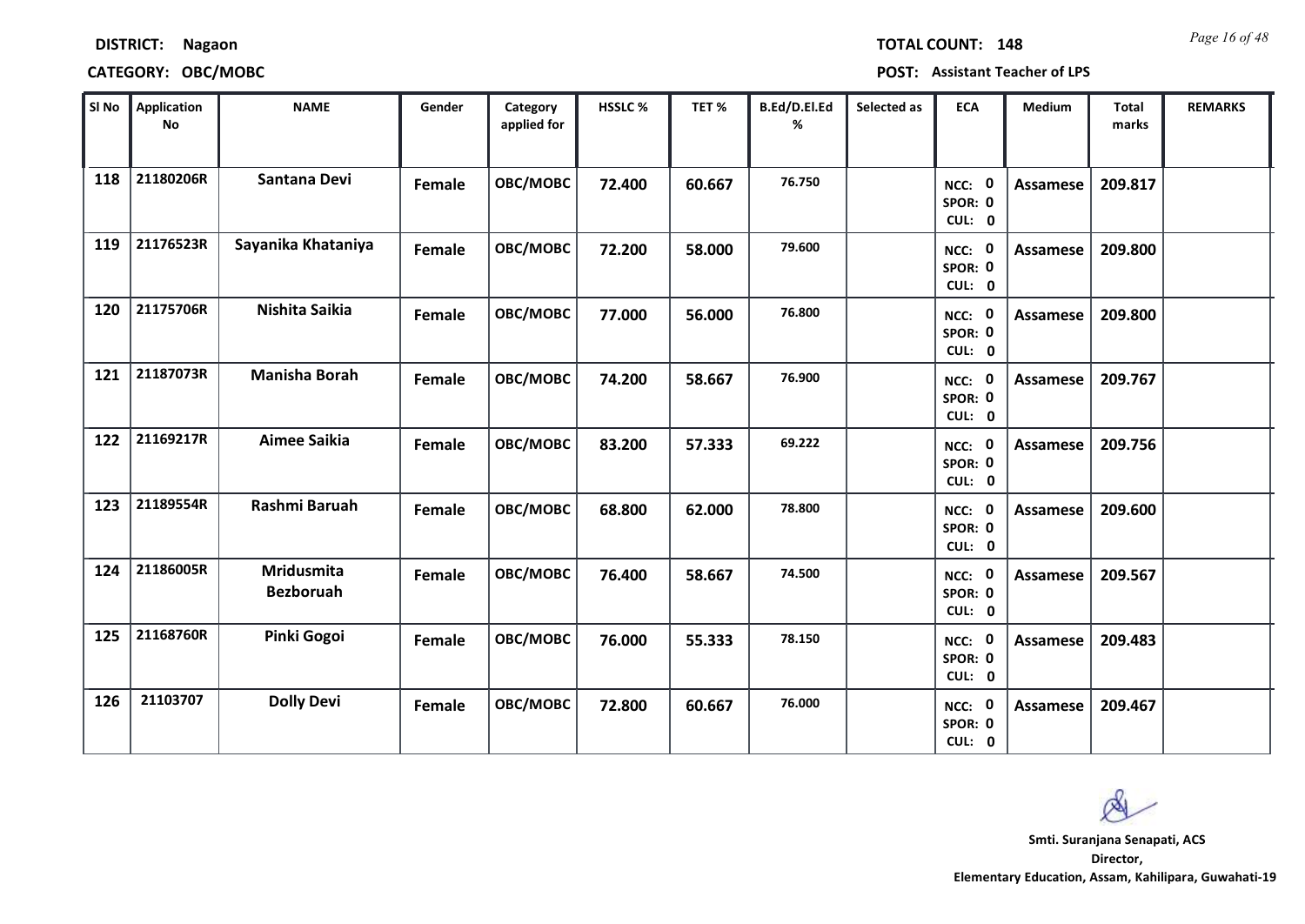| SI No | Application<br>No | <b>NAME</b>          | Gender      | Category<br>applied for | HSSLC% | TET%   | B.Ed/D.El.Ed<br>% | Selected as | <b>ECA</b>                  | Medium          | Total<br>marks | <b>REMARKS</b> |
|-------|-------------------|----------------------|-------------|-------------------------|--------|--------|-------------------|-------------|-----------------------------|-----------------|----------------|----------------|
| 127   | 21175849R         | <b>Barsha Saikia</b> | Female      | <b>OBC/MOBC</b>         | 72.400 | 60.000 | 77.050            |             | NCC: 0<br>SPOR: 0<br>CUL: 0 | <b>Assamese</b> | 209.450        |                |
| 128   | 21180200R         | <b>Monika Mura</b>   | Female      | OBC/MOBC                | 76.200 | 58.000 | 75.250            |             | NCC: 0<br>SPOR: 0<br>CUL: 0 | Assamese        | 209.450        |                |
| 129   | 21174673R         | Simi Rajkhowa        | Female      | <b>OBC/MOBC</b>         | 72.600 | 64.667 | 72.150            |             | NCC: 0<br>SPOR: 0<br>CUL: 0 | Assamese        | 209.417        |                |
| 130   | 21170382R         | <b>Mitali Saikia</b> | Female      | OBC/MOBC                | 80.400 | 55.333 | 73.650            |             | NCC: 0<br>SPOR: 0<br>CUL: 0 | Assamese        | 209.383        |                |
| 131   | 21175787R         | <b>Pubali Dutta</b>  | Female      | OBC/MOBC                | 72.800 | 59.333 | 77.100            |             | NCC: 0<br>SPOR: 0<br>CUL: 0 | Assamese        | 209.233        |                |
| 132   | 21179792R         | Prarthana Lahan      | Female      | OBC/MOBC                | 77.600 | 56.667 | 74.950            |             | NCC: 0<br>SPOR: 0<br>CUL: 0 | Assamese        | 209.217        |                |
| 133   | 21199548R         | <b>Monjur Alam</b>   | <b>Male</b> | OBC/MOBC                | 75.000 | 55.333 | 78.857            |             | NCC: 0<br>SPOR: 0<br>CUL: 0 | Assamese        | 209.190        |                |
| 134   | 21107773          | Manashi Dehingia     | Female      | OBC/MOBC                | 78.400 | 62.000 | 68.778            |             | NCC: 0<br>SPOR: 0<br>CUL: 0 | <b>Assamese</b> | 209.178        |                |
| 135   | 21179369R         | <b>Arif Uddin</b>    | <b>Male</b> | OBC/MOBC                | 77.400 | 60.000 | 71.750            |             | NCC: 0<br>SPOR: 0<br>CUL: 0 | Assamese        | 209.150        |                |

*Page 17 of 48* **TOTAL COUNT: 148**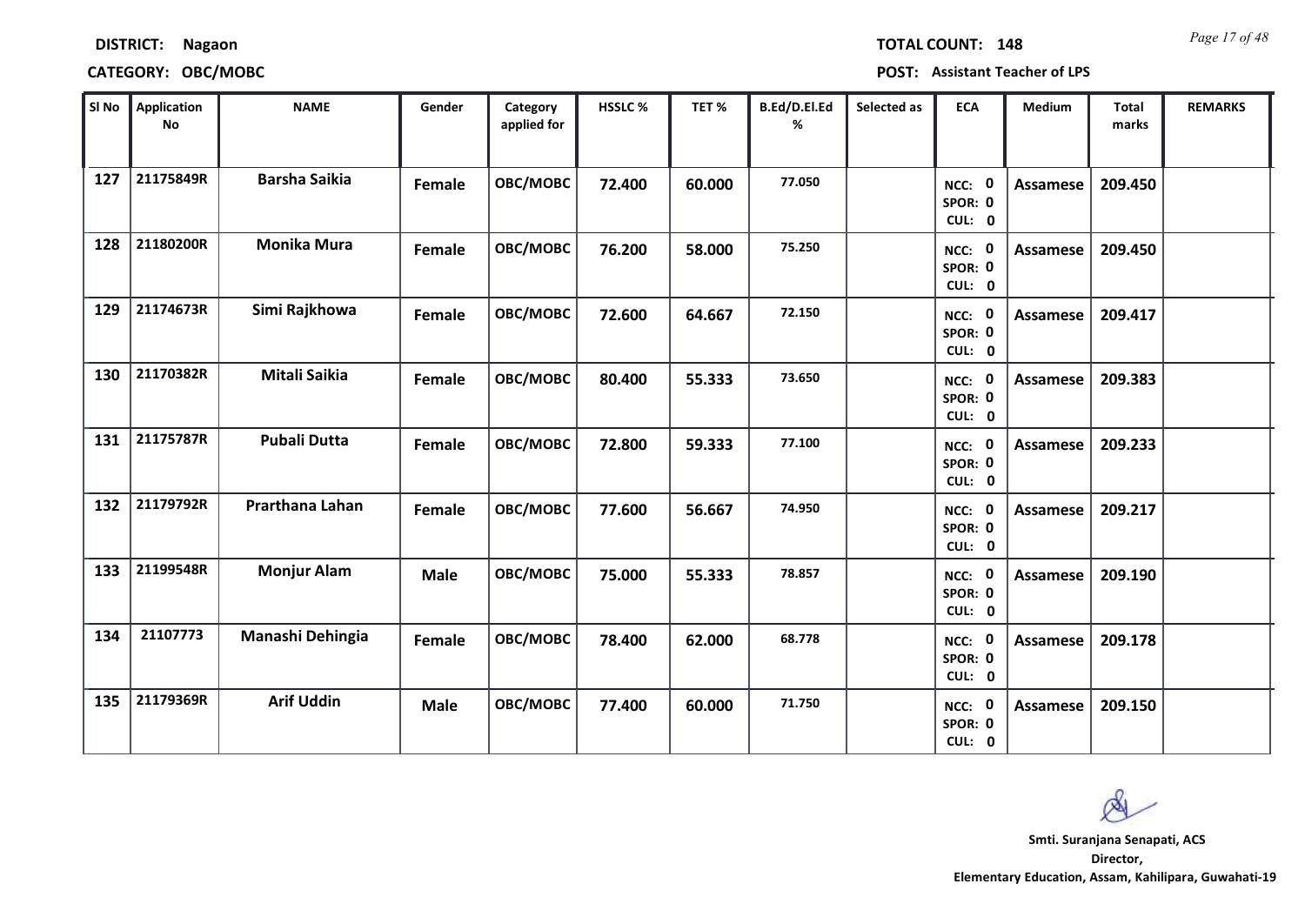| SI No | Application<br><b>No</b> | <b>NAME</b>             | Gender      | Category<br>applied for | HSSLC% | TET%   | B.Ed/D.El.Ed<br>% | Selected as | <b>ECA</b>                          | Medium          | Total<br>marks | <b>REMARKS</b> |
|-------|--------------------------|-------------------------|-------------|-------------------------|--------|--------|-------------------|-------------|-------------------------------------|-----------------|----------------|----------------|
| 136   | 21196581R                | <b>Barnalisa Phukan</b> | Female      | OBC/MOBC                | 60.800 | 73.333 | 75.000            |             | NCC: 0<br>SPOR: 0<br>CUL: 0         | <b>Assamese</b> | 209.133        |                |
| 137   | 21180245R                | <b>Chandrama Borah</b>  | Female      | OBC/MOBC                | 82.200 | 56.000 | 70.929            |             | NCC: 0<br>SPOR: 0<br>CUL: 0         | Assamese        | 209.129        |                |
| 138   | 21184234R                | Shyamalima Bora         | Female      | OBC/MOBC                | 68.400 | 55.333 | 75.300            |             | NCC: 0<br>SPOR: 0<br><b>CUL: 10</b> | Assamese        | 209.033        |                |
| 139   | 21177740R                | Mousumi Saikia          | Female      | OBC/MOBC                | 77.600 | 55.333 | 76.100            |             | NCC: 0<br>SPOR: 0<br>CUL: 0         | <b>Assamese</b> | 209.033        |                |
| 140   | 21168906R                | Pankhi Borah            | Female      | OBC/MOBC                | 75.600 | 55.333 | 78.100            |             | NCC: 0<br>SPOR: 0<br>CUL: 0         | Assamese        | 209.033        |                |
| 141   | 21195936R                | <b>Lohit Boruah</b>     | <b>Male</b> | OBC/MOBC                | 78.200 | 55.333 | 75.450            |             | NCC: 0<br>SPOR: 0<br>CUL: 0         | <b>Assamese</b> | 208.983        |                |
| 142   | 21181433R                | Priyangka Chanda        | Female      | OBC/MOBC                | 75.000 | 58.667 | 75.250            |             | NCC: 0<br>SPOR: 0<br>CUL: 0         | <b>Assamese</b> | 208.917        |                |
| 143   | 21210310R                | <b>Pubali Devi</b>      | Female      | OBC/MOBC                | 70.800 | 62.667 | 75.429            |             | NCC: 0<br>SPOR: 0<br>CUL: 0         | Assamese        | 208.895        |                |
| 144   | 21184938R                | <b>Pranjit Saikia</b>   | <b>Male</b> | OBC/MOBC                | 77.000 | 56.667 | 75.200            |             | NCC: 0<br>SPOR: 0<br>CUL: 0         | Assamese        | 208.867        |                |

## **DISTRICT: Nagaon CATEGORY: OBC/MOBC POST: Assistant Teacher of LPS**

*Page 18 of 48* **TOTAL COUNT: 148**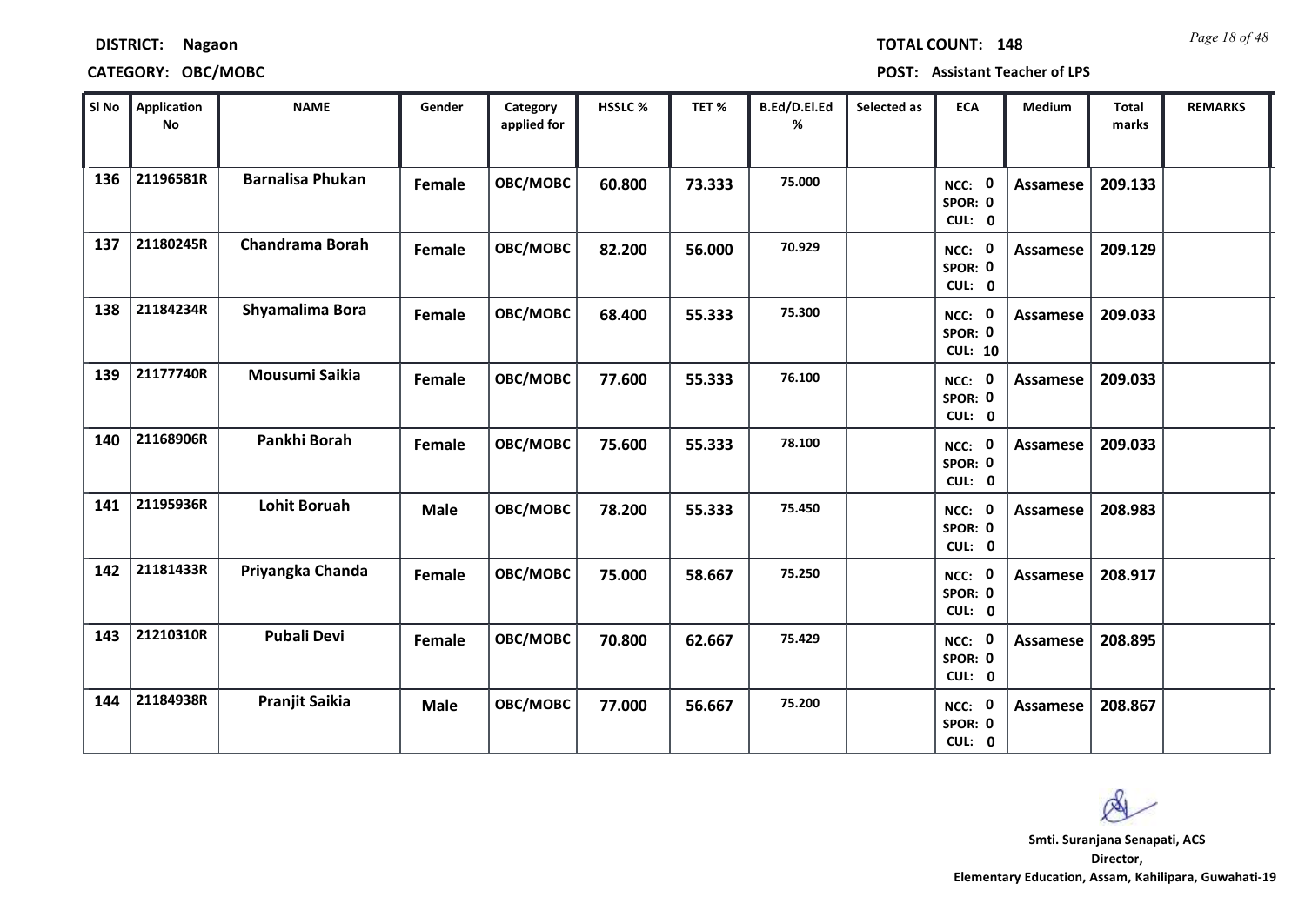| TOTAL COUNT:<br>14 |
|--------------------|
|--------------------|

### **CATEGORY: OBC/MOBC POST: Assistant Teacher of LPS**

| SI No | Application<br>No | <b>NAME</b>             | Gender      | Category<br>applied for | <b>HSSLC %</b> | TET %  | B.Ed/D.El.Ed<br>% | Selected as | <b>ECA</b>                                         | <b>Medium</b>   | <b>Total</b><br>marks | <b>REMARKS</b> |
|-------|-------------------|-------------------------|-------------|-------------------------|----------------|--------|-------------------|-------------|----------------------------------------------------|-----------------|-----------------------|----------------|
| 145   | 21167009R         | <b>Trishna Bora</b>     | Female      | OBC/MOBC                | 78.400         | 55.333 | 75.111            |             | 0<br>NCC:<br>SPOR: 0<br>CUL:<br>$\mathbf 0$        | <b>Assamese</b> | 208.844               |                |
| 146   | 21177424R         | <b>Nabadeep Chetry</b>  | <b>Male</b> | OBC/MOBC                | 73.600         | 55.333 | 79.850            |             | 0<br>NCC:<br>SPOR: 0<br><b>CUL:</b><br>$\mathbf 0$ | <b>Assamese</b> | 208.783               |                |
| 147   | 21131350          | <b>Nikee Buragohain</b> | Female      | OBC/MOBC                | 75.600         | 55.333 | 77.850            |             | 0<br>NCC:<br>SPOR: 0<br><b>CUL:</b><br>$\mathbf 0$ | Assamese        | 208.783               |                |
| 148   | 21178832R         | Jitamoni Buragohain     | Female      | OBC/MOBC                | 73.600         | 58.667 | 76.500            |             | 0<br>NCC:<br>SPOR: 0<br>CUL:<br>$\mathbf 0$        | Assamese        | 208.767               |                |

 $\infty$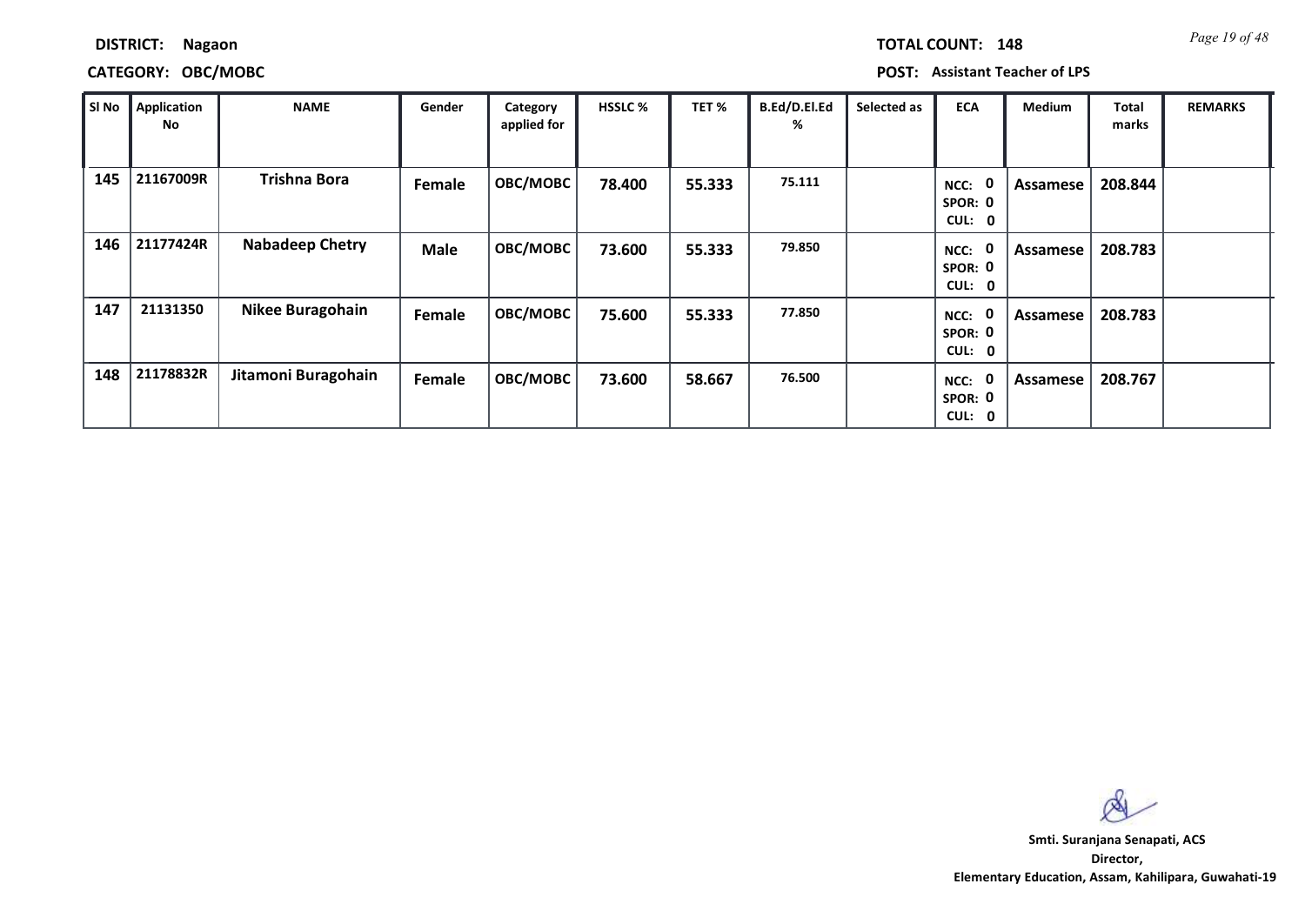*Page 20 of 48* **TOTAL COUNT: 41**

**CATEGORY: PwD POST: Assistant Teacher of LPS**

| SI No                   | <b>Application</b><br>No | <b>NAME</b>                            | Gender      | Category<br>applied for | <b>HSSLC%</b> | TET %  | B.Ed/D.El.Ed<br>% | Selected as                 | <b>ECA</b>                         | <b>Medium</b>   | <b>Total</b><br>marks | <b>REMARKS</b>         |
|-------------------------|--------------------------|----------------------------------------|-------------|-------------------------|---------------|--------|-------------------|-----------------------------|------------------------------------|-----------------|-----------------------|------------------------|
| $\mathbf{1}$            | 21173675R                | <b>Achyut Borah</b>                    | <b>Male</b> | <b>EWS</b><br>PwD       | 78.000        | 55.333 | 72.000            |                             | NCC: 0<br>SPOR: 0<br>CUL: 0        | <b>Assamese</b> | 205.333               | PwD<br>Withheld        |
| $\overline{2}$          | 21168737R                | Sumi Bhuyan                            | Female      | <b>UR</b><br>PwD        | 67.600        | 62.000 | 73.850            | Women<br><b>Reservation</b> | NCC: 0<br>SPOR: 0<br>CUL: 0        | Assamese        | 203.450               | <b>PwD</b><br>Withheld |
| $\overline{\mathbf{3}}$ | 21184383R                | <b>Suman Chetry</b>                    | <b>Male</b> | OBC/MOBC<br>PwD         | 65.600        | 62.667 | 74.350            |                             | <b>NCC: 0</b><br>SPOR: 0<br>CUL: 0 | <b>Assamese</b> | 202.617               | PwD<br>Withheld        |
| 4                       | 21206845R                | <b>Wazed Ali</b>                       | <b>Male</b> | <b>UR</b><br>PwD        | 53.600        | 60.000 | 88.000            |                             | NCC: 0<br>SPOR: 0<br>CUL: 0        | <b>Assamese</b> | 201.600               | PwD<br>Withheld        |
| 5                       | 21202761R                | <b>Farzin Aktar</b>                    | Female      | <b>UR</b><br>PwD        | 64.800        | 58.667 | 74.571            | Women<br><b>Reservation</b> | NCC: 0<br>SPOR: 0<br>CUL: 0        | Assamese        | 198.038               | PwD<br>Withheld        |
| 6                       | 21147529                 | <b>Ismail Ali</b>                      | <b>Male</b> | <b>EWS</b><br>PwD       | 57.800        | 71.333 | 68.050            |                             | NCC: 0<br>SPOR: 0<br>CUL: 0        | <b>Assamese</b> | 197.183               | PwD<br>Withheld        |
| $\overline{7}$          | 21173774R                | <b>Kaushik Nandan</b><br><b>Baruah</b> | <b>Male</b> | OBC/MOBC<br>PwD         | 83.000        | 59.333 | 54.700            |                             | NCC: 0<br>SPOR: 0<br>CUL: 0        | <b>Assamese</b> | 197.033               | PwD<br>Withheld        |
| 8                       | 21209452R                | <b>Nadira Begum</b>                    | Female      | OBC/MOBC<br>PwD         | 52.000        | 64.000 | 81.000            | Women<br><b>Reservation</b> | NCC: 0<br>SPOR: 0<br>CUL: 0        | Assamese        | 197.000               | PwD<br>Withheld        |
| 9                       | 21170641R                | Amir Hamja                             | <b>Male</b> | OBC/MOBC<br><b>PwD</b>  | 51.600        | 60.667 | 83.050            |                             | NCC: 0<br>SPOR: 0<br>CUL: 0        | Assamese        | 195.317               | PwD<br>Withheld        |

**Director, Smti. Suranjana Senapati, ACS**

Q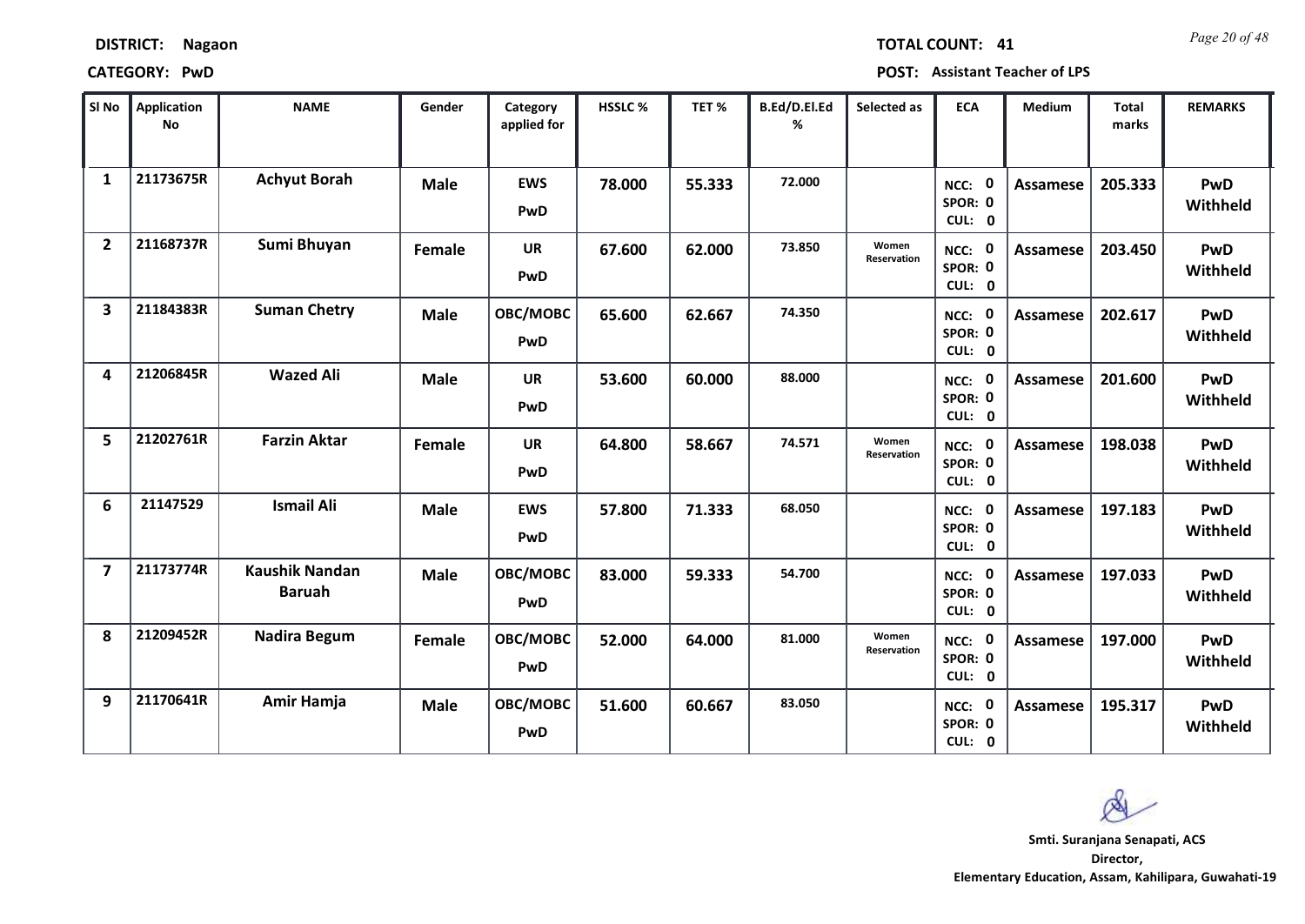*Page 21 of 48* **TOTAL COUNT: 41**

| SI No | <b>Application</b><br>No | <b>NAME</b>             | Gender        | Category<br>applied for | <b>HSSLC %</b> | TET %  | B.Ed/D.El.Ed<br>% | Selected as                 | <b>ECA</b>                       | <b>Medium</b>   | <b>Total</b><br>marks | <b>REMARKS</b>         |
|-------|--------------------------|-------------------------|---------------|-------------------------|----------------|--------|-------------------|-----------------------------|----------------------------------|-----------------|-----------------------|------------------------|
| 10    | 21164928R                | <b>Md Rofique Uddin</b> | <b>Male</b>   | <b>EWS</b><br>PwD       | 67.200         | 62.667 | 65.200            |                             | NCC: 0<br>SPOR: 0<br>CUL: 0      | Assamese        | 195.067               | PwD<br>Withheld        |
| 11    | 21188659R                | Aparajita Saikia        | Female        | OBC/MOBC<br>PwD         | 59.600         | 57.333 | 75.950            | Women<br>Reservation        | NCC: 0<br>SPOR: 0<br>CUL: 0      | Assamese        | 192.883               | <b>PwD</b><br>Withheld |
| 12    | 21105257                 | Rajesh Kalita           | <b>Male</b>   | <b>UR</b><br>PwD        | 55.200         | 66.667 | 70.686            |                             | NCC: 0<br>SPOR: 0<br>CUL: 0      | <b>Assamese</b> | 192.552               | PwD<br>Withheld        |
| 13    | 21211091R                | <b>Amit Prasad</b>      | <b>Male</b>   | OBC/MOBC<br>PwD         | 61.000         | 57.333 | 73.929            |                             | - 0<br>NCC:<br>SPOR: 0<br>CUL: 0 | Assamese        | 192.262               | <b>PwD</b><br>Withheld |
| 14    | 21163924                 | <b>Imdad Hussain</b>    | <b>Male</b>   | <b>UR</b><br>PwD        | 57.800         | 64.000 | 70.229            |                             | NCC: 0<br>SPOR: 0<br>CUL: 0      | Assamese        | 192.029               | PwD<br>Withheld        |
| 15    | 21169064R                | <b>Jamadul Hoque</b>    | <b>Male</b>   | <b>UR</b><br>PwD        | 59.000         | 63.333 | 69.429            |                             | NCC: 0<br>SPOR: 0<br>CUL: 0      | <b>Assamese</b> | 191.762               | <b>PwD</b><br>Withheld |
| 16    | 21202735R                | Anjuwara Begum          | Female        | OBC/MOBC<br>PwD         | 54.600         | 63.333 | 73.200            | Women<br><b>Reservation</b> | NCC: 0<br>SPOR: 0<br>CUL: 0      | <b>Assamese</b> | 191.133               | PwD<br>Withheld        |
| 17    | 21168964R                | <b>Dildar Hussain</b>   | <b>Male</b>   | OBC/MOBC<br>PwD         | 48.400         | 59.333 | 83.050            |                             | NCC: 0<br>SPOR: 0<br>CUL: 0      | <b>Assamese</b> | 190.783               | <b>PwD</b><br>Withheld |
| 18    | 21165010R                | Jutika Saikia           | <b>Female</b> | OBC/MOBC<br>PwD         | 63.800         | 56.000 | 70.786            | Women<br>Reservation        | NCC: 0<br>SPOR: 0<br>CUL: 0      | <b>Assamese</b> | 190.586               | <b>PwD</b><br>Withheld |

 $\infty$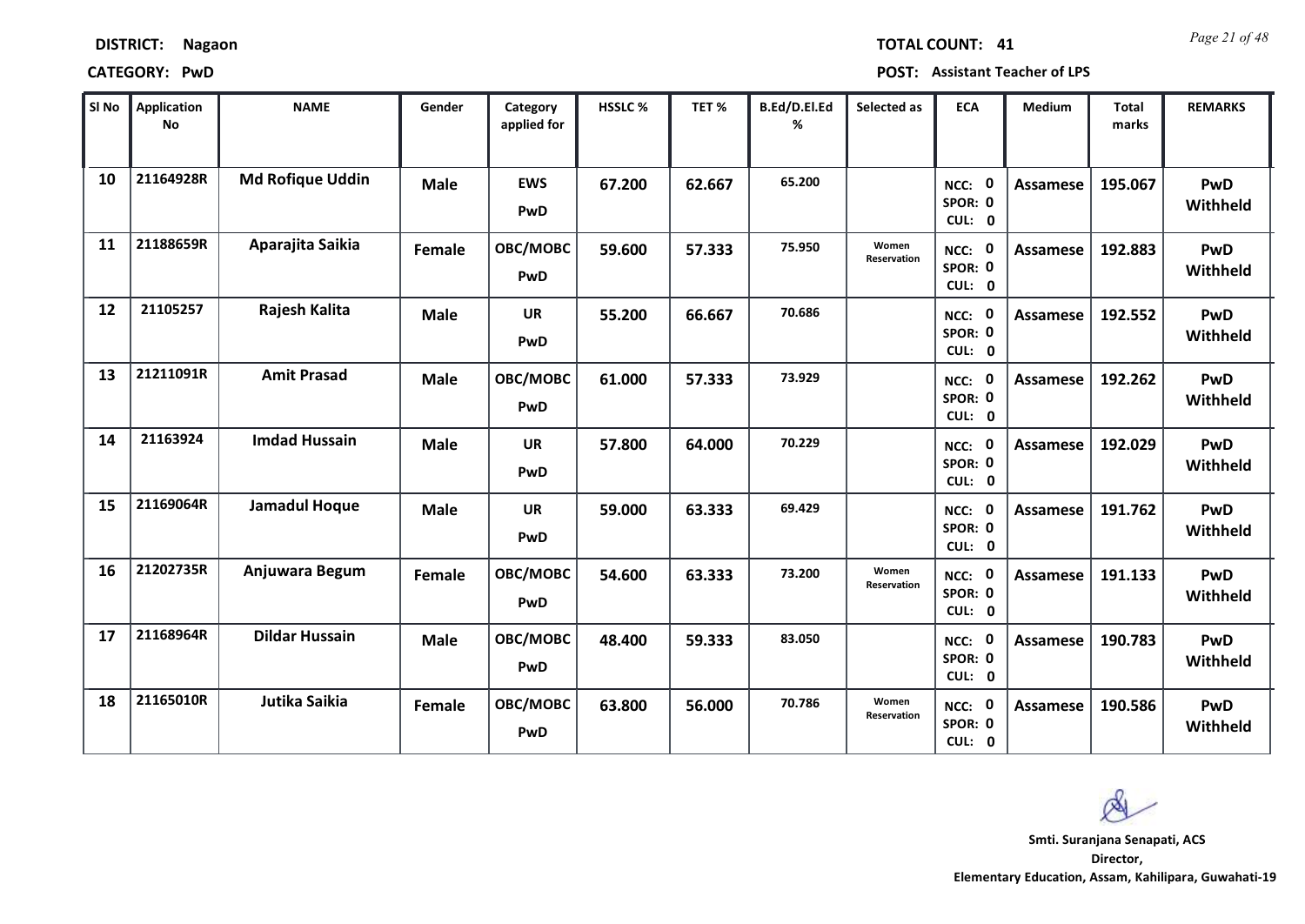*Page 22 of 48* **TOTAL COUNT: 41**

**CATEGORY: PwD POST: Assistant Teacher of LPS**

| SI No | <b>Application</b><br>No | <b>NAME</b>                | Gender      | Category<br>applied for | <b>HSSLC%</b> | TET %  | B.Ed/D.El.Ed<br>% | Selected as          | <b>ECA</b>                  | <b>Medium</b>   | <b>Total</b><br>marks | <b>REMARKS</b>         |
|-------|--------------------------|----------------------------|-------------|-------------------------|---------------|--------|-------------------|----------------------|-----------------------------|-----------------|-----------------------|------------------------|
| 19    | 21211123R                | Jyoti Bhaskar Saikia       | <b>Male</b> | OBC/MOBC<br>PwD         | 71.400        | 58.667 | 60.214            |                      | NCC: 0<br>SPOR: 0<br>CUL: 0 | <b>Assamese</b> | 190.281               | <b>PwD</b><br>Withheld |
| 20    | 21178876R                | <b>Ranjit Ram</b>          | <b>Male</b> | <b>SC</b><br>PwD        | 61.600        | 58.000 | 69.857            |                      | NCC: 0<br>SPOR: 0<br>CUL: 0 | <b>Assamese</b> | 189.457               | PwD<br>Withheld        |
| 21    | 21171274R                | Jiarul Islam               | <b>Male</b> | OBC/MOBC<br>PwD         | 50.200        | 61.333 | 77.050            |                      | NCC: 0<br>SPOR: 0<br>CUL: 0 | <b>Assamese</b> | 188.583               | PwD<br>Withheld        |
| 22    | 21203474R                | <b>Ilias Ahmed</b>         | <b>Male</b> | OBC/MOBC<br>PwD         | 59.400        | 58.667 | 70.450            |                      | NCC: 0<br>SPOR: 0<br>CUL: 0 | Assamese        | 188.517               | <b>PwD</b><br>Withheld |
| 23    | 21203241R                | <b>Anuwar Hussain</b>      | <b>Male</b> | <b>UR</b><br>PwD        | 45.000        | 62.667 | 80.550            |                      | NCC: 0<br>SPOR: 0<br>CUL: 0 | <b>Assamese</b> | 188.217               | <b>PwD</b><br>Withheld |
| 24    | 21204321R                | Rajashree Kalita           | Female      | <b>UR</b><br>PwD        | 49.800        | 60.667 | 77.200            | Women<br>Reservation | NCC: 0<br>SPOR: 0<br>CUL: 0 | <b>Assamese</b> | 187.667               | <b>PwD</b><br>Withheld |
| 25    | 21108397                 | Th Gunamani Singha         | <b>Male</b> | OBC/MOBC<br>PwD         | 53.800        | 56.667 | 77.143            |                      | NCC: 0<br>SPOR: 0<br>CUL: 0 | Assamese        | 187.610               | <b>PwD</b><br>Withheld |
| 26    | 21167588R                | <b>Dilwar Hussain</b>      | <b>Male</b> | <b>EWS</b><br>PwD       | 67.200        | 58.000 | 62.357            |                      | NCC: 0<br>SPOR: 0<br>CUL: 0 | <b>Assamese</b> | 187.557               | <b>PwD</b><br>Withheld |
| 27    | 21187059R                | Sabindra Madhab<br>Mahanta | <b>Male</b> | UR<br>PwD               | 53.600        | 60.000 | 73.929            |                      | NCC: 0<br>SPOR: 0<br>CUL: 0 | <b>Assamese</b> | 187.529               | <b>PwD</b><br>Withheld |

 $\infty$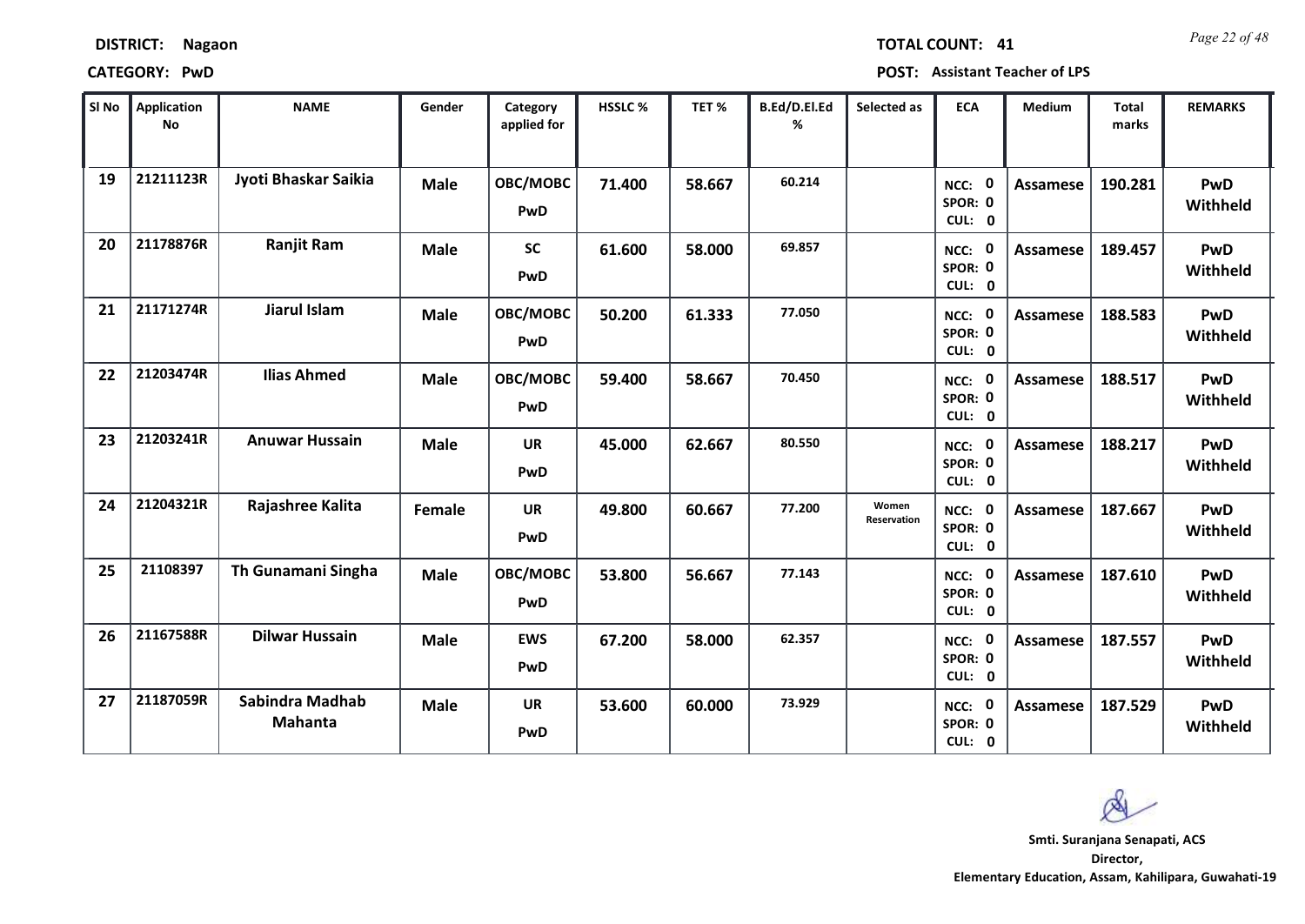| <b>DISTRICT:</b> | <b>Nagaon</b> |
|------------------|---------------|
|------------------|---------------|

*Page 23 of 48* **TOTAL COUNT: 41**

| SI No | <b>Application</b><br><b>No</b> | <b>NAME</b>               | Gender      | Category<br>applied for | <b>HSSLC %</b> | TET %  | B.Ed/D.El.Ed<br>% | Selected as          | <b>ECA</b>                     | <b>Medium</b>   | <b>Total</b><br>marks | <b>REMARKS</b>         |
|-------|---------------------------------|---------------------------|-------------|-------------------------|----------------|--------|-------------------|----------------------|--------------------------------|-----------------|-----------------------|------------------------|
| 28    | 21197762R                       | <b>Md Ikramul Hussain</b> | <b>Male</b> | <b>UR</b><br>PwD        | 54.400         | 57.333 | 74.500            |                      | 0<br>NCC:<br>SPOR: 0<br>CUL: 0 | <b>Assamese</b> | 186.233               | PwD<br>Withheld        |
| 29    | 21184522R                       | <b>Kamrul Islam</b>       | <b>Male</b> | <b>UR</b><br>PwD        | 49.800         | 68.000 | 68.111            |                      | NCC: 0<br>SPOR: 0<br>CUL: 0    | <b>Assamese</b> | 185.911               | PwD<br>Withheld        |
| 30    | 21120636                        | <b>Chandan Kumar Nath</b> | <b>Male</b> | OBC/MOBC<br>PwD         | 53.200         | 56.667 | 73.857            |                      | NCC: 0<br>SPOR: 0<br>CUL: 0    | <b>Assamese</b> | 183.724               | PwD<br>Withheld        |
| 31    | 21207292R                       | <b>Aflatun Naher</b>      | Female      | <b>EWS</b><br>PwD       | 51.600         | 60.667 | 71.357            | Women<br>Reservation | 0<br>NCC:<br>SPOR: 0<br>CUL: 0 | Assamese        | 183.624               | <b>PwD</b><br>Withheld |
| 32    | 21196863R                       | <b>Md Faijul Islam</b>    | <b>Male</b> | <b>UR</b><br>PwD        | 56.000         | 60.000 | 66.714            |                      | NCC: 0<br>SPOR: 0<br>CUL: 0    | Assamese        | 182.714               | PwD<br>Withheld        |
| 33    | 21183235R                       | <b>Lutfur Rahman</b>      | <b>Male</b> | <b>UR</b><br>PwD        | 58.600         | 55.333 | 68.750            |                      | NCC: 0<br>SPOR: 0<br>CUL: 0    | Assamese        | 182.683               | <b>PwD</b><br>Withheld |
| 34    | 21102441                        | <b>Misbahul Islam</b>     | <b>Male</b> | <b>UR</b><br>PwD        | 50.000         | 56.000 | 76.500            |                      | NCC: 0<br>SPOR: 0<br>CUL: 0    | <b>Assamese</b> | 182.500               | <b>PwD</b><br>Withheld |
| 35    | 21168775R                       | Santanu Kumar Borah       | <b>Male</b> | OBC/MOBC<br>PwD         | 49.200         | 57.333 | 75.850            |                      | NCC: 0<br>SPOR: 0<br>CUL: 0    | <b>Assamese</b> | 182.383               | PwD<br>Withheld        |
| 36    | 21131460                        | <b>Kanak Chandra Das</b>  | <b>Male</b> | <b>SC</b><br>PwD        | 52.200         | 60.667 | 69.286            |                      | NCC: 0<br>SPOR: 0<br>CUL: 0    | Assamese        | 182.152               | <b>PwD</b><br>Withheld |

 $\infty$ **Smti. Suranjana Senapati, ACS**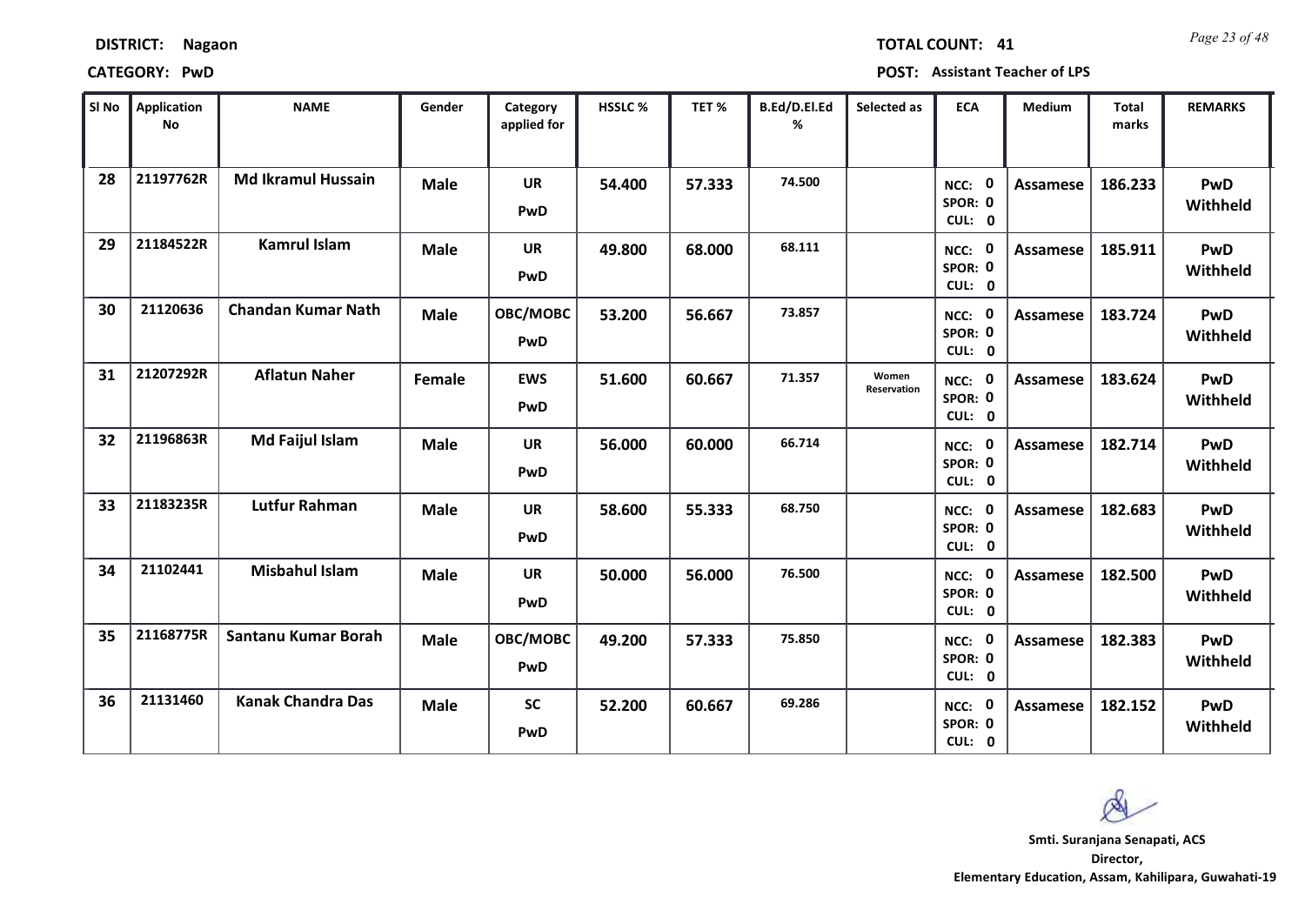| <b>DISTRICT:</b> | <b>Nagaon</b> |
|------------------|---------------|
|------------------|---------------|

*Page 24 of 48* **TOTAL COUNT: 41**

| SI No | <b>Application</b><br>No | <b>NAME</b>            | Gender | Category<br>applied for | <b>HSSLC %</b> | TET %  | B.Ed/D.El.Ed<br>% | Selected as          | <b>ECA</b>                             | <b>Medium</b>   | <b>Total</b><br>marks | <b>REMARKS</b>         |
|-------|--------------------------|------------------------|--------|-------------------------|----------------|--------|-------------------|----------------------|----------------------------------------|-----------------|-----------------------|------------------------|
| 37    | 21120279                 | <b>Pintu Kumar Das</b> | Male   | <b>SC</b><br><b>PwD</b> | 52.800         | 60.000 | 69.286            |                      | NCC:<br>SPOR: 0<br><b>CUL:</b><br>0    | <b>Assamese</b> | 182.086               | <b>PwD</b><br>Withheld |
| 38    | 21208031R                | Nazmin Sultana         | Female | OBC/MOBC<br><b>PwD</b>  | 46.000         | 64.667 | 71.000            | Women<br>Reservation | NCC:<br>SPOR: 0<br>CUL:<br>$\mathbf 0$ | Assamese        | 181.667               | <b>PwD</b><br>Withheld |
| 39    | 21194496R                | Namita Barman          | Female | OBC/MOBC<br><b>PwD</b>  | 49.600         | 55.333 | 75.571            | Women<br>Reservation | NCC:<br>SPOR: 0<br>CUL:<br>0           | <b>Assamese</b> | 180.505               | <b>PwD</b><br>Withheld |
| 40    | 21165865R                | <b>Manika Devi</b>     | Female | OBC/MOBC<br><b>PwD</b>  | 48.000         | 61.333 | 70.750            | Women<br>Reservation | NCC:<br>SPOR: 0<br>CUL:<br>0           | Assamese        | 180.083               | <b>PwD</b><br>Withheld |
| 41    | 21205716R                | Azida Khatun           | Female | <b>UR</b><br>PwD        | 50.800         | 55.333 | 72.700            | Women<br>Reservation | NCC:<br>SPOR: 0<br>CUL:<br>0           | Assamese        | 178.833               | <b>PwD</b><br>Withheld |

 $\infty$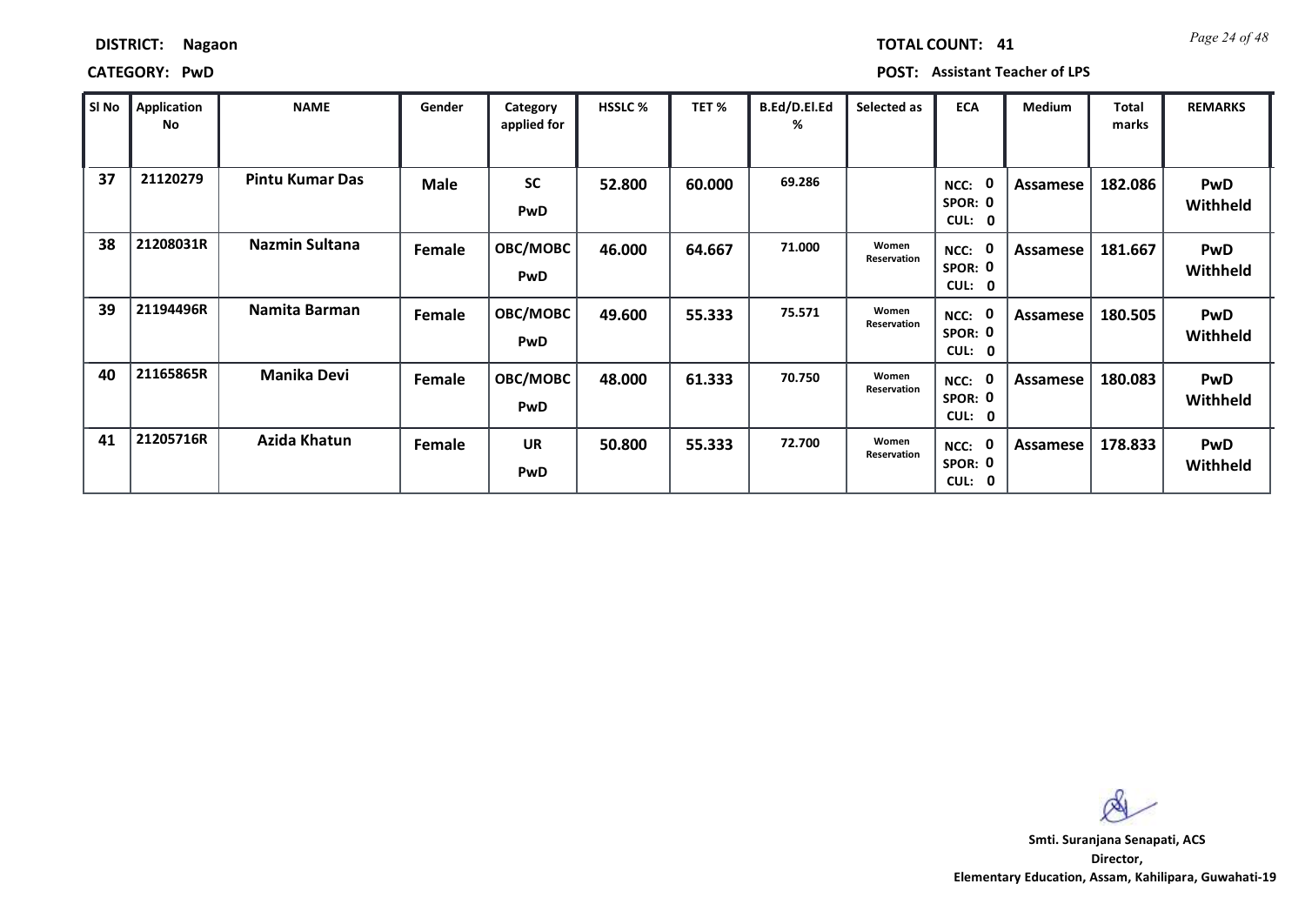| <b>DISTRICT:</b> | <b>Nagaon</b> |
|------------------|---------------|
|------------------|---------------|

*Page 25 of 48* **TOTAL COUNT: 27**

| SI <sub>No</sub>        | Application<br>No | <b>NAME</b>           | Gender      | Category<br>applied for | <b>HSSLC%</b> | TET %  | B.Ed/D.El.Ed<br>% | Selected as                 | <b>ECA</b>                  | <b>Medium</b>   | Total<br>marks | <b>REMARKS</b> |
|-------------------------|-------------------|-----------------------|-------------|-------------------------|---------------|--------|-------------------|-----------------------------|-----------------------------|-----------------|----------------|----------------|
| $\mathbf{1}$            | 21108043          | <b>Rimpal Kaur</b>    | Female      | <b>SC</b>               | 85.200        | 55.333 | 78.429            | Women<br><b>Reservation</b> | NCC: 0<br>SPOR: 0<br>CUL: 0 | <b>Assamese</b> | 218.962        |                |
| $\overline{2}$          | 21175038R         | Jonali Mandal         | Female      | <b>SC</b>               | 83.000        | 59.333 | 74.350            | Women<br>Reservation        | NCC: 0<br>SPOR: 0<br>CUL: 0 | Assamese        | 216.683        |                |
| $\overline{\mathbf{3}}$ | 21185746R         | Simpi Hazarika        | Female      | <b>SC</b>               | 76.600        | 58.667 | 81.400            | Women<br>Reservation        | NCC: 0<br>SPOR: 0<br>CUL: 0 | <b>Assamese</b> | 216.667        |                |
| 4                       | 21211880R         | Papiya Das            | Female      | <b>SC</b>               | 75.200        | 62.667 | 78.429            | Women<br>Reservation        | NCC: 0<br>SPOR: 0<br>CUL: 0 | Assamese        | 216.295        |                |
| 5                       | 21180819R         | <b>Prem Kumar Das</b> | <b>Male</b> | <b>SC</b>               | 87.800        | 62.000 | 66.143            |                             | NCC: 0<br>SPOR: 0<br>CUL: 0 | Assamese        | 215.943        |                |
| 6                       | 21158411          | Sushmita Esh          | Female      | <b>SC</b>               | 76.800        | 64.667 | 73.286            | Women<br>Reservation        | NCC: 0<br>SPOR: 0<br>CUL: 0 | Assamese        | 214.752        |                |
| $\overline{7}$          | 21176897R         | Amarjyoti Das         | <b>Male</b> | <b>SC</b>               | 72.400        | 63.333 | 79.000            |                             | NCC: 0<br>SPOR: 0<br>CUL: 0 | <b>Assamese</b> | 214.733        |                |
| 8                       | 21184820R         | Priyanka Das          | Female      | <b>SC</b>               | 75.800        | 60.667 | 78.143            | Women<br>Reservation        | NCC: 0<br>SPOR: 0<br>CUL: 0 | <b>Assamese</b> | 214.610        |                |
| 9                       | 21178065R         | <b>Ruli Das</b>       | Female      | <b>SC</b>               | 65.800        | 70.000 | 77.200            | Women<br>Reservation        | NCC: 0<br>SPOR: 0<br>CUL: 0 | Assamese        | 213.000        |                |

 $\infty$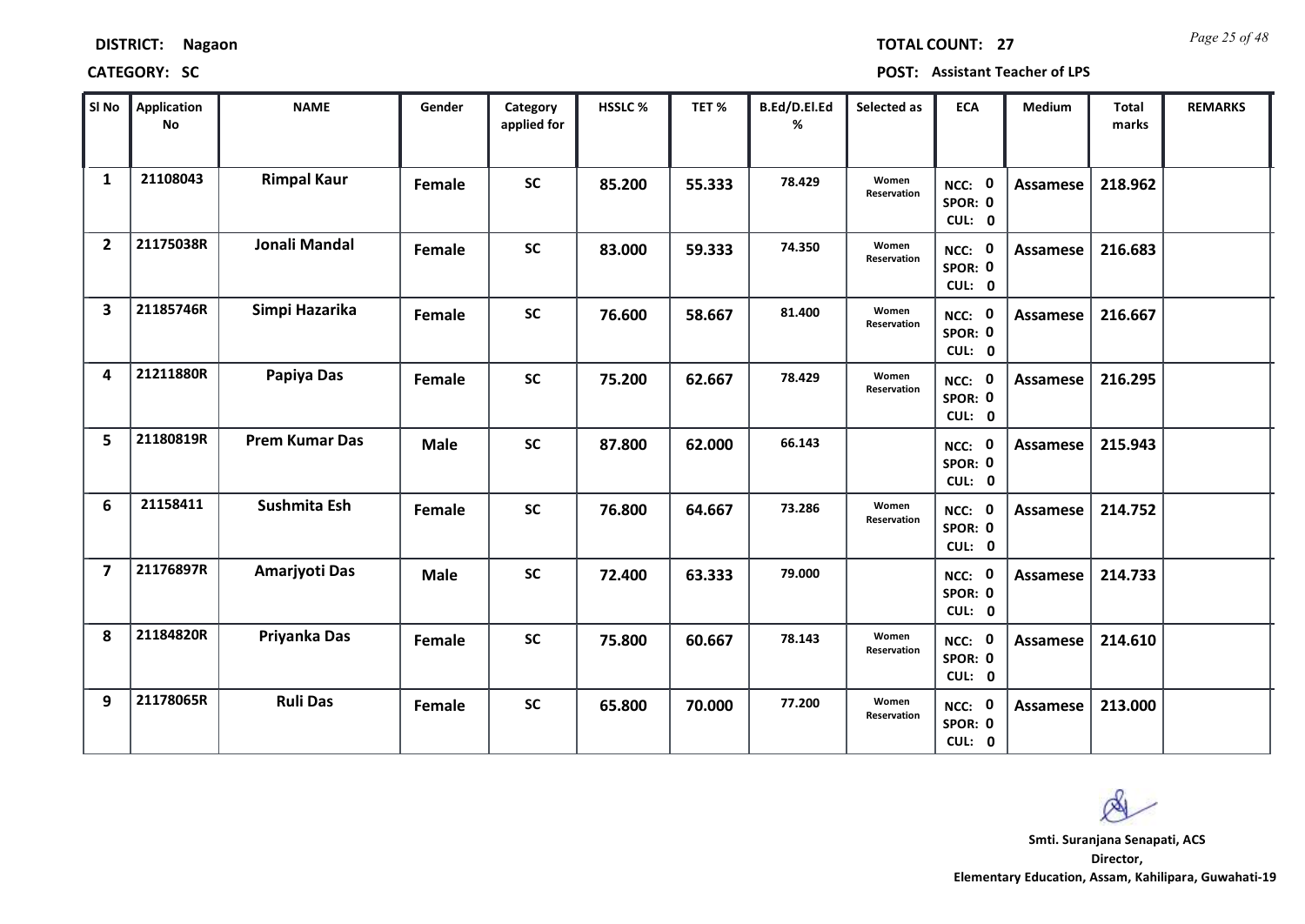| <b>DISTRICT:</b> | Nagaon |
|------------------|--------|
|------------------|--------|

*Page 26 of 48* **TOTAL COUNT: 27**

| SI No | <b>Application</b><br>No | <b>NAME</b>           | Gender      | Category<br>applied for | <b>HSSLC%</b> | TET %  | B.Ed/D.El.Ed<br>% | Selected as                 | <b>ECA</b>                          | Medium          | Total<br>marks | <b>REMARKS</b> |
|-------|--------------------------|-----------------------|-------------|-------------------------|---------------|--------|-------------------|-----------------------------|-------------------------------------|-----------------|----------------|----------------|
| 10    | 21184685R                | <b>Biren Das</b>      | <b>Male</b> | <b>SC</b>               | 75.800        | 66.000 | 71.200            |                             | NCC: 0<br>SPOR: 0<br>CUL: 0         | <b>Assamese</b> | 213.000        |                |
| 11    | 21107895                 | Sumi Hazarika         | Female      | <b>SC</b>               | 76.800        | 60.000 | 76.000            | Women<br><b>Reservation</b> | NCC: 0<br>SPOR: 0<br>CUL: 0         | Assamese        | 212.800        |                |
| 12    | 21175017R                | Juli Hazarika         | Female      | <b>SC</b>               | 81.400        | 57.333 | 73.900            |                             | NCC: 0<br>SPOR: 0<br>CUL: 0         | <b>Assamese</b> | 212.633        |                |
| 13    | 21198244R                | <b>Suraj Das</b>      | <b>Male</b> | <b>SC</b>               | 67.000        | 66.000 | 79.500            |                             | 0<br>NCC:<br>SPOR: 0<br>CUL: 0      | Assamese        | 212.500        |                |
| 14    | 21200527R                | Priyali Roy           | Female      | <b>SC</b>               | 77.400        | 64.000 | 71.071            |                             | NCC: 0<br>SPOR: 0<br>CUL: 0         | Assamese        | 212.471        |                |
| 15    | 21185515R                | <b>Nandini Das</b>    | Female      | <b>SC</b>               | 67.600        | 55.333 | 79.071            |                             | NCC: 0<br>SPOR: 0<br><b>CUL: 10</b> | Assamese        | 212.005        |                |
| 16    | 21183520R                | <b>Kanak Roy</b>      | <b>Male</b> | <b>SC</b>               | 78.400        | 58.667 | 74.850            |                             | NCC: 0<br>SPOR: 0<br>CUL: 0         | Assamese        | 211.917        |                |
| 17    | 21173791R                | <b>Biman Talukdar</b> | <b>Male</b> | <b>SC</b>               | 75.200        | 66.000 | 70.000            |                             | NCC: 0<br>SPOR: 0<br>CUL: 0         | <b>Assamese</b> | 211.200        |                |
| 18    | 21124406                 | <b>Bijoya Chanda</b>  | Female      | <b>SC</b>               | 70.000        | 70.000 | 70.000            |                             | NCC: 0<br>SPOR: 0<br>CUL: 0         | Assamese        | 210.000        |                |

 $\infty$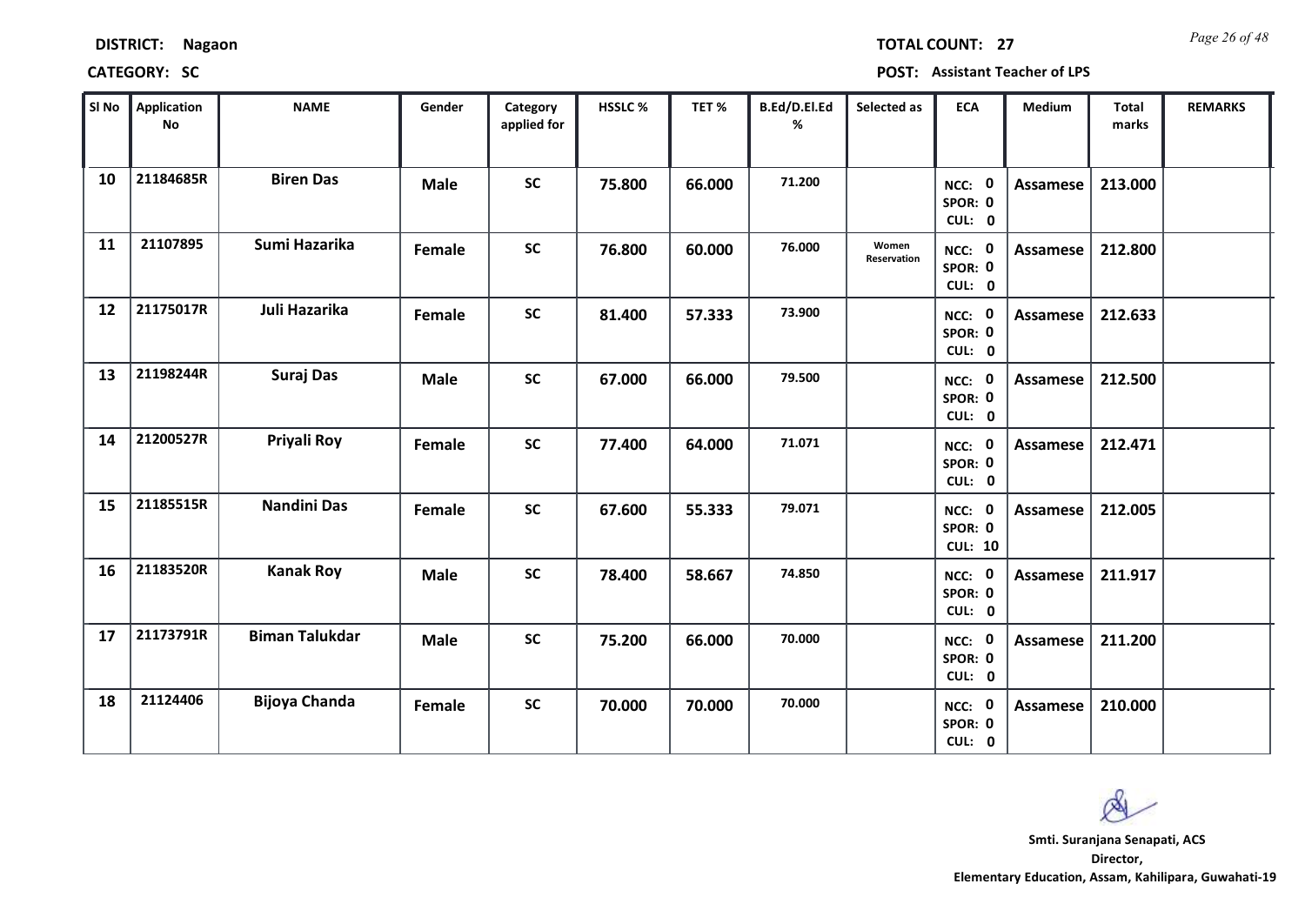*Page 27 of 48* **TOTAL COUNT: 27**

| SI No | <b>Application</b><br><b>No</b> | <b>NAME</b>         | Gender      | Category<br>applied for | <b>HSSLC %</b> | TET %  | B.Ed/D.El.Ed<br>% | Selected as | <b>ECA</b>                          | <b>Medium</b> | Total<br>marks | <b>REMARKS</b> |
|-------|---------------------------------|---------------------|-------------|-------------------------|----------------|--------|-------------------|-------------|-------------------------------------|---------------|----------------|----------------|
| 19    | 21197193R                       | <b>Sunam Biswas</b> | Female      | <b>SC</b>               | 78.400         | 60.667 | 70.600            |             | NCC: 0<br>SPOR: 0<br>CUL: 0         | Assamese      | 209.667        |                |
| 20    | 21165964R                       | <b>Bittu Roy</b>    | <b>Male</b> | <b>SC</b>               | 75.000         | 61.333 | 73.214            |             | NCC: 0<br>SPOR: 0<br>CUL: 0         | Assamese      | 209.548        |                |
| 21    | 21169027R                       | Haridra Hazarika    | Female      | <b>SC</b>               | 71.600         | 58.667 | 69.188            |             | NCC: 0<br>SPOR: 0<br><b>CUL: 10</b> | Assamese      | 209.454        |                |
| 22    | 21108367                        | Deep Jyoti Das      | <b>Male</b> | <b>SC</b>               | 76.400         | 57.333 | 74.200            |             | NCC: 0<br>SPOR: 0<br>CUL: 0         | Assamese      | 207.933        |                |
| 23    | 21178691R                       | Avinash Hazarika    | <b>Male</b> | <b>SC</b>               | 78.800         | 60.667 | 68.357            |             | NCC: 0<br>SPOR: 0<br>CUL: 0         | Assamese      | 207.824        |                |
| 24    | 21122764                        | <b>Madhabi Das</b>  | Female      | <b>SC</b>               | 66.000         | 66.667 | 74.786            |             | NCC: 0<br>SPOR: 0<br>CUL: 0         | Assamese      | 207.452        |                |
| 25    | 21198392R                       | <b>Biki Roy</b>     | <b>Male</b> | <b>SC</b>               | 72.800         | 60.000 | 74.250            |             | NCC: 0<br>SPOR: 0<br>CUL: 0         | Assamese      | 207.050        |                |
| 26    | 21182545R                       | Ajay Malakar        | <b>Male</b> | <b>SC</b>               | 66.600         | 67.333 | 73.050            |             | NCC: 0<br>SPOR: 0<br>CUL: 0         | Assamese      | 206.983        |                |
| 27    | 21132236                        | Priyanka Hira       | Female      | <b>SC</b>               | 78.400         | 58.000 | 70.571            |             | NCC: 0<br>SPOR: 0<br>CUL: 0         | Assamese      | 206.971        |                |

 $\infty$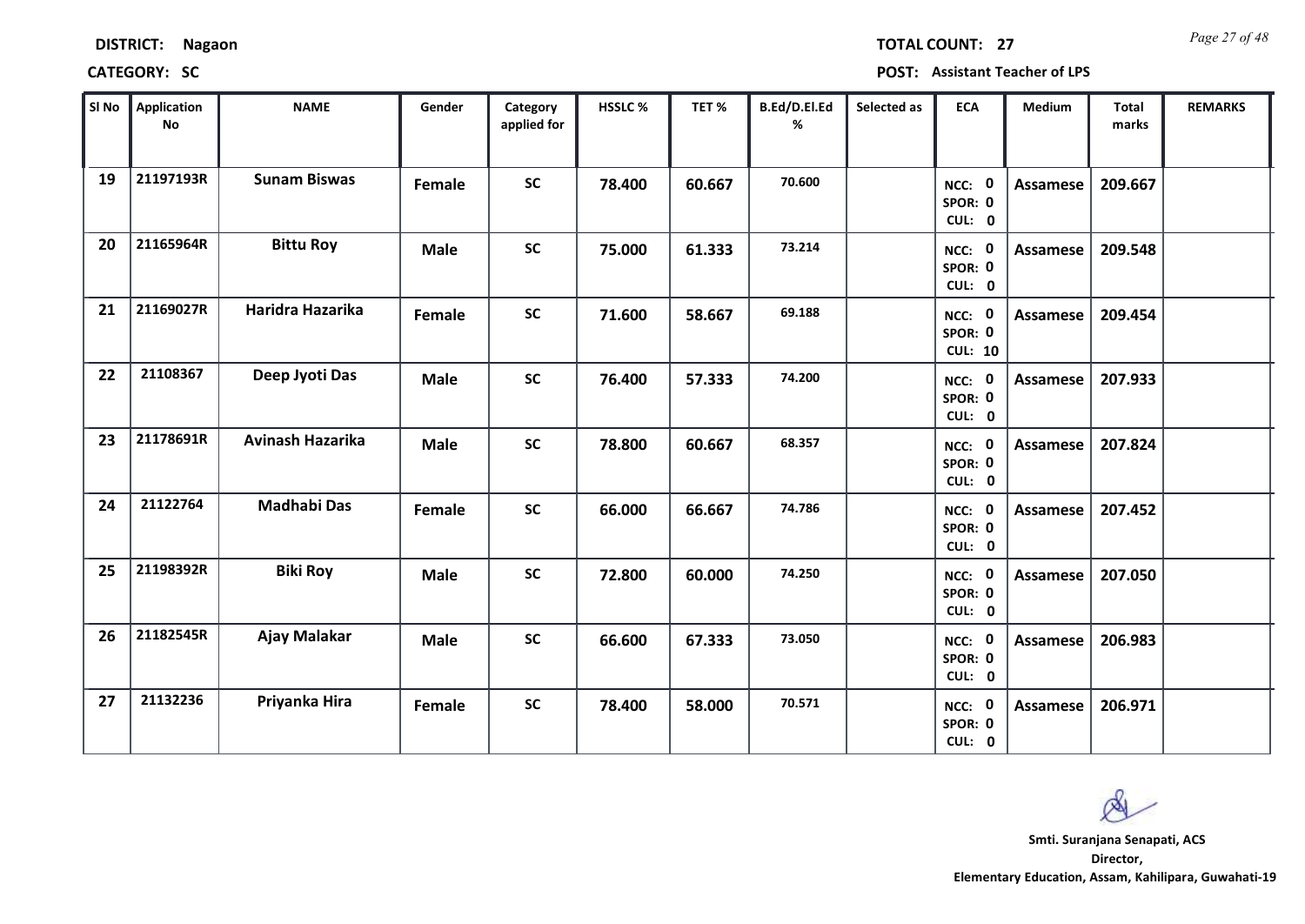| <b>DISTRICT:</b> | <b>Nagaon</b> |
|------------------|---------------|
|------------------|---------------|

*Page 28 of 48* **TOTAL COUNT: 21**

| SI No                   | <b>Application</b><br><b>No</b> | <b>NAME</b>            | Gender      | Category<br>applied for | HSSLC % | TET %  | B.Ed/D.El.Ed<br>% | Selected as          | <b>ECA</b>                  | <b>Medium</b>   | <b>Total</b><br>marks | <b>REMARKS</b> |
|-------------------------|---------------------------------|------------------------|-------------|-------------------------|---------|--------|-------------------|----------------------|-----------------------------|-----------------|-----------------------|----------------|
| 1                       | 21196163R                       | Marsila Teronpi        | Female      | <b>STH</b>              | 68.800  | 61.333 | 71.643            | Women<br>Reservation | NCC: 0<br>SPOR: 0<br>CUL: 0 | <b>Assamese</b> | 201.776               |                |
| $\overline{2}$          | 21130555                        | Rupta Beypi            | Female      | <b>STH</b>              | 60.800  | 64.667 | 71.929            | Women<br>Reservation | NCC: 0<br>SPOR: 0<br>CUL: 0 | <b>Assamese</b> | 197.395               |                |
| $\overline{\mathbf{3}}$ | 21165933R                       | <b>Gopal Timung</b>    | <b>Male</b> | <b>STH</b>              | 60.400  | 60.000 | 73.200            |                      | NCC: 0<br>SPOR: 0<br>CUL: 0 | <b>Assamese</b> | 193.600               |                |
| 4                       | 21179352R                       | <b>Kapili Daudung</b>  | Female      | <b>STH</b>              | 70.200  | 55.333 | 65.300            | Women<br>Reservation | NCC: 0<br>SPOR: 0<br>CUL: 0 | <b>Assamese</b> | 190.833               |                |
| 5                       | 21100270                        | Jitu Bordoloi Amsih    | <b>Male</b> | <b>STH</b>              | 60.000  | 56.667 | 72.150            |                      | NCC: 0<br>SPOR: 0<br>CUL: 0 | <b>Assamese</b> | 188.817               |                |
| 6                       | 21167040R                       | Moloya Ingtipi         | Female      | <b>STH</b>              | 56.200  | 55.333 | 77.100            | Women<br>Reservation | NCC: 0<br>SPOR: 0<br>CUL: 0 | <b>Assamese</b> | 188.633               |                |
| $\overline{\mathbf{z}}$ | 21204073R                       | <b>Premika Daudung</b> | Female      | <b>STH</b>              | 62.800  | 61.333 | 64.000            | Women<br>Reservation | NCC: 0<br>SPOR: 0<br>CUL: 0 | Assamese        | 188.133               |                |
| 8                       | 21116107                        | Lasmita Maramsa        | Female      | <b>STH</b>              | 52.600  | 56.667 | 75.214            | Women<br>Reservation | NCC: 0<br>SPOR: 0<br>CUL: 0 | <b>Assamese</b> | 184.481               |                |
| 9                       | 21210661R                       | Hunmili Killingpi      | Female      | <b>STH</b>              | 47.600  | 62.000 | 72.000            | Women<br>Reservation | NCC: 0<br>SPOR: 0<br>CUL: 0 | Assamese        | 181.600               |                |

 $\infty$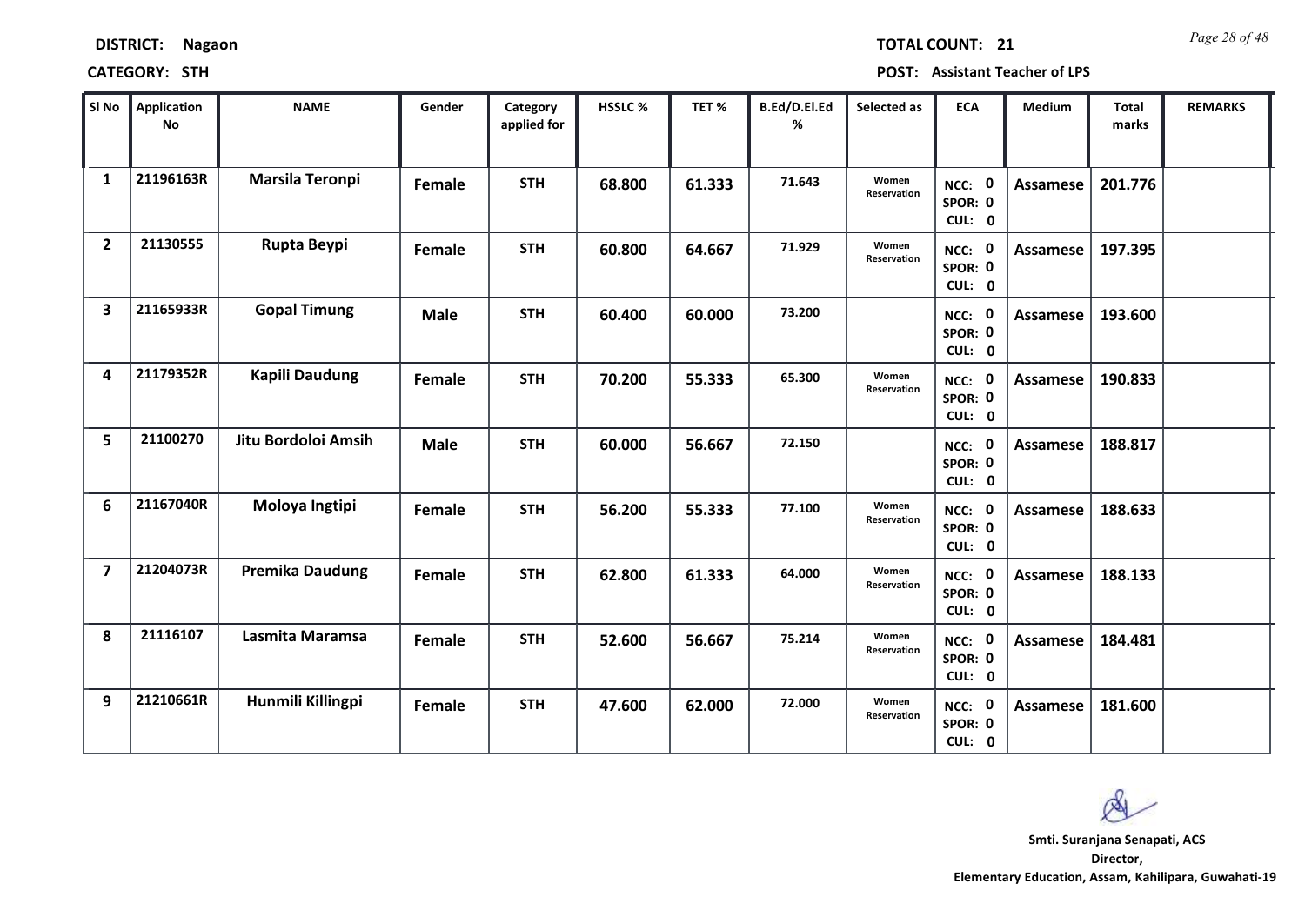|    | SI No $\parallel$ Application<br><b>No</b> | <b>NAME</b>            | Gender      | Category<br>applied for | HSSLC% | TET %  | B.Ed/D.El.Ed<br>% | Selected as                 | <b>ECA</b>                  | Medium          | Total<br>marks | <b>REMARKS</b> |
|----|--------------------------------------------|------------------------|-------------|-------------------------|--------|--------|-------------------|-----------------------------|-----------------------------|-----------------|----------------|----------------|
| 10 | 21193306R                                  | Urmi Beypi             | Female      | <b>STH</b>              | 51.600 | 58.667 | 71.150            | Women<br><b>Reservation</b> | NCC: 0<br>SPOR: 0<br>CUL: 0 | Assamese        | 181.417        |                |
| 11 | 21183674R                                  | Minakshi Bordoloi      | Female      | <b>STH</b>              | 56.800 | 56.667 | 67.200            | Women<br>Reservation        | NCC: 0<br>SPOR: 0<br>CUL: 0 | <b>Assamese</b> | 180.667        |                |
| 12 | 21180875R                                  | <b>Kaveso Timungpi</b> | Female      | <b>STH</b>              | 60.200 | 55.333 | 62.700            | Women<br>Reservation        | NCC: 0<br>SPOR: 0<br>CUL: 0 | Assamese        | 178.233        |                |
| 13 | 21208815R                                  | <b>Semson Tisso</b>    | <b>Male</b> | <b>STH</b>              | 61.400 | 55.333 | 60.450            |                             | NCC: 0<br>SPOR: 0<br>CUL: 0 | <b>Assamese</b> | 177.183        |                |
| 14 | 21175169R                                  | <b>Arman Daudung</b>   | <b>Male</b> | <b>STH</b>              | 51.800 | 56.667 | 68.357            |                             | NCC: 0<br>SPOR: 0<br>CUL: 0 | <b>Assamese</b> | 176.824        |                |
| 15 | 21168497R                                  | Swarbajit Kemprai      | <b>Male</b> | <b>STH</b>              | 53.600 | 56.000 | 65.071            |                             | NCC: 0<br>SPOR: 0<br>CUL: 0 | Assamese        | 174.671        |                |
| 16 | 21211875R                                  | <b>Dhoneswar Phura</b> | <b>Male</b> | <b>STH</b>              | 56.800 | 55.333 | 61.286            |                             | NCC: 0<br>SPOR: 0<br>CUL: 0 | Assamese        | 173.419        |                |
| 17 | 21170307R                                  | Suraksha Haflongber    | Female      | <b>STH</b>              | 55.600 | 55.333 | 61.950            | Women<br>Reservation        | NCC: 0<br>SPOR: 0<br>CUL: 0 | Assamese        | 172.883        |                |
| 18 | 21158928                                   | <b>Evalin Sangma</b>   | Female      | <b>STH</b>              | 48.600 | 56.667 | 66.450            | Women<br>Reservation        | NCC: 0<br>SPOR: 0<br>CUL: 0 | Assamese        | 171.717        |                |

**CATEGORY: STH POST: Assistant Teacher of LPS**

**DISTRICT: Nagaon**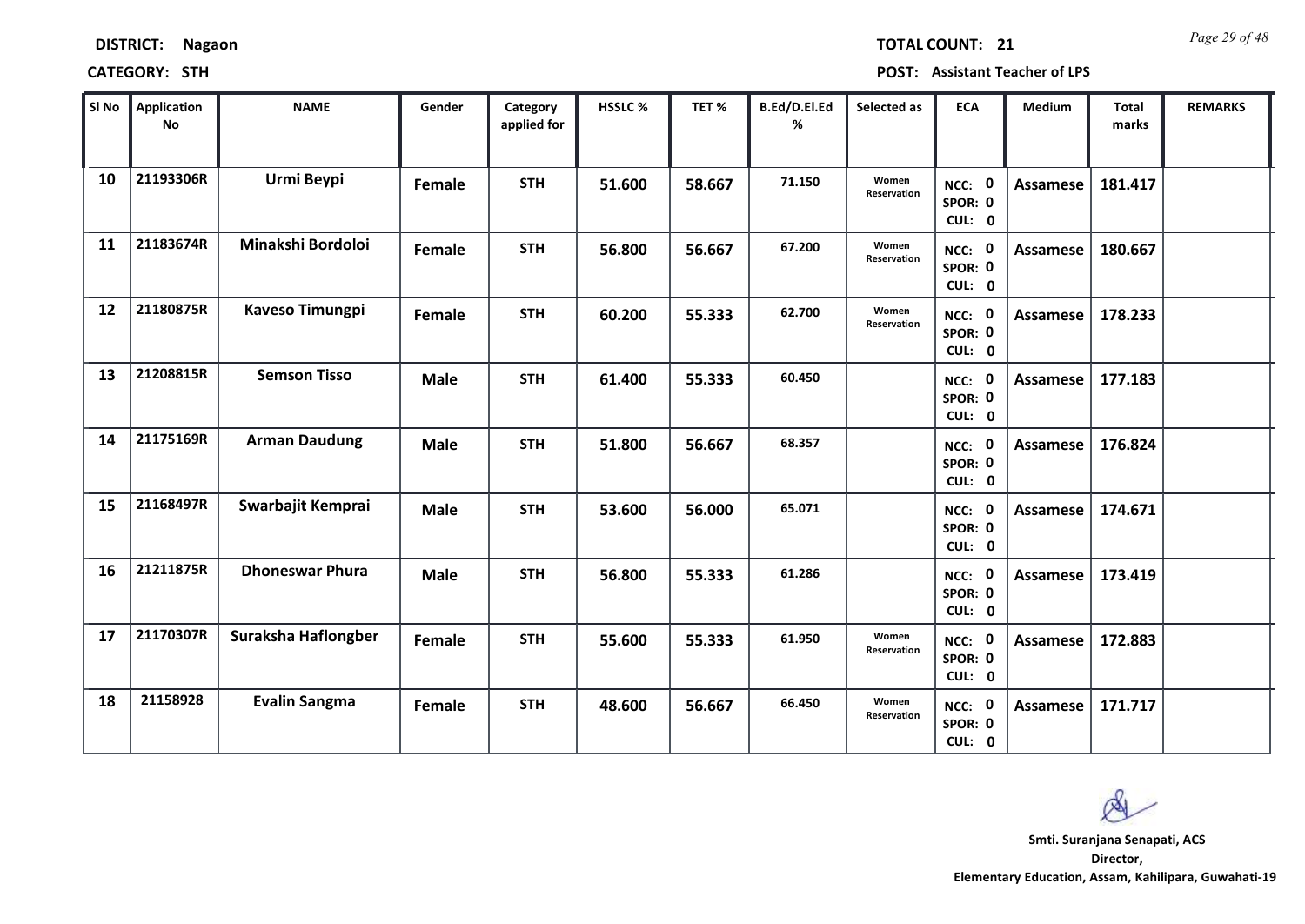| <b>TOTAL COUNT:</b> | $\mathbf{2}$ |
|---------------------|--------------|
|---------------------|--------------|

**CATEGORY: STH POST: Assistant Teacher of LPS**

| SI No | <b>Application</b><br>No | <b>NAME</b>           | Gender      | Category<br>applied for | <b>HSSLC %</b> | TET %  | B.Ed/D.El.Ed<br>% | Selected as          | <b>ECA</b>                       | <b>Medium</b> | Total<br>marks | <b>REMARKS</b> |
|-------|--------------------------|-----------------------|-------------|-------------------------|----------------|--------|-------------------|----------------------|----------------------------------|---------------|----------------|----------------|
| 19    | 21175967R                | <b>Arup Teron</b>     | <b>Male</b> | <b>STH</b>              | 45.400         | 55.333 | 67.214            |                      | - 0<br>NCC:<br>SPOR: 0<br>CUL: 0 | Assamese      | 167.948        |                |
| 20    | 21139647                 | <b>Sarbamon Tisso</b> | <b>Male</b> | <b>STH</b>              | 47.600         | 56.667 | 61.286            |                      | 0<br>NCC:<br>SPOR: 0<br>CUL: 0   | Assamese      | 165.552        |                |
| 21    | 21170649R                | Renuka Terangpi       | Female      | <b>STH</b>              | 50.600         | 56.667 | 57.500            | Women<br>Reservation | - 0<br>NCC:<br>SPOR: 0<br>CUL: 0 | Assamese      | 164.767        |                |

 $\infty$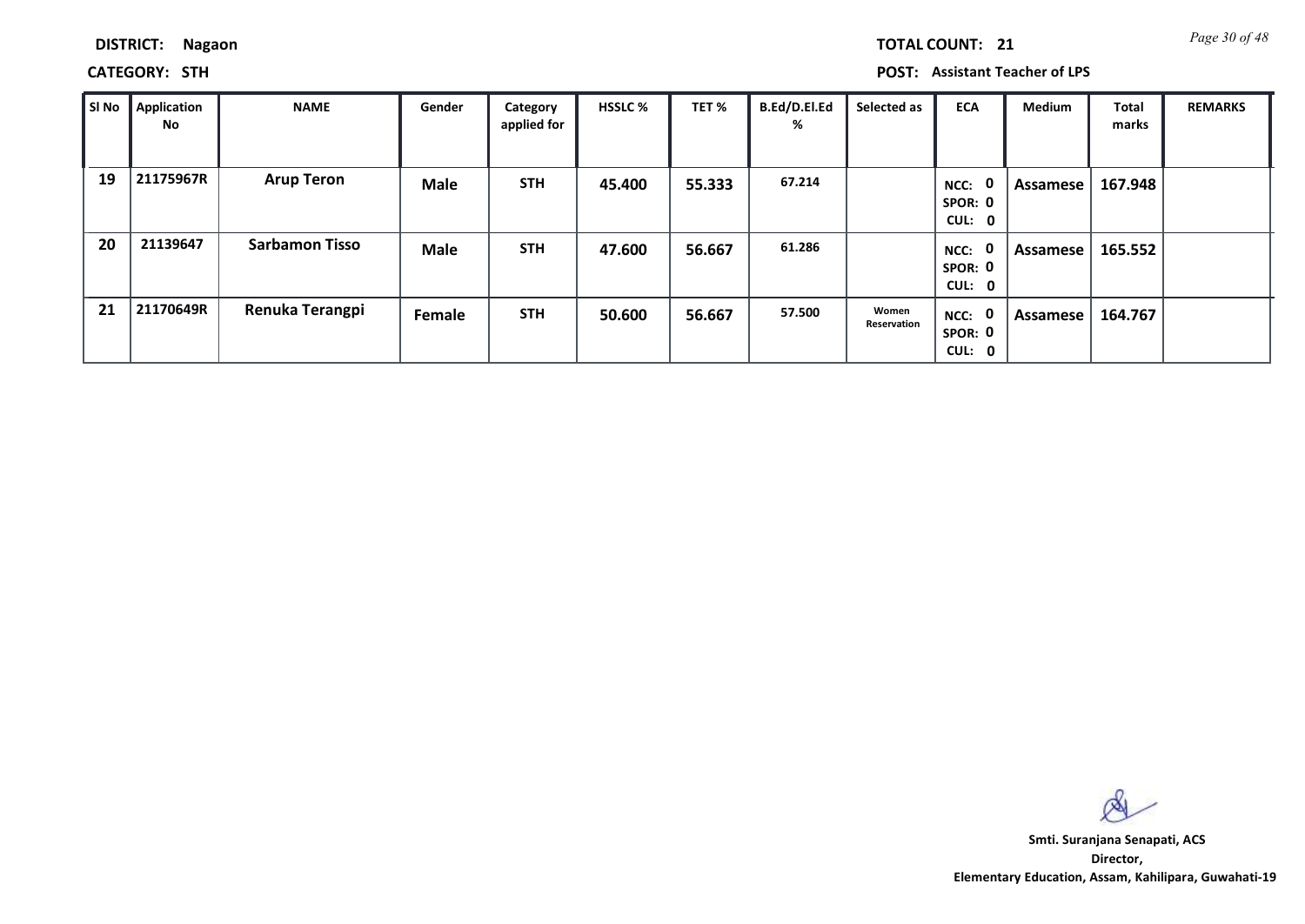| <b>DISTRICT:</b> | <b>Nagaon</b> |
|------------------|---------------|
|------------------|---------------|

*Page 31 of 48* **TOTAL COUNT: 38**

| SI No                   | Application<br>No | <b>NAME</b>              | Gender      | Category<br>applied for | <b>HSSLC%</b> | TET %  | B.Ed/D.El.Ed<br>% | Selected as          | <b>ECA</b>                         | <b>Medium</b>   | <b>Total</b><br>marks | <b>REMARKS</b> |
|-------------------------|-------------------|--------------------------|-------------|-------------------------|---------------|--------|-------------------|----------------------|------------------------------------|-----------------|-----------------------|----------------|
| $\mathbf{1}$            | 21184177R         | Biswajit Dekaraja        | <b>Male</b> | <b>STP</b>              | 75.600        | 63.333 | 73.400            |                      | NCC: 0<br>SPOR: 0<br>CUL: 0        | Assamese        | 212.333               |                |
| $\overline{2}$          | 21200308R         | <b>Niharika Mosorong</b> | Female      | <b>STP</b>              | 78.000        | 59.333 | 74.350            | Women<br>Reservation | NCC: 0<br>SPOR: 0<br>CUL: 0        | Assamese        | 211.683               |                |
| $\overline{\mathbf{3}}$ | 21167742R         | Nabanita Patar           | Female      | <b>STP</b>              | 68.200        | 60.667 | 80.300            | Women<br>Reservation | NCC: 0<br>SPOR: 0<br>CUL: 0        | <b>Assamese</b> | 209.167               |                |
| $\overline{\mathbf{A}}$ | 21189312R         | <b>Kailash Pegu</b>      | <b>Male</b> | <b>STP</b>              | 73.200        | 55.333 | 75.450            |                      | <b>NCC: 5</b><br>SPOR: 0<br>CUL: 0 | Assamese        | 208.983               |                |
| 5                       | 21165336R         | <b>Jiban Dewri</b>       | <b>Male</b> | <b>STP</b>              | 80.000        | 58.000 | 70.650            |                      | NCC: 0<br>SPOR: 0<br>CUL: 0        | <b>Assamese</b> | 208.650               |                |
| 6                       | 21201165R         | <b>Surabhi Thengal</b>   | Female      | <b>STP</b>              | 65.800        | 62.667 | 80.100            | Women<br>Reservation | NCC: 0<br>SPOR: 0<br>CUL: 0        | <b>Assamese</b> | 208.567               |                |
| $\overline{\mathbf{z}}$ | 21179452R         | Janmi Bodo               | Female      | <b>STP</b>              | 67.200        | 64.000 | 74.786            | Women<br>Reservation | NCC: 0<br>SPOR: 0<br>CUL: 0        | Assamese        | 205.986               |                |
| 8                       | 21184489R         | Sagarika Konwar          | Female      | <b>STP</b>              | 74.400        | 55.333 | 75.278            | Women<br>Reservation | NCC: 0<br>SPOR: 0<br>CUL: 0        | <b>Assamese</b> | 205.011               |                |
| 9                       | 21179401R         | Susmita Konwar           | Female      | <b>STP</b>              | 72.000        | 56.000 | 74.550            | Women<br>Reservation | NCC: 0<br>SPOR: 0<br>CUL: 0        | <b>Assamese</b> | 202.550               |                |

 $\infty$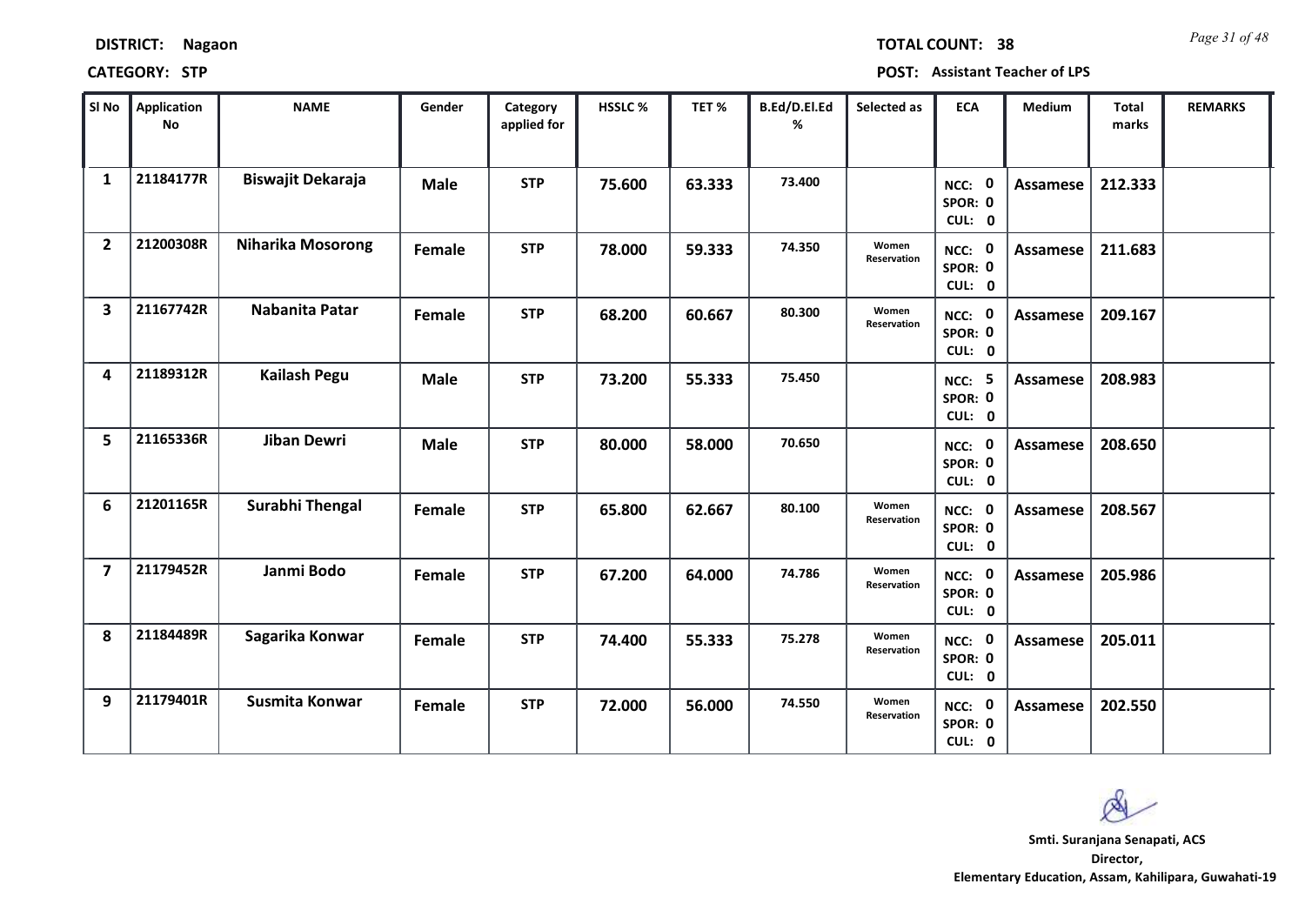| <b>DISTRICT:</b> | <b>Nagaon</b> |
|------------------|---------------|
|------------------|---------------|

*Page 32 of 48* **TOTAL COUNT: 38**

| SI No | <b>Application</b><br>No | <b>NAME</b>                      | Gender      | Category<br>applied for | <b>HSSLC %</b> | TET %  | B.Ed/D.El.Ed<br>% | Selected as          | <b>ECA</b>                  | <b>Medium</b>   | <b>Total</b><br>marks | <b>REMARKS</b> |
|-------|--------------------------|----------------------------------|-------------|-------------------------|----------------|--------|-------------------|----------------------|-----------------------------|-----------------|-----------------------|----------------|
| 10    | 21179619R                | Pinki Rani Johari                | Female      | <b>STP</b>              | 70.800         | 58.667 | 72.900            | Women<br>Reservation | NCC: 0<br>SPOR: 0<br>CUL: 0 | Assamese        | 202.367               |                |
| 11    | 21194287R                | Lokhya Jyoti<br><b>Swargiary</b> | <b>Male</b> | <b>STP</b>              | 61.800         | 66.000 | 72.850            |                      | NCC: 0<br>SPOR: 0<br>CUL: 0 | <b>Assamese</b> | 200.650               |                |
| 12    | 21180865R                | Priyanka Bordoloi                | Female      | <b>STP</b>              | 58.000         | 60.667 | 81.600            | Women<br>Reservation | NCC: 0<br>SPOR: 0<br>CUL: 0 | Assamese        | 200.267               |                |
| 13    | 21176788R                | Deepsikha Dewri                  | Female      | <b>STP</b>              | 68.400         | 60.667 | 70.600            | Women<br>Reservation | NCC: 0<br>SPOR: 0<br>CUL: 0 | Assamese        | 199.667               |                |
| 14    | 21171361R                | Pawan Bordoloi                   | <b>Male</b> | <b>STP</b>              | 67.600         | 56.667 | 75.050            |                      | NCC: 0<br>SPOR: 0<br>CUL: 0 | Assamese        | 199.317               |                |
| 15    | 21200254R                | Ratna Rabha                      | Female      | <b>STP</b>              | 60.400         | 65.333 | 73.429            | Women<br>Reservation | NCC: 0<br>SPOR: 0<br>CUL: 0 | Assamese        | 199.162               |                |
| 16    | 21126565                 | Iradevi Senapati                 | Female      | <b>STP</b>              | 54.600         | 69.333 | 73.750            | Women<br>Reservation | NCC: 0<br>SPOR: 0<br>CUL: 0 | Assamese        | 197.683               |                |
| 17    | 21184544R                | Ananda Bordoloi                  | <b>Male</b> | <b>STP</b>              | 64.000         | 59.333 | 74.214            |                      | NCC: 0<br>SPOR: 0<br>CUL: 0 | <b>Assamese</b> | 197.548               |                |
| 18    | 21178814R                | Sagarika Patar                   | Female      | <b>STP</b>              | 64.000         | 60.667 | 72.786            |                      | NCC: 0<br>SPOR: 0<br>CUL: 0 | Assamese        | 197.452               |                |

 $\infty$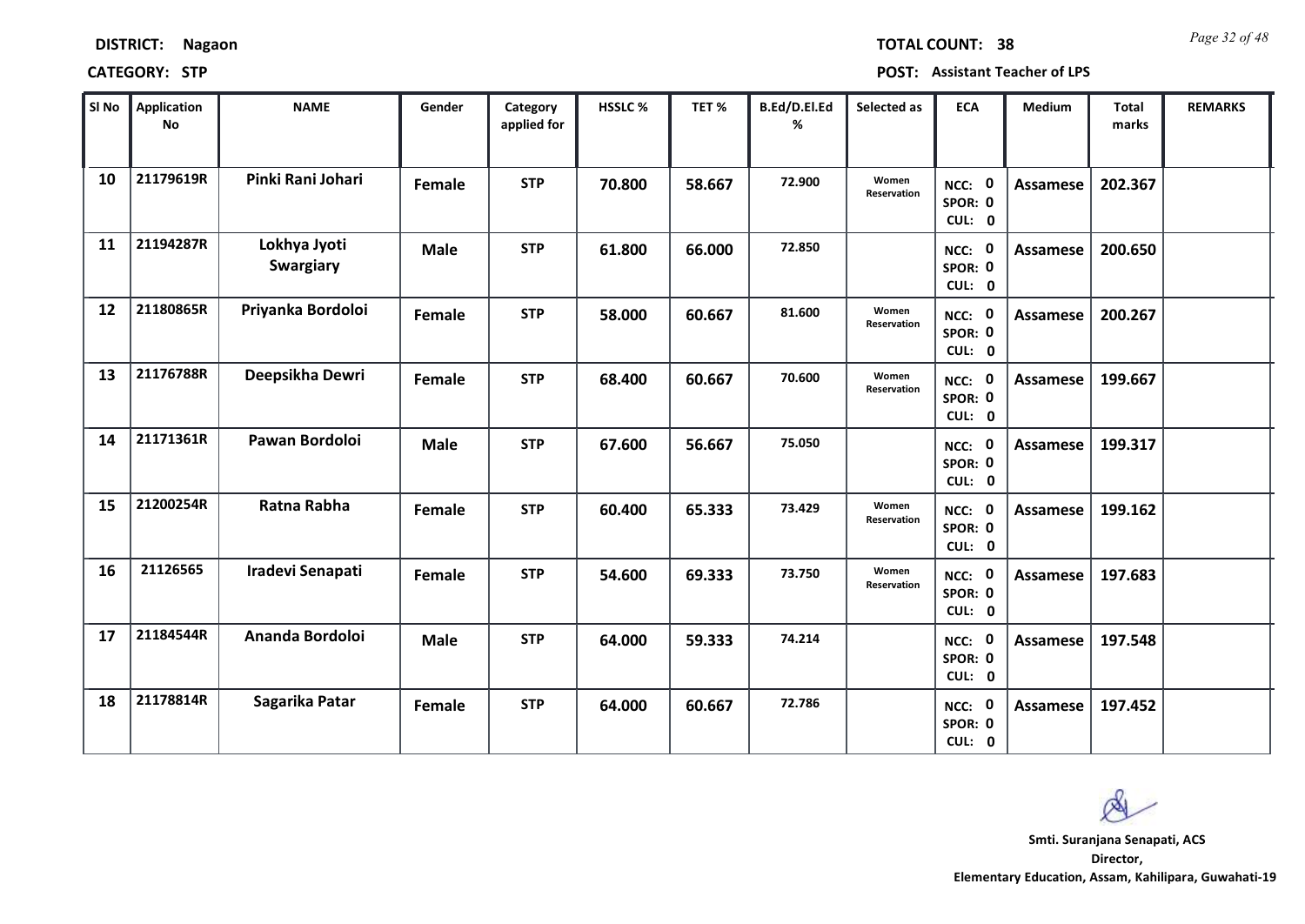| <b>DISTRICT:</b> | <b>Nagaon</b> |
|------------------|---------------|
|------------------|---------------|

*Page 33 of 48* **TOTAL COUNT: 38**

| SI No | Application<br>No | <b>NAME</b>                | Gender      | Category<br>applied for | HSSLC % | TET%   | B.Ed/D.El.Ed<br>% | Selected as | <b>ECA</b>                  | <b>Medium</b>   | <b>Total</b><br>marks | <b>REMARKS</b> |
|-------|-------------------|----------------------------|-------------|-------------------------|---------|--------|-------------------|-------------|-----------------------------|-----------------|-----------------------|----------------|
| 19    | 21165039R         | <b>Debasish Hokai</b>      | <b>Male</b> | <b>STP</b>              | 62.400  | 60.667 | 73.900            |             | NCC: 0<br>SPOR: 0<br>CUL: 0 | <b>Assamese</b> | 196.967               |                |
| 20    | 21186725R         | Krishna Kanta Rava         | <b>Male</b> | <b>STP</b>              | 68.400  | 62.000 | 65.929            |             | NCC: 0<br>SPOR: 0<br>CUL: 0 | <b>Assamese</b> | 196.329               |                |
| 21    | 21207421R         | <b>Jahan Doley</b>         | <b>Male</b> | <b>STP</b>              | 51.000  | 70.667 | 73.714            |             | NCC: 0<br>SPOR: 0<br>CUL: 0 | Assamese        | 195.381               |                |
| 22    | 21191232R         | <b>Rupjyoti Basumatary</b> | Female      | <b>STP</b>              | 75.600  | 56.000 | 63.214            |             | NCC: 0<br>SPOR: 0<br>CUL: 0 | Assamese        | 194.814               |                |
| 23    | 21200781R         | Nishamoni Chelleng         | Female      | <b>STP</b>              | 55.000  | 64.000 | 74.850            |             | NCC: 0<br>SPOR: 0<br>CUL: 0 | <b>Assamese</b> | 193.850               |                |
| 24    | 21121857          | <b>Padma Pator</b>         | Female      | <b>STP</b>              | 61.400  | 58.000 | 74.429            |             | NCC: 0<br>SPOR: 0<br>CUL: 0 | <b>Assamese</b> | 193.829               |                |
| 25    | 21180886R         | Jyotirmoy Basumatari       | <b>Male</b> | <b>STP</b>              | 57.000  | 60.667 | 76.000            |             | NCC: 0<br>SPOR: 0<br>CUL: 0 | Assamese        | 193.667               |                |
| 26    | 21181279R         | <b>Kayum Doley</b>         | Female      | <b>STP</b>              | 66.200  | 62.667 | 64.450            |             | NCC: 0<br>SPOR: 0<br>CUL: 0 | <b>Assamese</b> | 193.317               |                |
| 27    | 21183883R         | <b>Bikash Bordoloi</b>     | <b>Male</b> | <b>STP</b>              | 59.400  | 61.333 | 71.857            |             | NCC: 0<br>SPOR: 0<br>CUL: 0 | Assamese        | 192.590               |                |

 $\infty$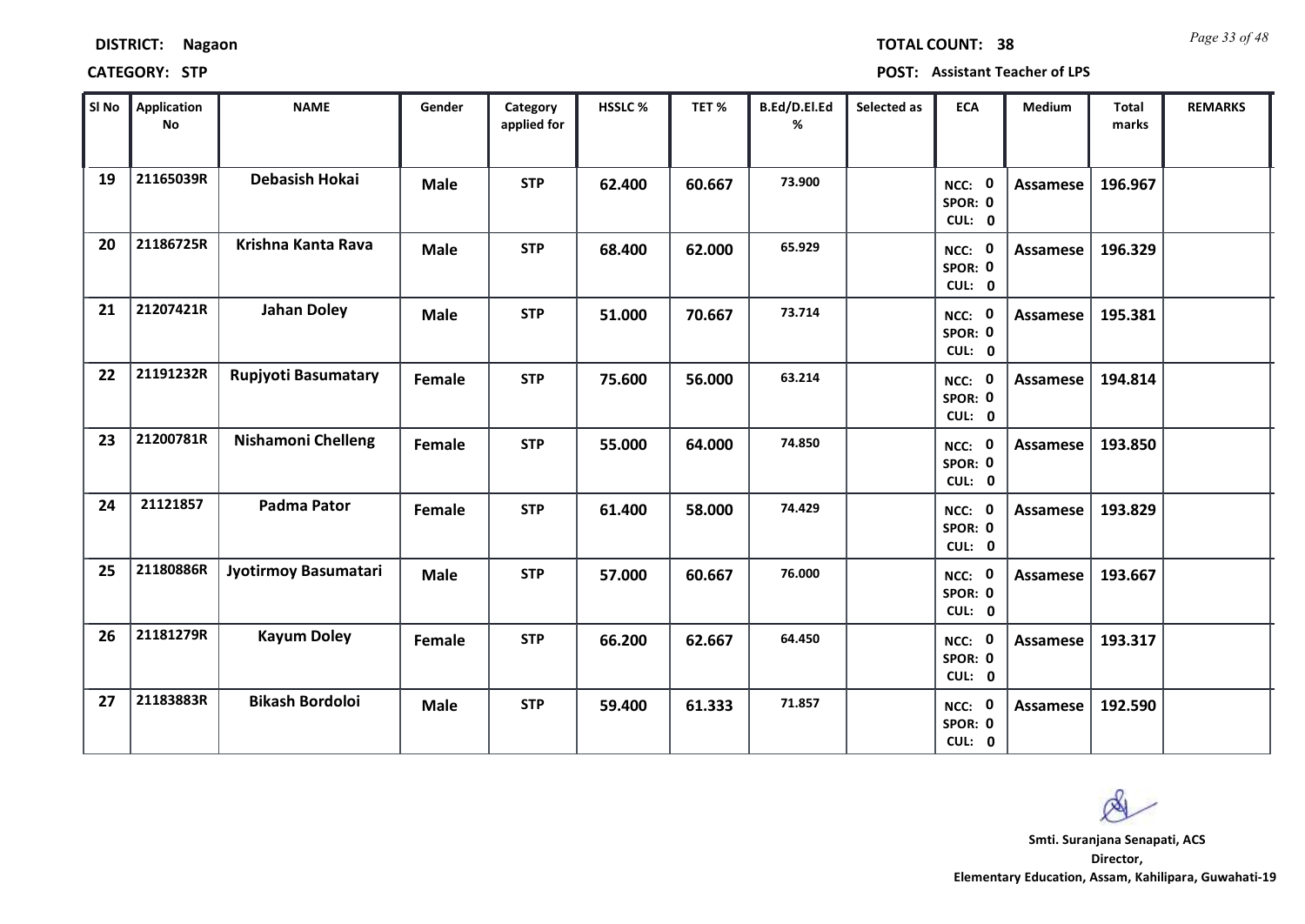| <b>DISTRICT:</b> | <b>Nagaon</b> |
|------------------|---------------|
|------------------|---------------|

*Page 34 of 48* **TOTAL COUNT: 38**

| SI No | <b>Application</b><br>No | <b>NAME</b>          | Gender      | Category<br>applied for | <b>HSSLC %</b> | TET %  | B.Ed/D.El.Ed<br>% | Selected as | <b>ECA</b>                  | <b>Medium</b>   | <b>Total</b><br>marks | <b>REMARKS</b> |
|-------|--------------------------|----------------------|-------------|-------------------------|----------------|--------|-------------------|-------------|-----------------------------|-----------------|-----------------------|----------------|
| 28    | 21115645                 | Janata Bordoloi      | <b>Male</b> | <b>STP</b>              | 55.400         | 62.667 | 74.500            |             | NCC: 0<br>SPOR: 0<br>CUL: 0 | Assamese        | 192.567               |                |
| 29    | 21181002R                | Kalpita Sonowal      | Female      | <b>STP</b>              | 62.800         | 58.000 | 71.714            |             | NCC: 0<br>SPOR: 0<br>CUL: 0 | Assamese        | 192.514               |                |
| 30    | 21104655                 | Himakshi Bharali     | Female      | <b>STP</b>              | 58.200         | 59.333 | 74.929            |             | NCC: 0<br>SPOR: 0<br>CUL: 0 | Assamese        | 192.462               |                |
| 31    | 21206956R                | <b>Aditya Pegu</b>   | <b>Male</b> | <b>STP</b>              | 57.800         | 58.000 | 76.550            |             | NCC: 0<br>SPOR: 0<br>CUL: 0 | Assamese        | 192.350               |                |
| 32    | 21174783R                | <b>Dulumoni Boro</b> | Female      | <b>STP</b>              | 65.000         | 55.333 | 71.850            |             | NCC: 0<br>SPOR: 0<br>CUL: 0 | Assamese        | 192.183               |                |
| 33    | 21120971                 | Pranjal Bordoloi     | <b>Male</b> | <b>STP</b>              | 56.600         | 61.333 | 74.071            |             | NCC: 0<br>SPOR: 0<br>CUL: 0 | Assamese        | 192.005               |                |
| 34    | 21101545                 | Papori Saikia        | Female      | <b>STP</b>              | 56.000         | 61.333 | 74.643            |             | NCC: 0<br>SPOR: 0<br>CUL: 0 | Assamese        | 191.976               |                |
| 35    | 21187812R                | Jayanta Bordoloi     | <b>Male</b> | <b>STP</b>              | 58.400         | 61.333 | 72.203            |             | NCC: 0<br>SPOR: 0<br>CUL: 0 | <b>Assamese</b> | 191.936               |                |
| 36    | 21107891                 | Simanta Dewri        | <b>Male</b> | <b>STP</b>              | 51.400         | 74.667 | 65.786            |             | NCC: 0<br>SPOR: 0<br>CUL: 0 | Assamese        | 191.852               |                |

 $\infty$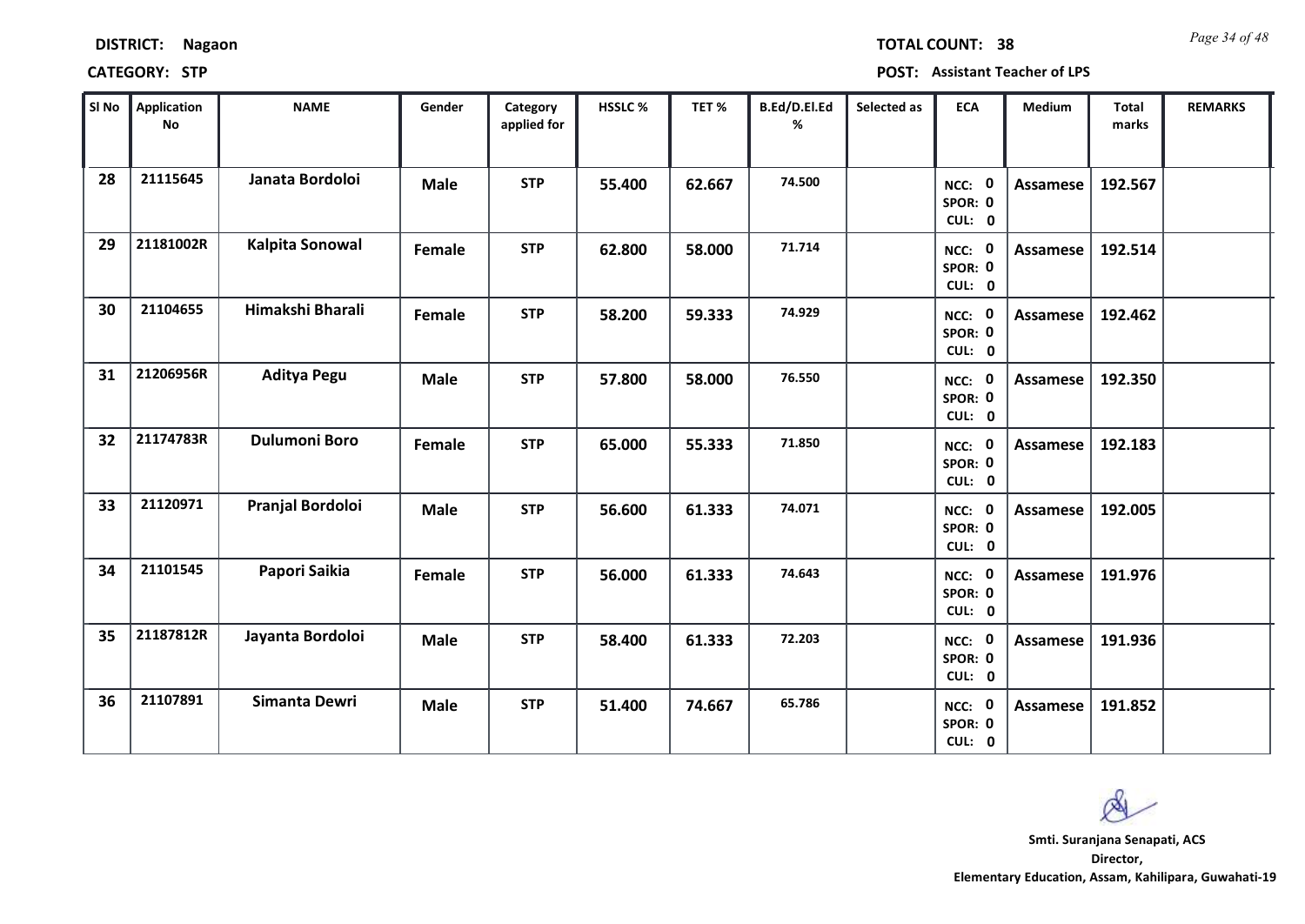**CATEGORY: STP POST: Assistant Teacher of LPS**

| SI No | Application<br>No | <b>NAME</b>           | Gender      | Category<br>applied for | <b>HSSLC %</b> | TET %  | <b>B.Ed/D.El.Ed</b><br>% | Selected as | <b>ECA</b>                       | Medium   | Total<br>marks | <b>REMARKS</b> |
|-------|-------------------|-----------------------|-------------|-------------------------|----------------|--------|--------------------------|-------------|----------------------------------|----------|----------------|----------------|
| 37    | 21168636R         | <b>Abhijeet Dewri</b> | <b>Male</b> | <b>STP</b>              | 62.200         | 55.333 | 74.250                   |             | - 0<br>NCC:<br>SPOR: 0<br>CUL: 0 | Assamese | 191.783        |                |
| 38    | 21166435R         | Nikumoni Mili         | Female      | <b>STP</b>              | 64.800         | 55.333 | 71.643                   |             | 0<br>NCC:<br>SPOR: 0<br>CUL: 0   | Assamese | 191.776        |                |

 $\infty$ 

**Director, Elementary Education, Assam, Kahilipara, Guwahati-19 Smti. Suranjana Senapati, ACS**

*Page 35 of 48* **TOTAL COUNT: 38**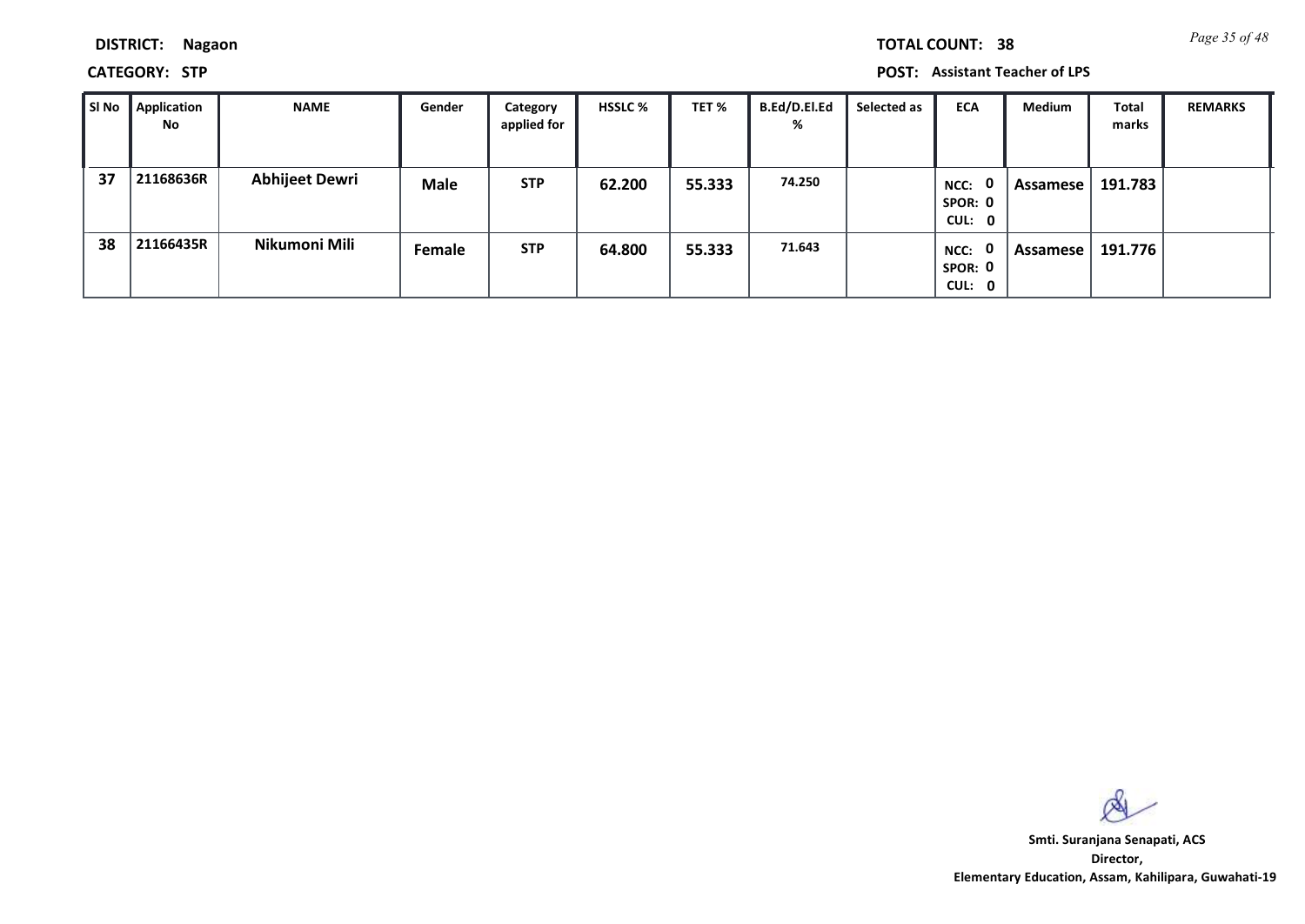| <b>DISTRICT:</b> | <b>Nagaon</b> |
|------------------|---------------|
|------------------|---------------|

*Page 36 of 48* **TOTAL COUNT: 108**

| SI No                   | <b>Application</b><br>No | <b>NAME</b>           | Gender | Category<br>applied for | <b>HSSLC %</b> | TET %  | B.Ed/D.El.Ed<br>% | Selected as          | <b>ECA</b>                  | <b>Medium</b> | <b>Total</b><br>marks | <b>REMARKS</b> |
|-------------------------|--------------------------|-----------------------|--------|-------------------------|----------------|--------|-------------------|----------------------|-----------------------------|---------------|-----------------------|----------------|
| $\mathbf{1}$            | 21172011R                | <b>Niha Borah</b>     | Female | <b>EWS</b>              | 84.400         | 70.000 | 79.550            | Women<br>Reservation | NCC: 0<br>SPOR: 0<br>CUL: 0 | Assamese      | 233.950               |                |
| $\overline{2}$          | 21208099R                | <b>Rubina Azad</b>    | Female | <b>UR</b>               | 87.000         | 70.667 | 76.000            | Women<br>Reservation | NCC: 0<br>SPOR: 0<br>CUL: 0 | Assamese      | 233.667               |                |
| $\overline{\mathbf{3}}$ | 21171099R                | Pranami Kalita        | Female | <b>EWS</b>              | 83.000         | 69.333 | 79.900            | Women<br>Reservation | NCC: 0<br>SPOR: 0<br>CUL: 0 | Assamese      | 232.233               |                |
| 4                       | 21181788R                | Tribeni Rajkhowa      | Female | <b>UR</b>               | 88.200         | 64.667 | 77.071            | Women<br>Reservation | NCC: 0<br>SPOR: 0<br>CUL: 0 | Assamese      | 229.938               |                |
| 5                       | 21185299R                | Tinamoni Hazarika     | Female | <b>UR</b>               | 90.000         | 61.333 | 76.857            | Women<br>Reservation | NCC: 0<br>SPOR: 0<br>CUL: 0 | Assamese      | 228.190               |                |
| 6                       | 21209282R                | <b>Jhuma Pandit</b>   | Female | OBC/MOBC                | 87.200         | 66.667 | 74.050            | Women<br>Reservation | NCC: 0<br>SPOR: 0<br>CUL: 0 | Assamese      | 227.917               |                |
| $\overline{\mathbf{z}}$ | 21171045R                | Swapnali Borah        | Female | OBC/MOBC                | 85.600         | 62.000 | 80.000            | Women<br>Reservation | NCC: 0<br>SPOR: 0<br>CUL: 0 | Assamese      | 227.600               |                |
| 8                       | 21172557R                | <b>Rummana Yasmin</b> | Female | <b>UR</b>               | 88.200         | 60.667 | 78.550            | Women<br>Reservation | NCC: 0<br>SPOR: 0<br>CUL: 0 | Assamese      | 227.417               |                |
| 9                       | 21175566R                | Nabasmita Sarkar      | Female | <b>SC</b>               | 81.000         | 69.333 | 76.800            | Women<br>Reservation | NCC: 0<br>SPOR: 0<br>CUL: 0 | Assamese      | 227.133               |                |

 $\infty$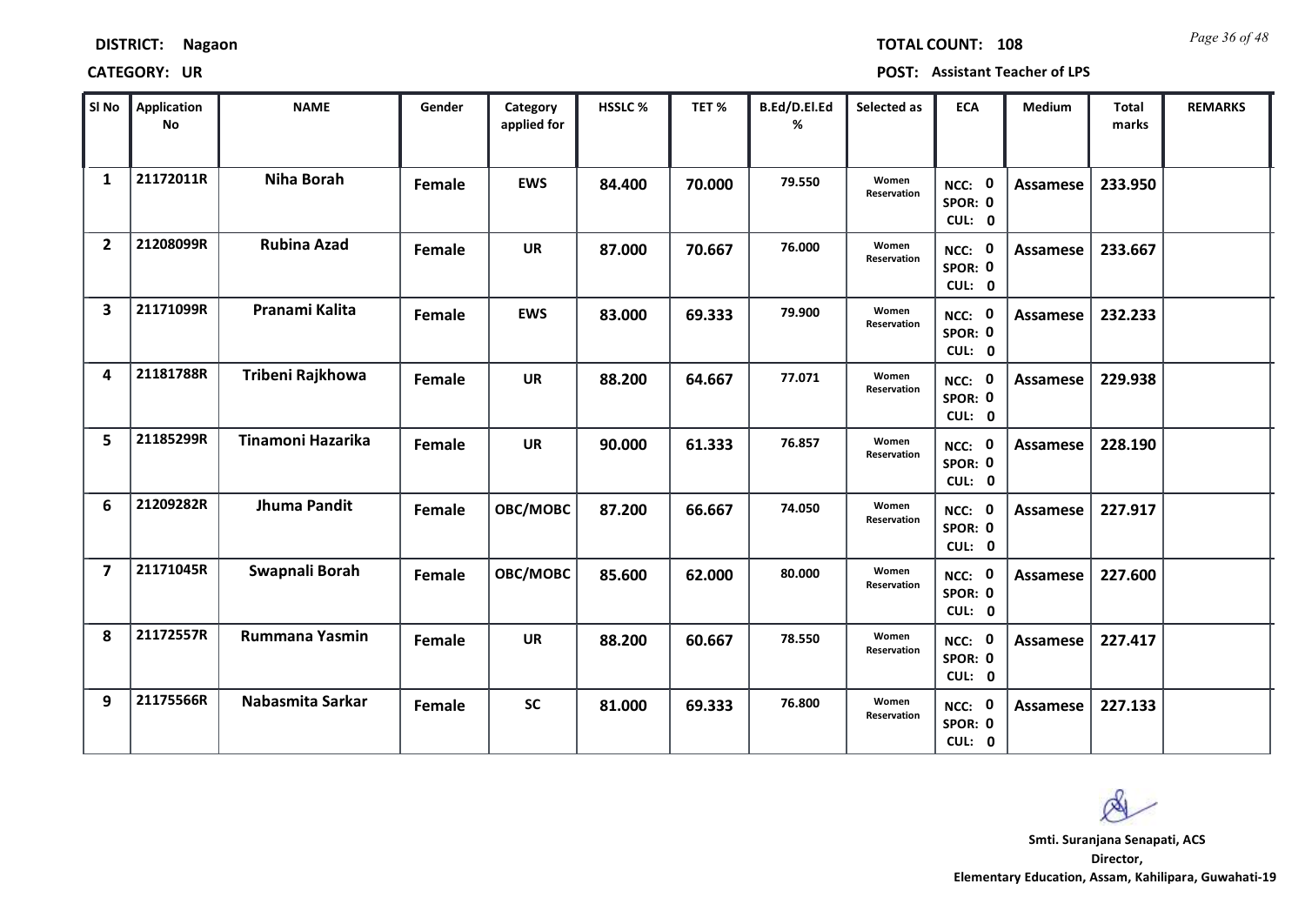*Page 37 of 48* **TOTAL COUNT: 108**

| SI No | <b>Application</b><br>No | <b>NAME</b>                      | Gender      | Category<br>applied for | HSSLC % | TET %  | B.Ed/D.El.Ed<br>% | Selected as          | <b>ECA</b>                          | <b>Medium</b>   | Total<br>marks | <b>REMARKS</b> |
|-------|--------------------------|----------------------------------|-------------|-------------------------|---------|--------|-------------------|----------------------|-------------------------------------|-----------------|----------------|----------------|
| 10    | 21201120R                | Rimjim Barasha<br><b>Mahanta</b> | Female      | <b>UR</b>               | 66.800  | 71.333 | 78.929            | Women<br>Reservation | NCC: 0<br>SPOR: 0<br><b>CUL: 10</b> | <b>Assamese</b> | 227.062        |                |
| 11    | 21181328R                | Lipika Hazarika                  | Female      | <b>EWS</b>              | 85.800  | 61.333 | 79.786            | Women<br>Reservation | NCC: 0<br>SPOR: 0<br>CUL: 0         | Assamese        | 226.919        |                |
| 12    | 21103079                 | <b>Raktima Das</b>               | Female      | <b>SC</b>               | 90.000  | 63.333 | 73.300            | Women<br>Reservation | NCC: 0<br>SPOR: 0<br>CUL: 0         | Assamese        | 226.633        |                |
| 13    | 21196428R                | <b>Ataur Rob</b>                 | <b>Male</b> | <b>UR</b>               | 85.200  | 66.667 | 74.550            |                      | NCC: 0<br>SPOR: 0<br>CUL: 0         | Assamese        | 226.417        |                |
| 14    | 21171653R                | Noopur Sarmah                    | Female      | <b>UR</b>               | 89.600  | 64.000 | 72.643            | Women<br>Reservation | NCC: 0<br>SPOR: 0<br>CUL: 0         | <b>Assamese</b> | 226.243        |                |
| 15    | 21181580R                | Jyotismita Bhuyan                | Female      | <b>UR</b>               | 84.000  | 69.333 | 72.850            | Women<br>Reservation | NCC: 0<br>SPOR: 0<br>CUL: 0         | Assamese        | 226.183        |                |
| 16    | 21183983R                | Shamima Akhtar                   | Female      | <b>UR</b>               | 88.400  | 60.000 | 77.400            | Women<br>Reservation | NCC: 0<br>SPOR: 0<br>CUL: 0         | Assamese        | 225.800        |                |
| 17    | 21182027R                | Rashmi Dadhara                   | Female      | <b>EWS</b>              | 86.200  | 60.667 | 78.300            | Women<br>Reservation | NCC: 0<br>SPOR: 0<br>CUL: 0         | <b>Assamese</b> | 225.167        |                |
| 18    | 21167048R                | <b>Santa Devi</b>                | Female      | OBC/MOBC                | 75.800  | 66.000 | 83.071            | Women<br>Reservation | NCC: 0<br>SPOR: 0<br>CUL: 0         | Assamese        | 224.871        |                |

Ø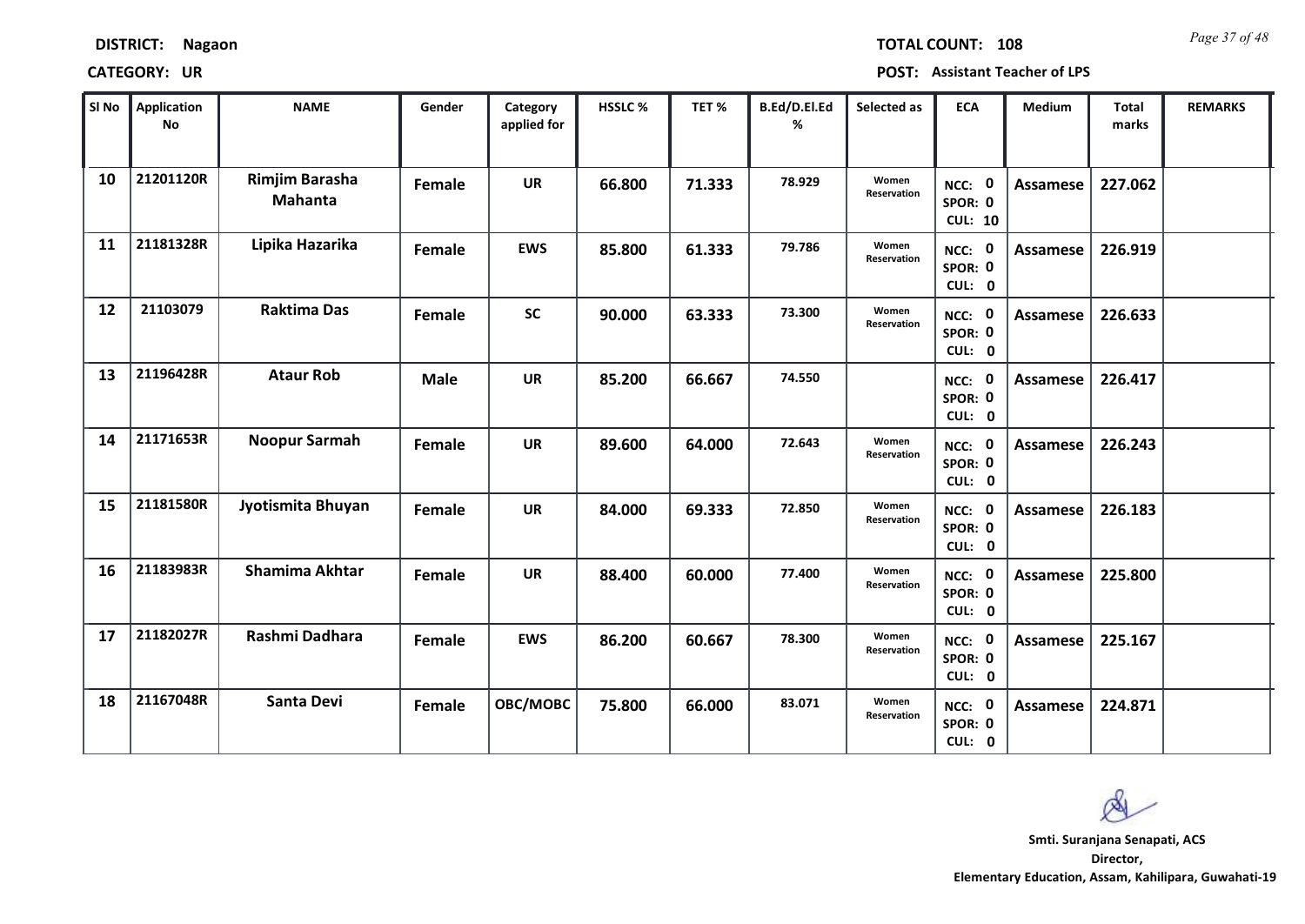*Page 38 of 48* **TOTAL COUNT: 108**

| SI No | <b>Application</b><br>No | <b>NAME</b>           | Gender      | Category<br>applied for | <b>HSSLC %</b> | TET %  | B.Ed/D.El.Ed<br>% | Selected as          | <b>ECA</b>                          | <b>Medium</b>   | <b>Total</b><br>marks | <b>REMARKS</b> |
|-------|--------------------------|-----------------------|-------------|-------------------------|----------------|--------|-------------------|----------------------|-------------------------------------|-----------------|-----------------------|----------------|
| 19    | 21123867                 | Smriti Rekha Kalita   | Female      | <b>UR</b>               | 79.200         | 69.333 | 76.143            | Women<br>Reservation | NCC: 0<br>SPOR: 0<br>CUL: 0         | <b>Assamese</b> | 224.676               |                |
| 20    | 21171469R                | Gajibur Rahman        | <b>Male</b> | <b>EWS</b>              | 88.800         | 60.000 | 75.850            |                      | NCC: 0<br>SPOR: 0<br>CUL: 0         | <b>Assamese</b> | 224.650               |                |
| 21    | 21209250R                | Aftab Ali Ahsan       | <b>Male</b> | <b>UR</b>               | 83.000         | 62.000 | 79.500            |                      | NCC: 0<br>SPOR: 0<br>CUL: 0         | <b>Assamese</b> | 224.500               |                |
| 22    | 21115594                 | <b>Hemanta Borah</b>  | <b>Male</b> | OBC/MOBC                | 81.400         | 60.000 | 82.900            |                      | NCC: 0<br>SPOR: 0<br>CUL: 0         | <b>Assamese</b> | 224.300               |                |
| 23    | 21183866R                | <b>Taslima Nasrin</b> | Female      | <b>EWS</b>              | 84.200         | 66.667 | 73.286            | Women<br>Reservation | NCC: 0<br>SPOR: 0<br>CUL: 0         | <b>Assamese</b> | 224.152               |                |
| 24    | 21193548R                | Gyan Jyoti Bora       | <b>Male</b> | OBC/MOBC                | 71.400         | 71.333 | 81.357            |                      | NCC: 0<br>SPOR: 0<br>CUL: 0         | <b>Assamese</b> | 224.090               |                |
| 25    | 21183640R                | <b>Abdul Hannan</b>   | <b>Male</b> | <b>EWS</b>              | 84.600         | 68.667 | 70.700            |                      | NCC: 0<br>SPOR: 0<br>CUL: 0         | <b>Assamese</b> | 223.967               |                |
| 26    | 21103778                 | <b>Animesh Barman</b> | <b>Male</b> | OBC/MOBC                | 79.000         | 62.000 | 72.700            |                      | <b>NCC: 10</b><br>SPOR: 0<br>CUL: 0 | <b>Assamese</b> | 223.700               |                |
| 27    | 21103696                 | Priya Baruah          | Female      | <b>UR</b>               | 83.400         | 63.333 | 76.950            | Women<br>Reservation | NCC: 0<br>SPOR: 0<br>CUL: 0         | <b>Assamese</b> | 223.683               |                |

 $\infty$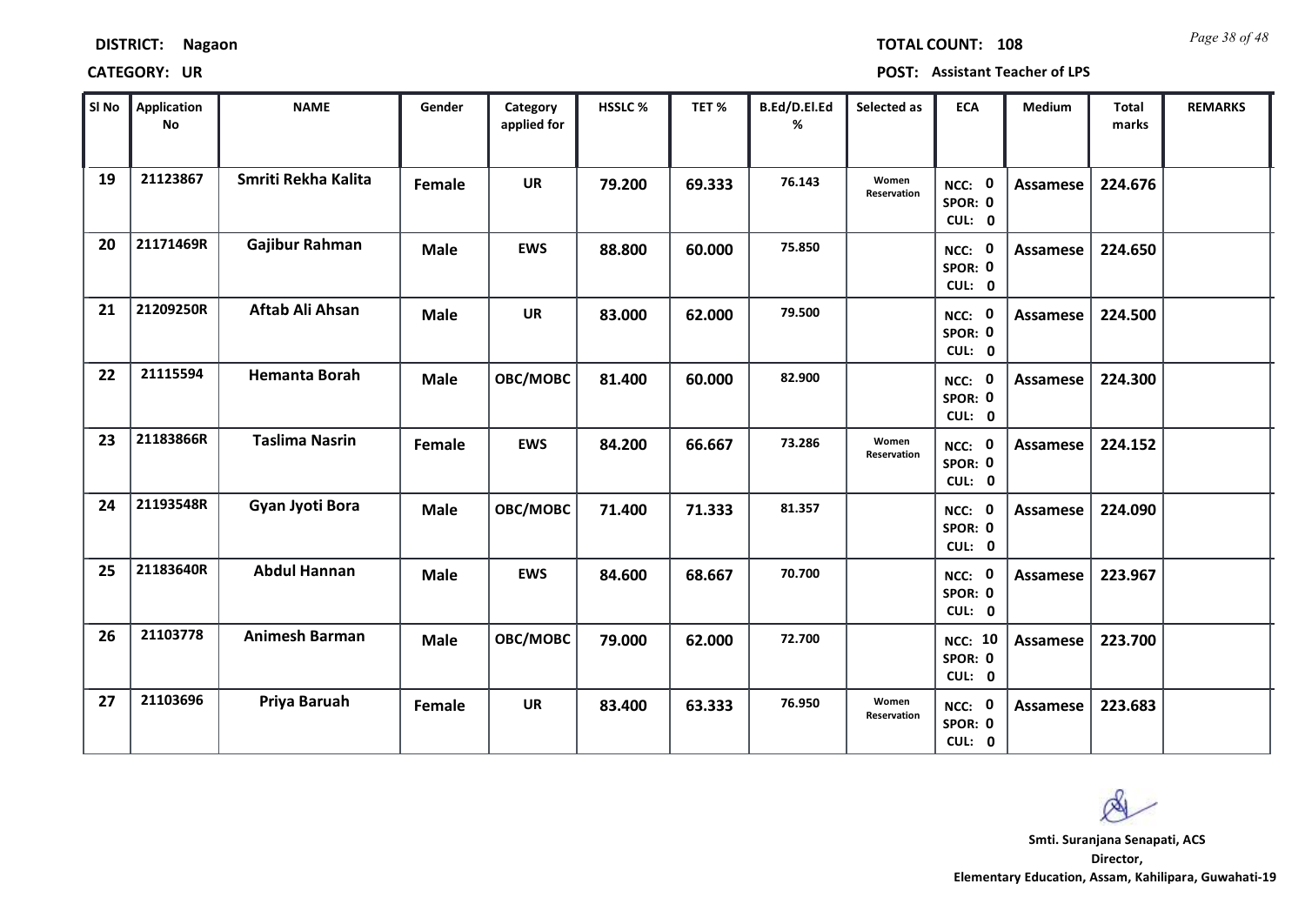| <b>DISTRICT:</b> | Nagaon |
|------------------|--------|
|------------------|--------|

*Page 39 of 48* **TOTAL COUNT: 108**

| SI No | Application<br>No | <b>NAME</b>                | Gender      | Category<br>applied for | <b>HSSLC%</b> | TET%   | B.Ed/D.El.Ed<br>% | Selected as          | <b>ECA</b>                  | <b>Medium</b>   | <b>Total</b><br>marks | <b>REMARKS</b> |
|-------|-------------------|----------------------------|-------------|-------------------------|---------------|--------|-------------------|----------------------|-----------------------------|-----------------|-----------------------|----------------|
| 28    | 21179930R         | Sudeshna Bora              | Female      | <b>EWS</b>              | 78.200        | 69.333 | 76.100            | Women<br>Reservation | NCC: 0<br>SPOR: 0<br>CUL: 0 | Assamese        | 223.633               |                |
| 29    | 21196656R         | Dhruba Jyoti Kalita        | <b>Male</b> | <b>EWS</b>              | 79.000        | 65.333 | 79.200            |                      | NCC: 0<br>SPOR: 0<br>CUL: 0 | Assamese        | 223.533               |                |
| 30    | 21179526R         | Abhishruti Kakati          | Female      | OBC/MOBC                | 83.400        | 63.333 | 76.714            | Women<br>Reservation | NCC: 0<br>SPOR: 0<br>CUL: 0 | <b>Assamese</b> | 223.448               |                |
| 31    | 21186498R         | Jayanta Deka               | <b>Male</b> | <b>EWS</b>              | 83.200        | 60.667 | 79.500            |                      | NCC: 0<br>SPOR: 0<br>CUL: 0 | Assamese        | 223.367               |                |
| 32    | 21177019R         | <b>Bhairab Jyoti Borah</b> | <b>Male</b> | OBC/MOBC                | 72.400        | 71.333 | 79.286            |                      | NCC: 0<br>SPOR: 0<br>CUL: 0 | Assamese        | 223.019               |                |
| 33    | 21168727R         | Irani Bora                 | Female      | <b>UR</b>               | 84.200        | 60.000 | 78.550            | Women<br>Reservation | NCC: 0<br>SPOR: 0<br>CUL: 0 | Assamese        | 222.750               |                |
| 34    | 21112447          | <b>Debolina Chowdhury</b>  | Female      | <b>UR</b>               | 72.600        | 66.000 | 84.000            | Women<br>Reservation | NCC: 0<br>SPOR: 0<br>CUL: 0 | Assamese        | 222.600               |                |
| 35    | 21194806R         | Naba Jyoti Baruah          | <b>Male</b> | <b>UR</b>               | 81.400        | 64.000 | 77.100            |                      | NCC: 0<br>SPOR: 0<br>CUL: 0 | Assamese        | 222.500               |                |
| 36    | 21176316R         | <b>Julee Kalita</b>        | Female      | <b>UR</b>               | 79.200        | 66.000 | 77.300            | Women<br>Reservation | NCC: 0<br>SPOR: 0<br>CUL: 0 | Assamese        | 222.500               |                |

 $\infty$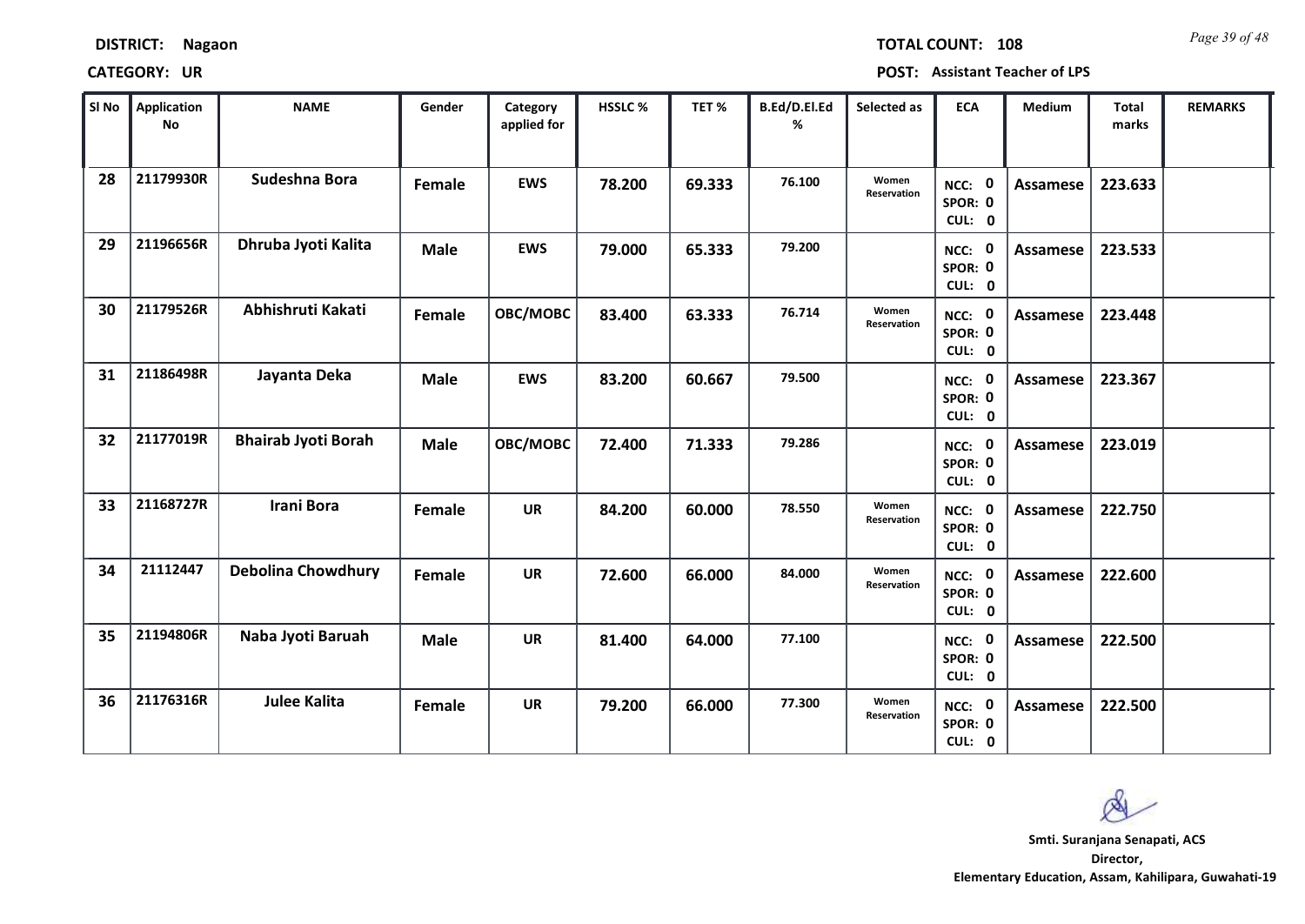| <b>DISTRICT:</b> | <b>Nagaon</b> |
|------------------|---------------|
|------------------|---------------|

*Page 40 of 48* **TOTAL COUNT: 108**

| SI No | <b>Application</b><br>No | <b>NAME</b>           | Gender      | Category<br>applied for | <b>HSSLC %</b> | TET %  | B.Ed/D.El.Ed<br>% | Selected as          | <b>ECA</b>                  | <b>Medium</b>   | <b>Total</b><br>marks | <b>REMARKS</b> |
|-------|--------------------------|-----------------------|-------------|-------------------------|----------------|--------|-------------------|----------------------|-----------------------------|-----------------|-----------------------|----------------|
| 37    | 21192029R                | <b>Arpita Das</b>     | Female      | <b>UR</b>               | 76.000         | 66.000 | 80.250            | Women<br>Reservation | NCC: 0<br>SPOR: 0<br>CUL: 0 | Assamese        | 222.250               |                |
| 38    | 21173848R                | Purabi Kalita         | Female      | <b>UR</b>               | 85.000         | 60.000 | 77.200            | Women<br>Reservation | NCC: 0<br>SPOR: 0<br>CUL: 0 | Assamese        | 222.200               |                |
| 39    | 21133498                 | Mir Murtaza Jahan     | <b>Male</b> | <b>UR</b>               | 81.000         | 69.333 | 71.857            |                      | NCC: 0<br>SPOR: 0<br>CUL: 0 | <b>Assamese</b> | 222.190               |                |
| 40    | 21180849R                | Intaj Ali             | <b>Male</b> | <b>EWS</b>              | 86.600         | 64.000 | 71.429            |                      | NCC: 0<br>SPOR: 0<br>CUL: 0 | Assamese        | 222.029               |                |
| 41    | 21168925R                | Jannatul Begum        | Female      | <b>EWS</b>              | 80.800         | 66.667 | 74.550            | Women<br>Reservation | NCC: 0<br>SPOR: 0<br>CUL: 0 | Assamese        | 222.017               |                |
| 42    | 21165509R                | Sabina Begum          | Female      | <b>EWS</b>              | 82.800         | 67.333 | 71.750            | Women<br>Reservation | NCC: 0<br>SPOR: 0<br>CUL: 0 | Assamese        | 221.883               |                |
| 43    | 21189531R                | Haydar Hussain Laskar | <b>Male</b> | <b>UR</b>               | 71.000         | 71.333 | 79.450            |                      | NCC: 0<br>SPOR: 0<br>CUL: 0 | Assamese        | 221.783               |                |
| 44    | 21115719                 | <b>Bitu Moni Bora</b> | <b>Male</b> | OBC/MOBC                | 75.000         | 68.000 | 78.650            |                      | NCC: 0<br>SPOR: 0<br>CUL: 0 | Assamese        | 221.650               |                |
| 45    | 21198528R                | <b>Trishna Boruah</b> | Female      | <b>UR</b>               | 75.600         | 70.667 | 74.929            | Women<br>Reservation | NCC: 0<br>SPOR: 0<br>CUL: 0 | Assamese        | 221.195               |                |

 $\infty$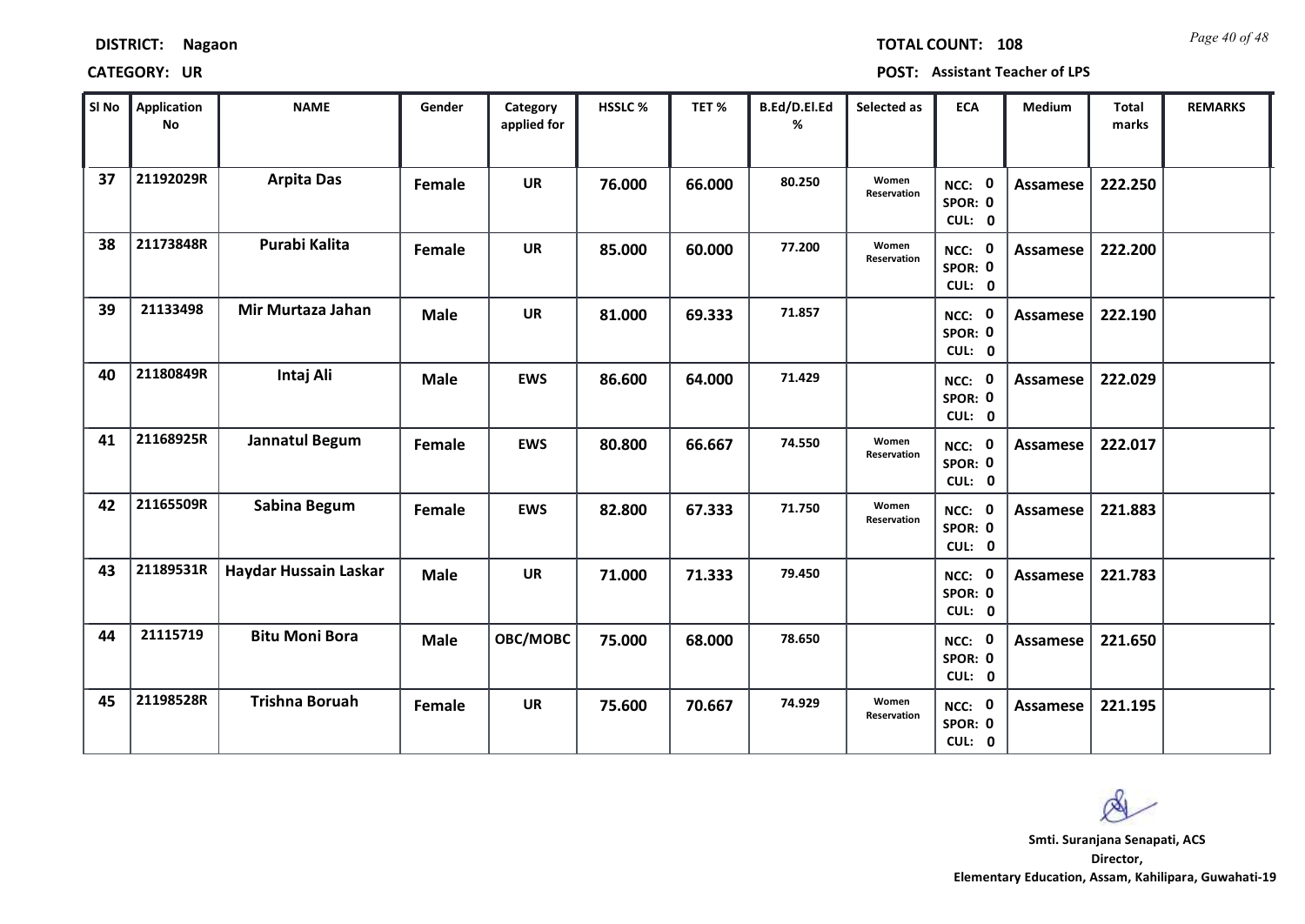| <b>DISTRICT:</b> | Nagaon |
|------------------|--------|
|------------------|--------|

*Page 41 of 48* **TOTAL COUNT: 108**

| SI No | <b>Application</b><br>No | <b>NAME</b>            | Gender      | Category<br>applied for | <b>HSSLC %</b> | TET%   | B.Ed/D.El.Ed<br>% | Selected as          | <b>ECA</b>                  | <b>Medium</b>   | <b>Total</b><br>marks | <b>REMARKS</b> |
|-------|--------------------------|------------------------|-------------|-------------------------|----------------|--------|-------------------|----------------------|-----------------------------|-----------------|-----------------------|----------------|
| 46    | 21114201                 | Mitralina Saikia       | Female      | OBC/MOBC                | 72.000         | 68.667 | 80.450            | Women<br>Reservation | NCC: 0<br>SPOR: 0<br>CUL: 0 | Assamese        | 221.117               |                |
| 47    | 21185450R                | Krishnamoni Saikia     | <b>Male</b> | <b>UR</b>               | 83.000         | 62.000 | 76.050            |                      | NCC: 0<br>SPOR: 0<br>CUL: 0 | Assamese        | 221.050               |                |
| 48    | 21193763R                | <b>Utpal Hazarika</b>  | <b>Male</b> | <b>UR</b>               | 82.400         | 65.333 | 73.286            |                      | NCC: 0<br>SPOR: 0<br>CUL: 0 | Assamese        | 221.019               |                |
| 49    | 21198152R                | Ramraj Chauhan         | <b>Male</b> | OBC/MOBC                | 77.200         | 64.000 | 79.800            |                      | NCC: 0<br>SPOR: 0<br>CUL: 0 | Assamese        | 221.000               | Withheld       |
| 50    | 21171178R                | <b>Asad Uddin</b>      | <b>Male</b> | <b>EWS</b>              | 83.000         | 65.333 | 72.500            |                      | NCC: 0<br>SPOR: 0<br>CUL: 0 | Assamese        | 220.833               |                |
| 51    | 21114396                 | <b>Mahmodul Hassan</b> | <b>Male</b> | <b>UR</b>               | 73.600         | 63.333 | 83.643            |                      | NCC: 0<br>SPOR: 0<br>CUL: 0 | <b>Assamese</b> | 220.576               |                |
| 52    | 21191521R                | Sahjahan Ali           | <b>Male</b> | <b>EWS</b>              | 86.400         | 68.667 | 65.500            |                      | NCC: 0<br>SPOR: 0<br>CUL: 0 | Assamese        | 220.567               |                |
| 53    | 21188758R                | Rehena Begum           | Female      | <b>EWS</b>              | 75.200         | 68.000 | 77.200            | Women<br>Reservation | NCC: 0<br>SPOR: 0<br>CUL: 0 | <b>Assamese</b> | 220.400               |                |
| 54    | 21182976R                | Juri Bora              | Female      | <b>UR</b>               | 83.800         | 62.667 | 73.900            |                      | NCC: 0<br>SPOR: 0<br>CUL: 0 | <b>Assamese</b> | 220.367               |                |

 $\infty$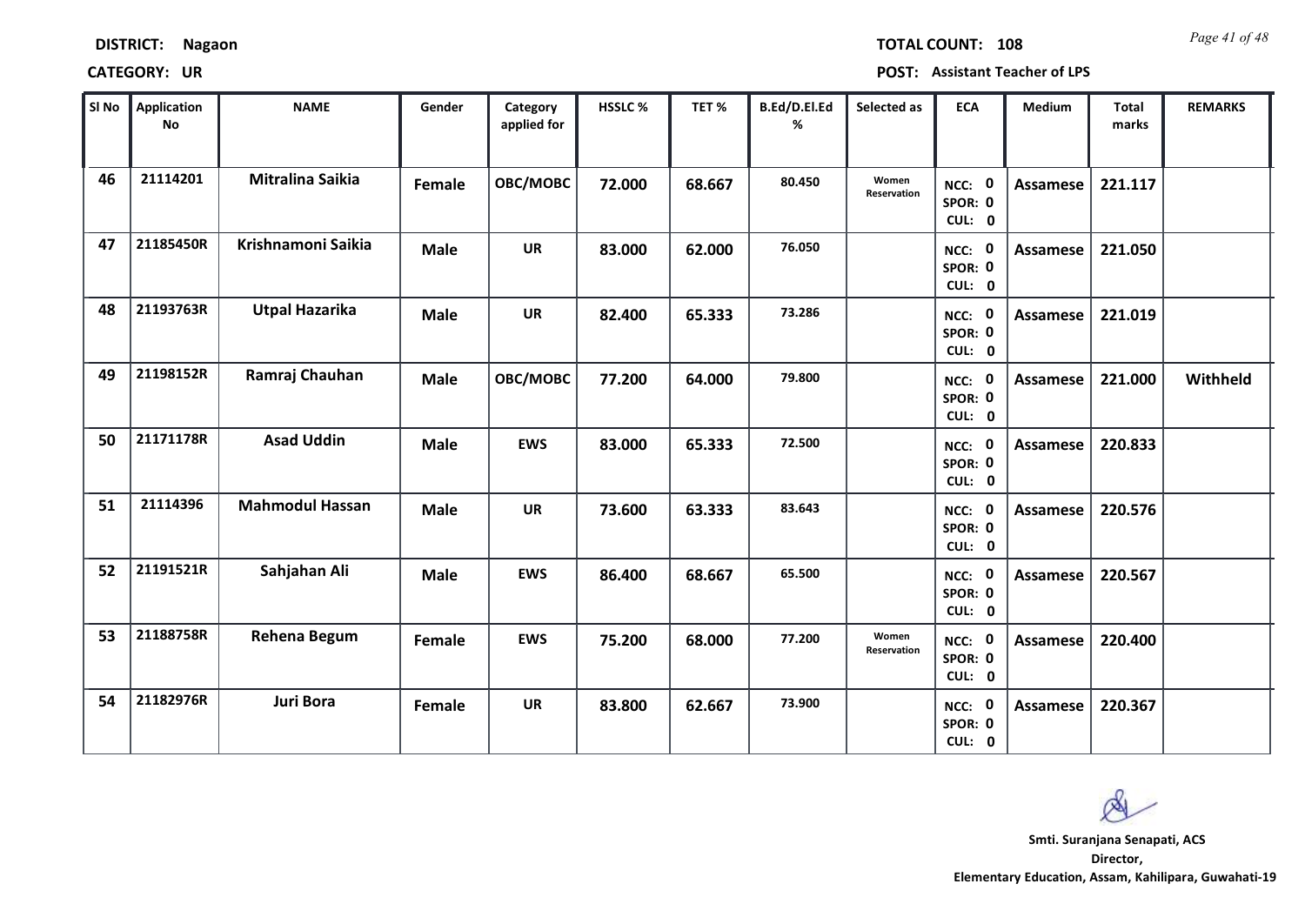*Page 42 of 48* **TOTAL COUNT: 108**

| SI No | <b>Application</b><br>No | <b>NAME</b>                     | Gender      | Category<br>applied for | HSSLC % | TET%   | B.Ed/D.El.Ed<br>% | Selected as | <b>ECA</b>                  | <b>Medium</b>   | <b>Total</b><br>marks | <b>REMARKS</b> |
|-------|--------------------------|---------------------------------|-------------|-------------------------|---------|--------|-------------------|-------------|-----------------------------|-----------------|-----------------------|----------------|
| 55    | 21194185R                | <b>Farnas Raihana</b><br>Zannat | Female      | <b>UR</b>               | 75.000  | 70.000 | 75.278            |             | NCC: 0<br>SPOR: 0<br>CUL: 0 | <b>Assamese</b> | 220.278               |                |
| 56    | 21208514R                | <b>Begum Abida Laskar</b>       | Female      | <b>UR</b>               | 76.600  | 60.667 | 83.000            |             | NCC: 0<br>SPOR: 0<br>CUL: 0 | Assamese        | 220.267               |                |
| 57    | 21201644R                | <b>Md Azibar Rahman</b>         | <b>Male</b> | <b>EWS</b>              | 70.000  | 60.000 | 90.050            |             | NCC: 0<br>SPOR: 0<br>CUL: 0 | <b>Assamese</b> | 220.050               | Withheld       |
| 58    | 21184195R                | <b>Bobismita Bhuyan</b>         | Female      | OBC/MOBC                | 74.000  | 68.667 | 77.300            |             | NCC: 0<br>SPOR: 0<br>CUL: 0 | Assamese        | 219.967               |                |
| 59    | 21175692R                | <b>Chinmoy Kalita</b>           | <b>Male</b> | <b>UR</b>               | 76.200  | 64.667 | 78.900            |             | NCC: 0<br>SPOR: 0<br>CUL: 0 | Assamese        | 219.767               |                |
| 60    | 21183322R                | <b>Lovely Deka</b>              | Female      | <b>EWS</b>              | 84.200  | 60.000 | 75.500            |             | NCC: 0<br>SPOR: 0<br>CUL: 0 | Assamese        | 219.700               |                |
| 61    | 21176602R                | <b>Akiatun Nessa</b>            | Female      | <b>EWS</b>              | 84.000  | 62.667 | 72.900            |             | NCC: 0<br>SPOR: 0<br>CUL: 0 | <b>Assamese</b> | 219.567               |                |
| 62    | 21195078R                | Jyotimoni Borah                 | Female      | <b>UR</b>               | 85.200  | 62.000 | 72.357            |             | NCC: 0<br>SPOR: 0<br>CUL: 0 | <b>Assamese</b> | 219.557               |                |
| 63    | 21169081R                | <b>Mridusmita Borah</b>         | Female      | OBC/MOBC                | 73.400  | 64.000 | 82.050            |             | NCC: 0<br>SPOR: 0<br>CUL: 0 | Assamese        | 219.450               |                |

 $\infty$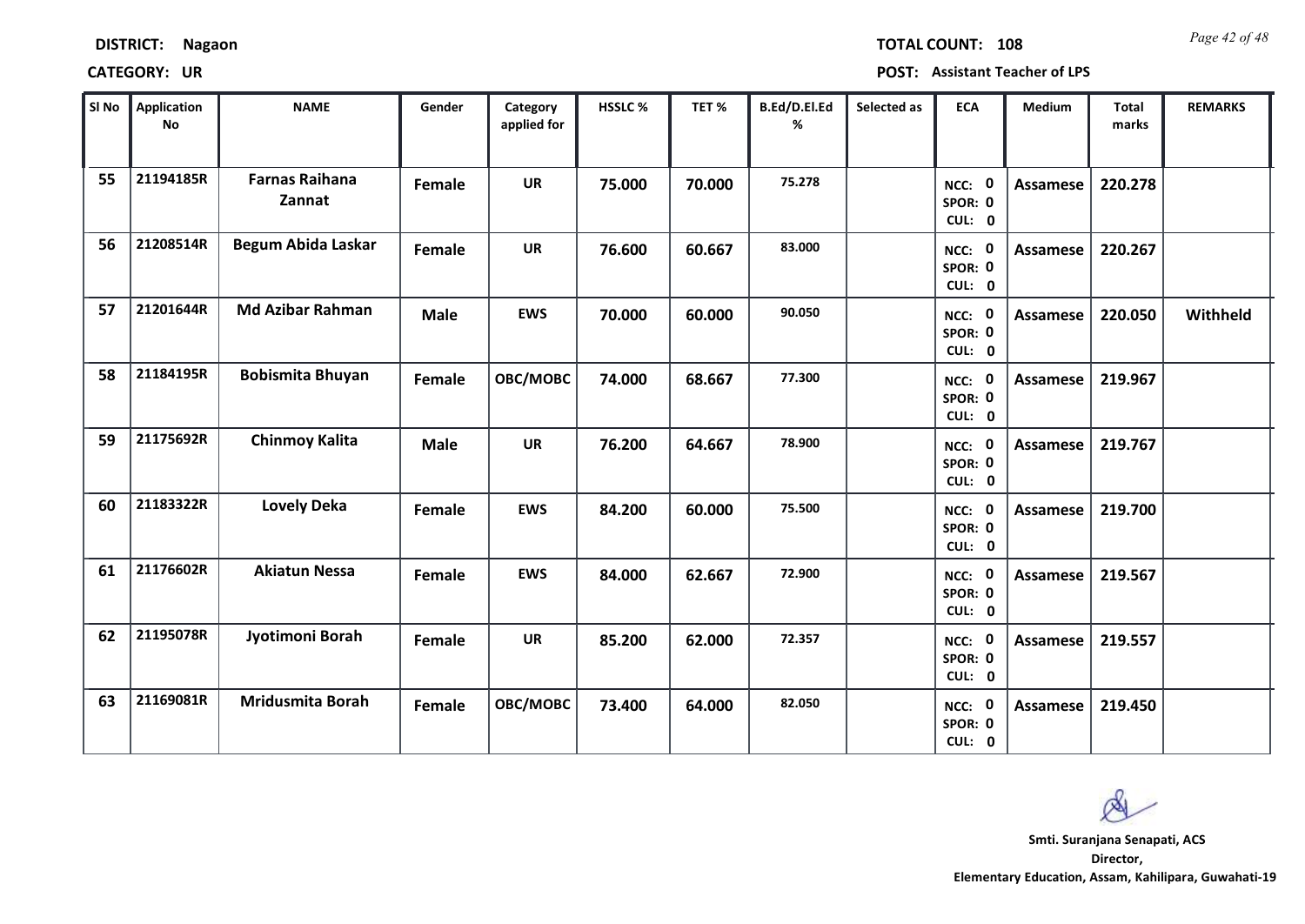| Sl No | Application<br><b>No</b> | <b>NAME</b>              | Gender      | Category<br>applied for | HSSLC% | TET %  | B.Ed/D.El.Ed<br>% | Selected as | <b>ECA</b>                          | Medium          | <b>Total</b><br>marks | <b>REMARKS</b> |  |
|-------|--------------------------|--------------------------|-------------|-------------------------|--------|--------|-------------------|-------------|-------------------------------------|-----------------|-----------------------|----------------|--|
| 64    | 21202152R                | <b>Afrin Begum</b>       | Female      | <b>EWS</b>              | 80.600 | 68.000 | 70.800            |             | NCC: 0<br>SPOR: 0<br>CUL: 0         | Assamese        | 219.400               |                |  |
| 65    | 21194997R                | Jimlee Rajkhowa          | Female      | <b>UR</b>               | 80.600 | 60.667 | 78.071            |             | NCC: 0<br>SPOR: 0<br>CUL: 0         | <b>Assamese</b> | 219.338               |                |  |
| 66    | 21189058R                | Murshida Begum           | Female      | <b>UR</b>               | 80.600 | 63.333 | 75.350            |             | NCC: 0<br>SPOR: 0<br>CUL: 0         | Assamese        | 219.283               |                |  |
| 67    | 21165617R                | <b>Atika Kawser</b>      | Female      | <b>EWS</b>              | 80.000 | 60.667 | 78.611            |             | NCC: 0<br>SPOR: 0<br>CUL: 0         | Assamese        | 219.278               | Withheld       |  |
| 68    | 21183762R                | <b>Mahadi Alam</b>       | <b>Male</b> | <b>EWS</b>              | 73.000 | 64.667 | 81.450            |             | NCC: 0<br>SPOR: 0<br>CUL: 0         | Assamese        | 219.117               | Withheld       |  |
| 69    | 21186015R                | Ajufa Begum              | Female      | <b>EWS</b>              | 85.400 | 60.667 | 73.000            |             | NCC: 0<br>SPOR: 0<br>CUL: 0         | <b>Assamese</b> | 219.067               |                |  |
| 70    | 21173435R                | Himanshu Saikia          | Male        | OBC/MOBC                | 67.800 | 64.667 | 76.600            |             | <b>NCC: 10</b><br>SPOR: 0<br>CUL: 0 | Assamese        | 219.067               |                |  |
| 71    | 21183895R                | Pankhi Keot              | Female      | <b>UR</b>               | 73.800 | 67.333 | 77.857            |             | NCC: 0<br>SPOR: 0<br>CUL: 0         | <b>Assamese</b> | 218.990               |                |  |
| 72    | 21182396R                | <b>Biki Anand Powdel</b> | <b>Male</b> | <b>UR</b>               | 79.400 | 64.667 | 74.857            |             | NCC: 0<br>SPOR: 0<br>CUL: 0         | Assamese        | 218.924               |                |  |

### **CATEGORY: UR POST: Assistant Teacher of LPS**

**Director, Elementary Education, Assam, Kahilipara, Guwahati-19 Smti. Suranjana Senapati, ACS**

Q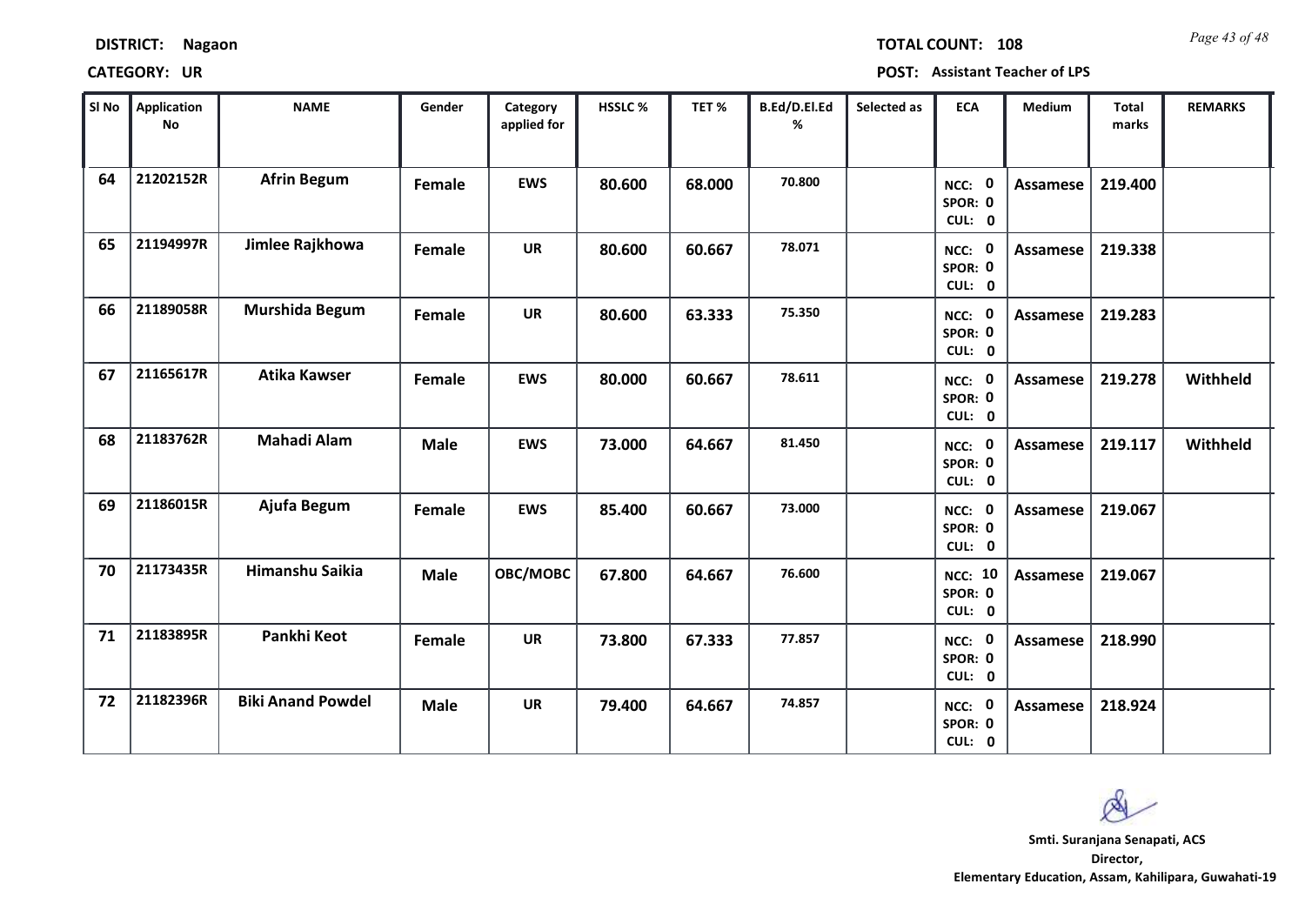*Page 44 of 48* **TOTAL COUNT: 108**

| SI No | <b>Application</b><br>No | <b>NAME</b>                     | Gender        | Category<br>applied for | HSSLC % | TET%   | B.Ed/D.El.Ed<br>% | Selected as | <b>ECA</b>                  | Medium          | Total<br>marks | <b>REMARKS</b> |
|-------|--------------------------|---------------------------------|---------------|-------------------------|---------|--------|-------------------|-------------|-----------------------------|-----------------|----------------|----------------|
| 73    | 21165208R                | <b>Nusrat Habiba</b><br>Hussain | Female        | <b>UR</b>               | 80.400  | 68.667 | 69.800            |             | NCC: 0<br>SPOR: 0<br>CUL: 0 | Assamese        | 218.867        |                |
| 74    | 21166900R                | <b>Nomita Devi</b>              | Female        | OBC/MOBC                | 71.200  | 66.667 | 81.000            |             | NCC: 0<br>SPOR: 0<br>CUL: 0 | Assamese        | 218.867        |                |
| 75    | 21166660R                | Sajina Sultana                  | Female        | <b>EWS</b>              | 82.400  | 62.000 | 74.429            |             | NCC: 0<br>SPOR: 0<br>CUL: 0 | Assamese        | 218.829        |                |
| 76    | 21184878R                | <b>Rakhi Dey</b>                | Female        | <b>UR</b>               | 74.200  | 66.667 | 77.786            |             | NCC: 0<br>SPOR: 0<br>CUL: 0 | <b>Assamese</b> | 218.652        |                |
| 77    | 21173337R                | Najifa Tabassum                 | Female        | <b>EWS</b>              | 71.800  | 70.000 | 76.786            |             | NCC: 0<br>SPOR: 0<br>CUL: 0 | <b>Assamese</b> | 218.586        |                |
| 78    | 21175528R                | <b>Bhagyasri Boruah</b>         | <b>Female</b> | <b>EWS</b>              | 84.800  | 60.000 | 73.750            |             | NCC: 0<br>SPOR: 0<br>CUL: 0 | Assamese        | 218.550        |                |
| 79    | 21174035R                | Pallabi Talukdar                | <b>Female</b> | <b>EWS</b>              | 75.600  | 63.333 | 79.600            |             | NCC: 0<br>SPOR: 0<br>CUL: 0 | Assamese        | 218.533        |                |
| 80    | 21188091R                | <b>Mamunul Islam</b>            | <b>Male</b>   | <b>UR</b>               | 75.000  | 64.667 | 78.850            |             | NCC: 0<br>SPOR: 0<br>CUL: 0 | Assamese        | 218.517        |                |
| 81    | 21167870R                | Rejuwana Ahmed                  | Female        | <b>EWS</b>              | 78.200  | 68.667 | 71.600            |             | NCC: 0<br>SPOR: 0<br>CUL: 0 | <b>Assamese</b> | 218.467        |                |

Ø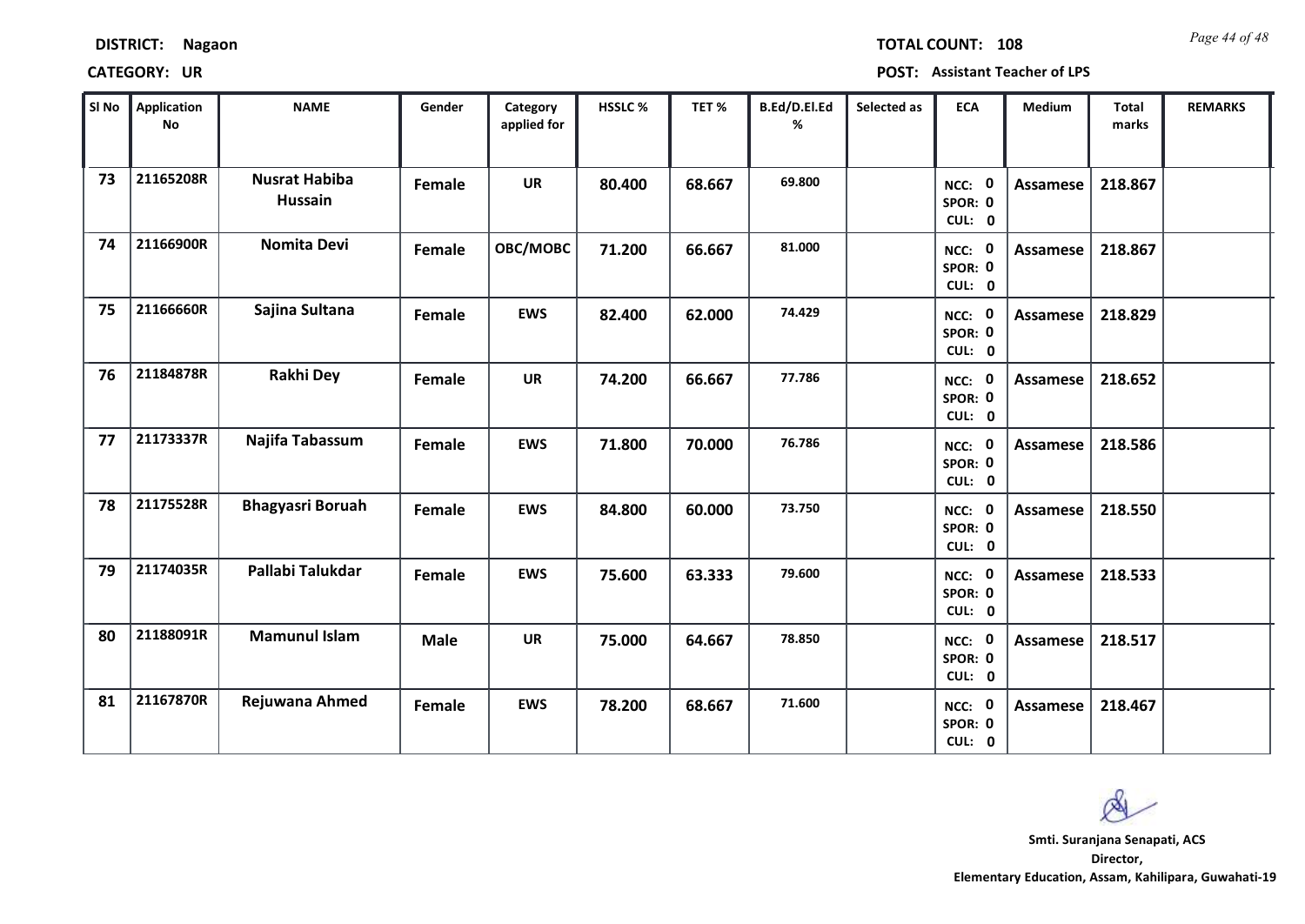| <b>DISTRICT:</b> | <b>Nagaon</b> |
|------------------|---------------|
|------------------|---------------|

*Page 45 of 48* **TOTAL COUNT: 108**

| SI No | <b>Application</b><br>No | <b>NAME</b>            | Gender      | Category<br>applied for | <b>HSSLC%</b> | TET %  | B.Ed/D.El.Ed<br>% | Selected as | <b>ECA</b>                  | <b>Medium</b>   | Total<br>marks | <b>REMARKS</b> |
|-------|--------------------------|------------------------|-------------|-------------------------|---------------|--------|-------------------|-------------|-----------------------------|-----------------|----------------|----------------|
| 82    | 21174986R                | Prasanta Saikia        | <b>Male</b> | <b>EWS</b>              | 76.800        | 66.667 | 74.950            |             | NCC: 0<br>SPOR: 0<br>CUL: 0 | Assamese        | 218.417        |                |
| 83    | 21182938R                | <b>Bishal Ghosh</b>    | <b>Male</b> | OBC/MOBC                | 80.800        | 64.000 | 73.600            |             | NCC: 0<br>SPOR: 0<br>CUL: 0 | Assamese        | 218.400        |                |
| 84    | 21175011R                | Prerana Saikia         | Female      | OBC/MOBC                | 85.000        | 60.667 | 72.700            |             | NCC: 0<br>SPOR: 0<br>CUL: 0 | <b>Assamese</b> | 218.367        |                |
| 85    | 21175688R                | Dipa Moni Hazarika     | Female      | <b>EWS</b>              | 77.600        | 66.667 | 73.950            |             | NCC: 0<br>SPOR: 0<br>CUL: 0 | Assamese        | 218.217        |                |
| 86    | 21193007R                | Rituporna Goswami      | Female      | <b>UR</b>               | 79.800        | 64.000 | 74.286            |             | NCC: 0<br>SPOR: 0<br>CUL: 0 | Assamese        | 218.086        |                |
| 87    | 21202781R                | <b>Md Bashir Ahmed</b> | <b>Male</b> | <b>UR</b>               | 76.800        | 66.000 | 75.286            |             | NCC: 0<br>SPOR: 0<br>CUL: 0 | <b>Assamese</b> | 218.086        |                |
| 88    | 21166464R                | <b>Rajib Alom</b>      | <b>Male</b> | <b>EWS</b>              | 81.000        | 61.333 | 75.643            |             | NCC: 0<br>SPOR: 0<br>CUL: 0 | Assamese        | 217.976        |                |
| 89    | 21176631R                | <b>Rina Saharia</b>    | Female      | <b>UR</b>               | 77.800        | 64.000 | 76.150            |             | NCC: 0<br>SPOR: 0<br>CUL: 0 | <b>Assamese</b> | 217.950        |                |
| 90    | 21172020R                | <b>Hasina Begum</b>    | Female      | <b>EWS</b>              | 79.000        | 67.333 | 71.600            |             | NCC: 0<br>SPOR: 0<br>CUL: 0 | Assamese        | 217.933        |                |

 $\infty$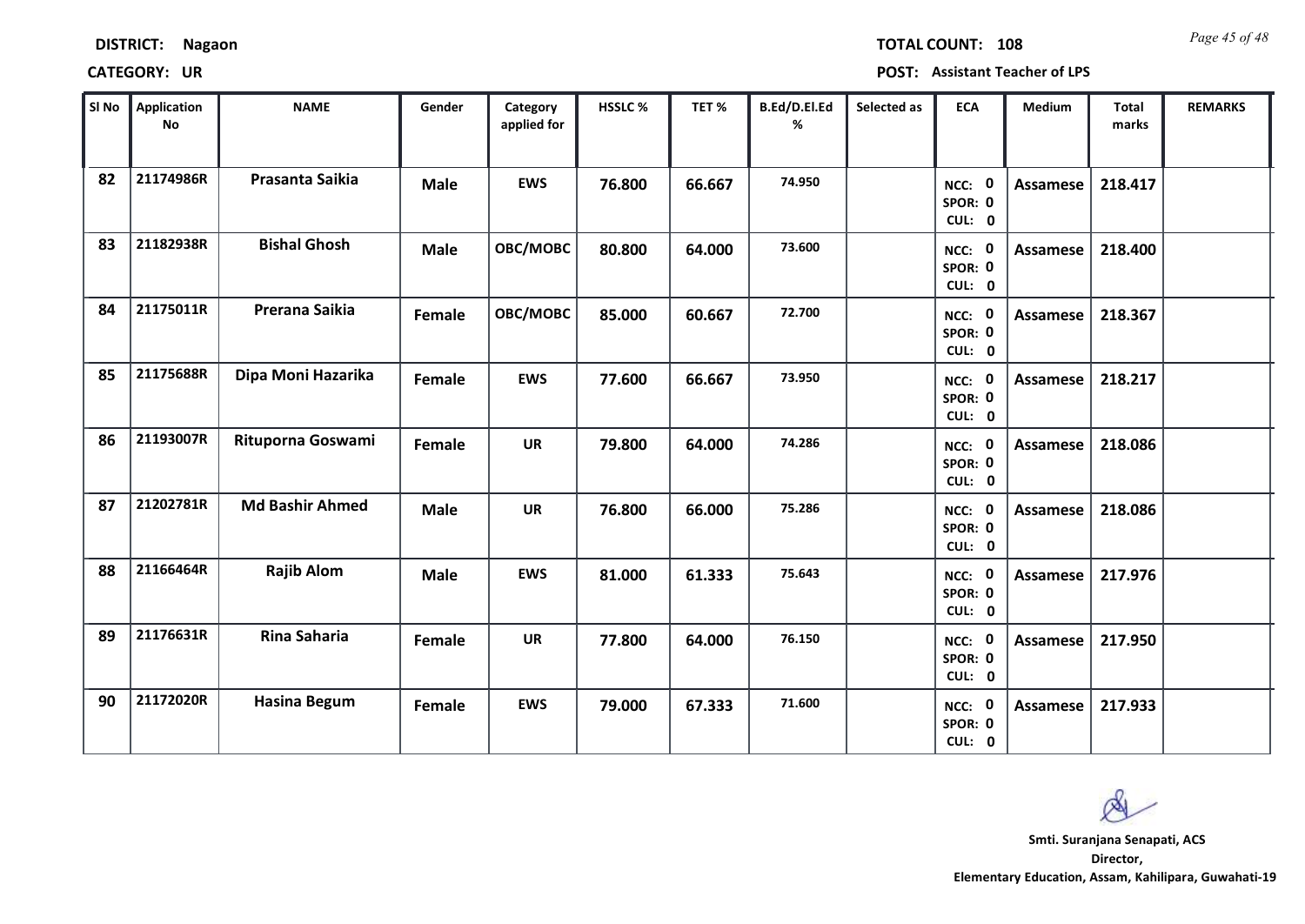| <b>DISTRICT:</b> | <b>Nagaon</b> |
|------------------|---------------|
|------------------|---------------|

*Page 46 of 48* **TOTAL COUNT: 108**

| SI No | <b>Application</b><br><b>No</b> | <b>NAME</b>              | Gender      | Category<br>applied for | <b>HSSLC %</b> | TET %  | B.Ed/D.El.Ed<br>% | Selected as | <b>ECA</b>                  | <b>Medium</b>   | <b>Total</b><br>marks | <b>REMARKS</b> |
|-------|---------------------------------|--------------------------|-------------|-------------------------|----------------|--------|-------------------|-------------|-----------------------------|-----------------|-----------------------|----------------|
| 91    | 21181448R                       | <b>Mili Sarma</b>        | Female      | <b>EWS</b>              | 78.000         | 63.333 | 76.500            |             | NCC: 0<br>SPOR: 0<br>CUL: 0 | Assamese        | 217.833               |                |
| 92    | 21173617R                       | <b>Pinky Mandal</b>      | Female      | <b>SC</b>               | 82.200         | 64.667 | 70.850            |             | NCC: 0<br>SPOR: 0<br>CUL: 0 | Assamese        | 217.717               |                |
| 93    | 21170548R                       | <b>Elizabeth Das</b>     | Female      | <b>SC</b>               | 79.200         | 64.667 | 73.571            |             | NCC: 0<br>SPOR: 0<br>CUL: 0 | <b>Assamese</b> | 217.438               |                |
| 94    | 21194237R                       | Dil Nawaj Begum          | Female      | <b>EWS</b>              | 70.200         | 63.333 | 83.900            |             | NCC: 0<br>SPOR: 0<br>CUL: 0 | <b>Assamese</b> | 217.433               |                |
| 95    | 21187739R                       | Reema Borah              | Female      | OBC/MOBC                | 85.600         | 60.667 | 71.143            |             | NCC: 0<br>SPOR: 0<br>CUL: 0 | Assamese        | 217.410               |                |
| 96    | 21107672                        | <b>Sumit Kumar Shome</b> | <b>Male</b> | OBC/MOBC                | 79.000         | 65.333 | 73.071            |             | NCC: 0<br>SPOR: 0<br>CUL: 0 | <b>Assamese</b> | 217.405               |                |
| 97    | 21185419R                       | Puja Bhagawati           | Female      | OBC/MOBC                | 75.000         | 64.667 | 77.700            |             | NCC: 0<br>SPOR: 0<br>CUL: 0 | <b>Assamese</b> | 217.367               |                |
| 98    | 21173345R                       | Jiabur Rahman            | <b>Male</b> | <b>EWS</b>              | 77.600         | 67.333 | 72.350            |             | NCC: 0<br>SPOR: 0<br>CUL: 0 | <b>Assamese</b> | 217.283               |                |
| 99    | 21168903R                       | Mrigakshi Sarma          | Female      | <b>UR</b>               | 80.800         | 60.667 | 75.786            |             | NCC: 0<br>SPOR: 0<br>CUL: 0 | <b>Assamese</b> | 217.252               |                |

 $\infty$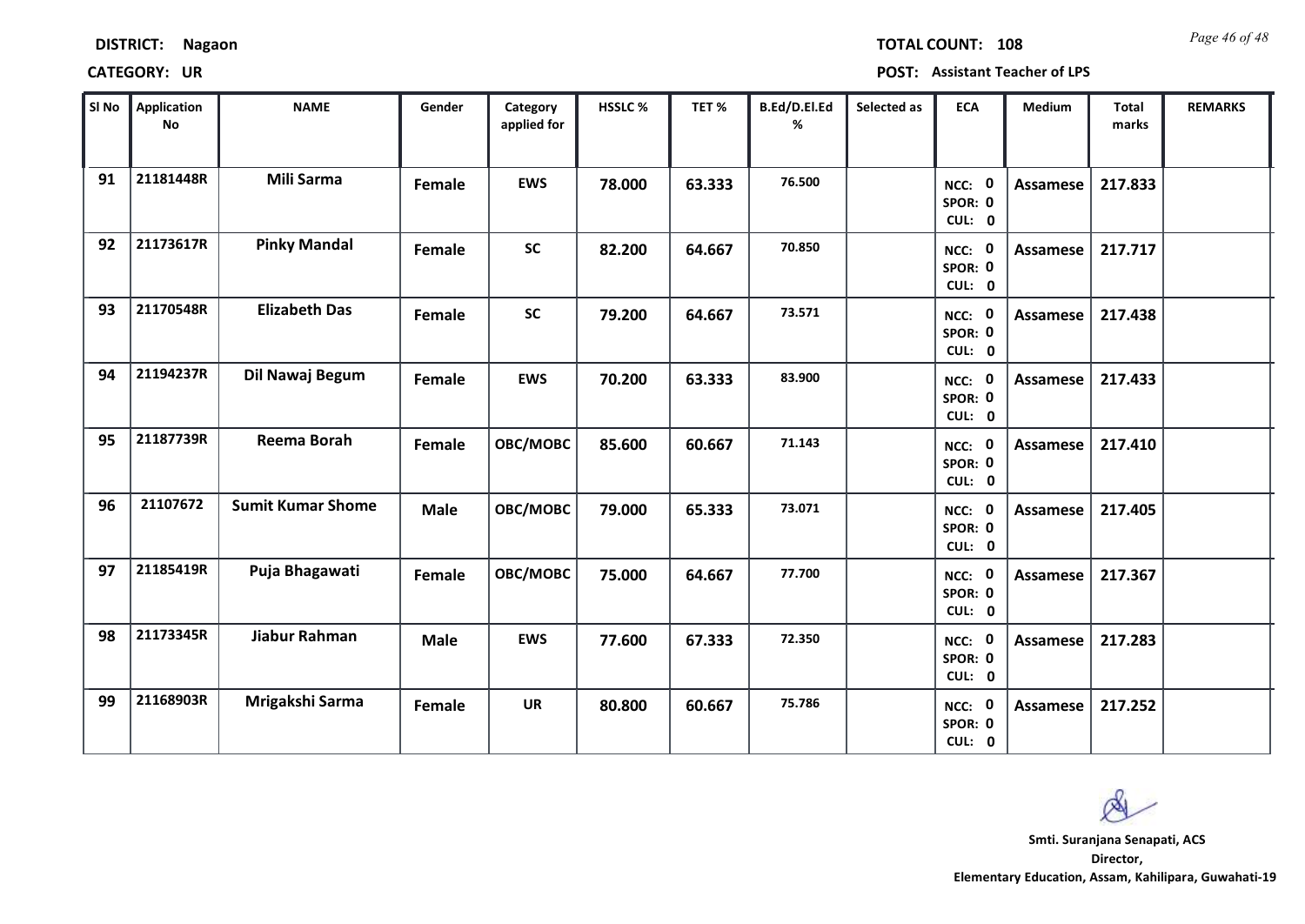| <b>DISTRICT:</b> | Nagaon |
|------------------|--------|
|------------------|--------|

*Page 47 of 48* **TOTAL COUNT: 108**

| SI No | <b>Application</b><br>No | <b>NAME</b>          | Gender      | Category<br>applied for | HSSLC% | TET%   | B.Ed/D.El.Ed<br>% | Selected as | <b>ECA</b>                  | Medium          | <b>Total</b><br>marks | <b>REMARKS</b> |
|-------|--------------------------|----------------------|-------------|-------------------------|--------|--------|-------------------|-------------|-----------------------------|-----------------|-----------------------|----------------|
| 100   | 21182393R                | <b>Raju Das</b>      | <b>Male</b> | OBC/MOBC                | 72.400 | 63.333 | 81.400            |             | NCC: 0<br>SPOR: 0<br>CUL: 0 | <b>Assamese</b> | 217.133               |                |
| 101   | 21185233R                | <b>Prastuti Bora</b> | Female      | <b>EWS</b>              | 77.400 | 64.667 | 75.050            |             | NCC: 0<br>SPOR: 0<br>CUL: 0 | Assamese        | 217.117               |                |
| 102   | 21211131R                | <b>Prakash Dahal</b> | <b>Male</b> | OBC/MOBC                | 77.000 | 69.333 | 70.571            |             | NCC: 0<br>SPOR: 0<br>CUL: 0 | <b>Assamese</b> | 216.905               |                |
| 103   | 21110893                 | Pranab Jyoti Kalita  | <b>Male</b> | <b>UR</b>               | 68.800 | 72.000 | 76.000            |             | NCC: 0<br>SPOR: 0<br>CUL: 0 | <b>Assamese</b> | 216.800               |                |
| 104   | 21118366                 | Raju Sahani          | <b>Male</b> | <b>SC</b>               | 78.200 | 68.667 | 69.900            |             | NCC: 0<br>SPOR: 0<br>CUL: 0 | Assamese        | 216.767               |                |
| 105   | 21175003R                | Kakali Bora          | Female      | OBC/MOBC                | 75.000 | 64.000 | 77.750            |             | NCC: 0<br>SPOR: 0<br>CUL: 0 | <b>Assamese</b> | 216.750               |                |
| 106   | 21169338R                | Anjuma Kowsar        | Female      | <b>UR</b>               | 79.600 | 63.333 | 73.800            |             | NCC: 0<br>SPOR: 0<br>CUL: 0 | <b>Assamese</b> | 216.733               |                |
| 107   | 21177055R                | Joyshree Gayan       | Female      | <b>EWS</b>              | 74.600 | 63.333 | 78.786            |             | NCC: 0<br>SPOR: 0<br>CUL: 0 | <b>Assamese</b> | 216.719               |                |
| 108   | 21112852                 | <b>Ponam Bishwas</b> | Female      | <b>UR</b>               | 73.200 | 67.333 | 76.050            |             | NCC: 0<br>SPOR: 0<br>CUL: 0 | Assamese        | 216.583               |                |

 $\infty$